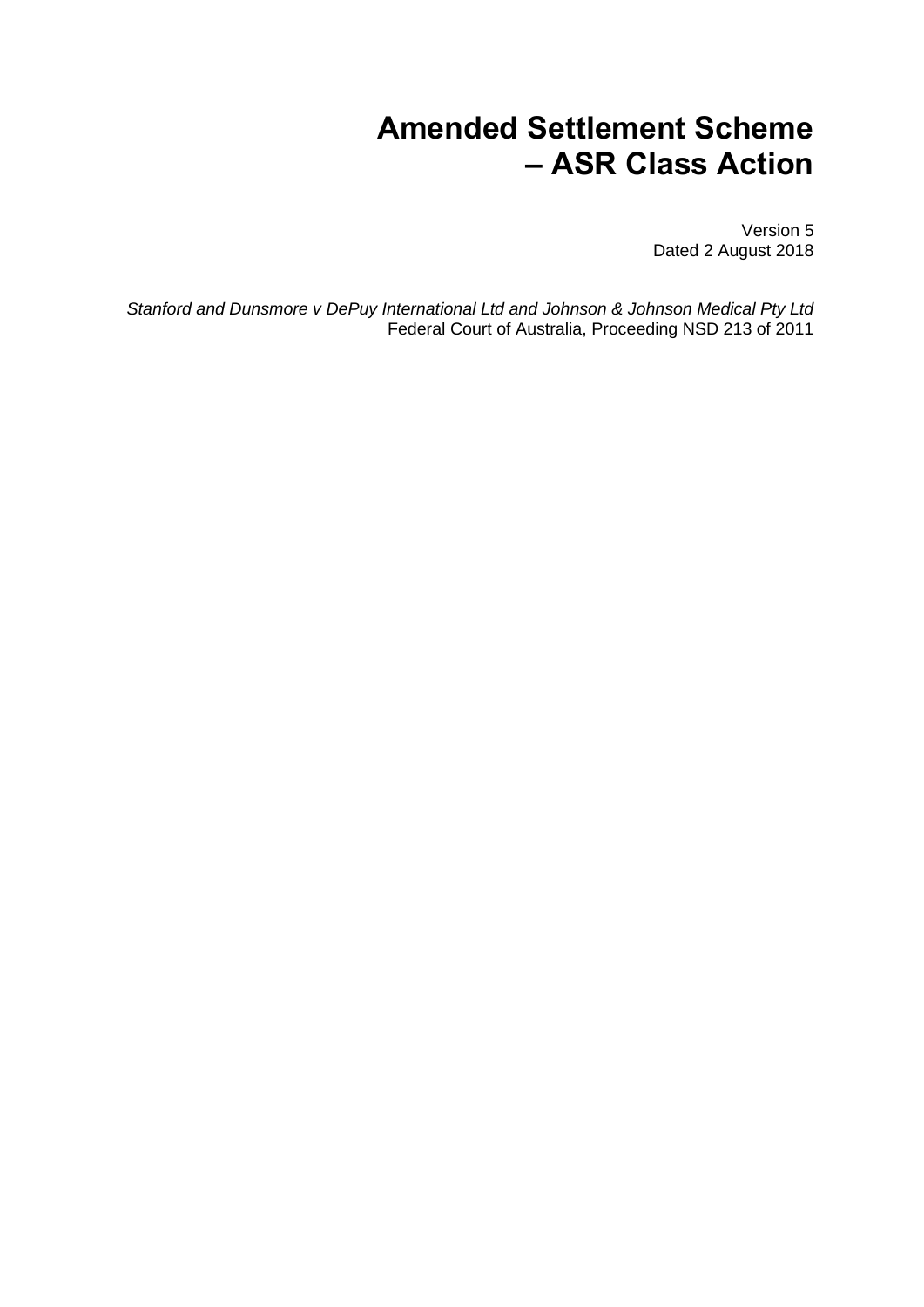## **Overview and summary**

- A. This Settlement Scheme has been prepared in accordance with clause 6.3(a) of the Settlement Deed dated 31 March 2016.
- B. The Settlement Scheme creates the procedures and substantive requirements for the distribution of the Settlement Sum, including the payment of compensation to Group Members who are assessed as eligible to receive compensation.
- C. The Settlement Scheme will not be operative unless and until the Court makes the Approval Order.
- D. The Settlement Scheme has the following major elements:

| <b>Stage</b>                    | <b>Clause</b> | <b>Procedure</b>                                                                                                                                                                                                                                                                                              |
|---------------------------------|---------------|---------------------------------------------------------------------------------------------------------------------------------------------------------------------------------------------------------------------------------------------------------------------------------------------------------------|
| Registration                    | Clause 4      | A Group Member who wishes to make a claim must<br>register his or her intention to do so within<br>prescribed timeframes                                                                                                                                                                                      |
| Eligibility<br>determination    | Clause 5      | The Administrators will assess and determine the<br>eligibility of Group Members to<br>receive<br>compensation under the Settlement Scheme                                                                                                                                                                    |
| <b>Fast Track</b><br>Resolution | Clause 6      | Eligible Group Members may elect to receive a Fast<br><b>Track Resolution</b>                                                                                                                                                                                                                                 |
| Assessment of<br>compensation   | Clause 7      | Where eligible Group Members do not elect to<br>receive a Fast Track Resolution, the Administrators<br>assess and determine the amount<br>will<br>Ωf<br>compensation to be paid to the Group Member                                                                                                           |
| Liens                           | Clause 8      | After Group Members are found to be eligible to<br>receive compensation, the Administrators will take<br>steps to resolve any Liens                                                                                                                                                                           |
| Review rights                   | Clause 9      | A Review may be sought by a Group Member who<br>is dissatisfied with a determination that they are not<br>eligible to receive compensation, or by an eligible<br>Group Member who is<br>dissatisfied<br>with<br>a<br>determination<br>regarding<br>the<br>οf<br>amount<br>compensation that has been assessed |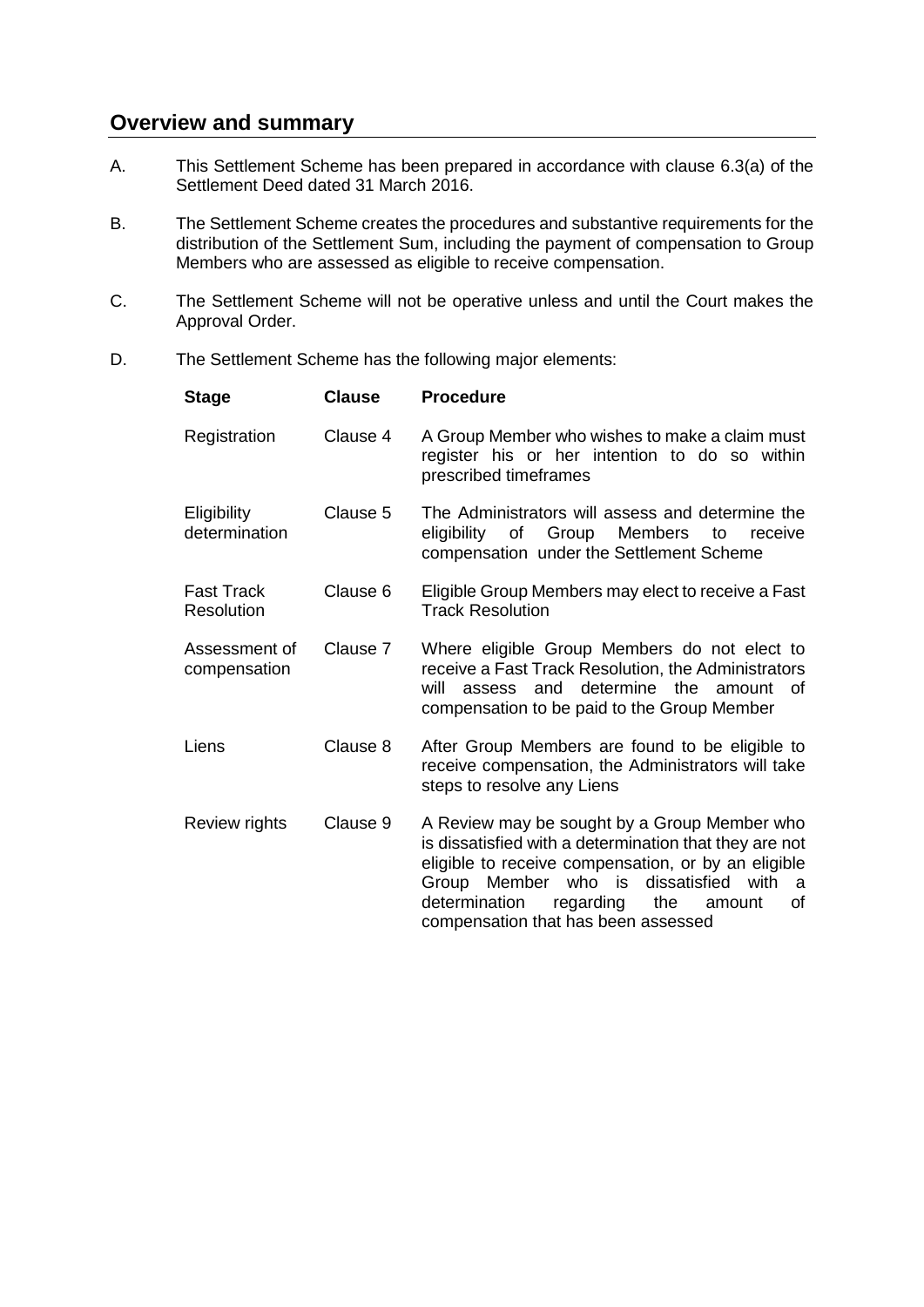## **1. Definitions and interpretation**

## **1.1 Definitions**

In this Settlement Scheme, the terms in the Dictionary in the Schedule to this Settlement Scheme have the meanings defined in that Dictionary.

## **1.2 Interpretation**

In this Settlement Scheme:

- (a) Headings may be used in interpreting the meaning of provisions of this Settlement Scheme.
- (b) Where the context permits, the singular includes the plural, and the plural includes the singular.
- (c) If a word or phrase is defined in this Settlement Scheme, its other grammatical forms have a corresponding meaning.
- (d) Specifying anything in this Scheme after the words "include", "including" or "for example" or similar expressions, does not limit what else might be included.
- (e) A reference to a clause is a reference to a clause of this Settlement Scheme.
- (f) A reference to an agreement or document (including a reference to this Settlement Scheme) is to the agreement or document as amended, supplemented, novated or replaced.

## **2. Appointment and functions of the Administrators**

## <span id="page-2-2"></span>**2.1 Appointment of Maurice Blackburn and Shine as Administrators**

Subject to the Court's approval, Maurice Blackburn and Shine will jointly perform the role of Administrators and, in doing so, Maurice Blackburn and Shine will each:

- <span id="page-2-0"></span>(a) administer and implement the Settlement Scheme fairly and reasonably according to its terms, and with Maurice Blackburn's and Shine's duties to the Court to take priority over any obligations to individual Group Members;
- <span id="page-2-1"></span>(b) cease to act for any individual Group Members who had retained either Maurice Blackburn or Shine before the Approval Order was made;
- (c) have the same immunities from suit as attach to the office of a judge of the Supreme Court of NSW.

## **2.2 Arrangements between the Administrators**

If appointed by the Court to perform the role of Administrators, Maurice Blackburn and Shine will:

(a) work together cooperatively in order to jointly perform the role of Administrators; and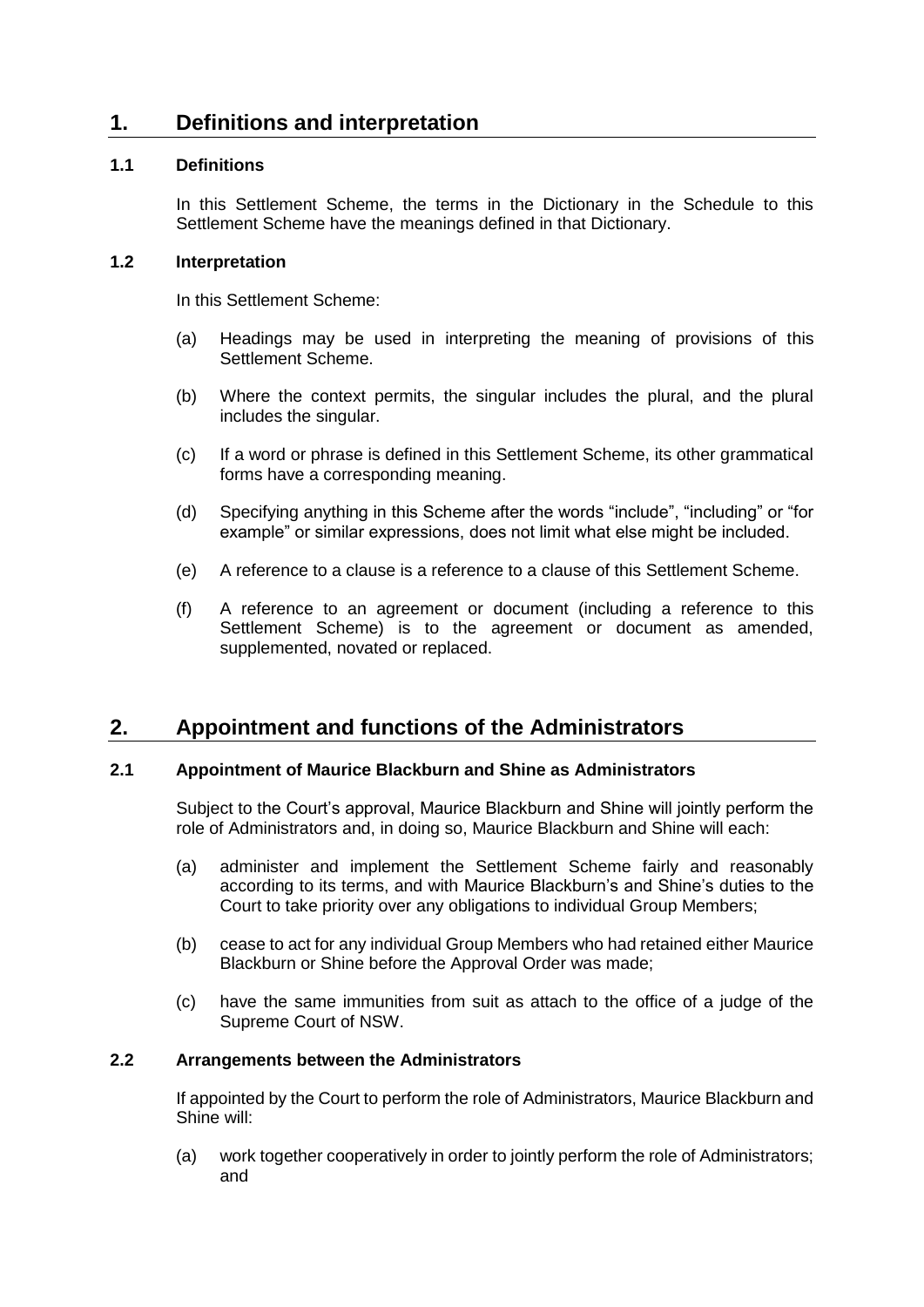<span id="page-3-2"></span>(b) establish the procedures, arrangements, work practices and financial controls and approvals that are reasonably necessary in order to implement and administer the Settlement in accordance with this Settlement Scheme, and to do so as efficiently and inexpensively as is practicable.

## <span id="page-3-1"></span>**2.3 Delegation of functions to DBH and LAM**

Subject to clause [2.4,](#page-3-0) the Administrators may in their absolute discretion delegate the following functions to DBH or LAM in respect of a subset of Group Members who were formerly clients of those firms:

- (a) preparation of Eligibility Books pursuant to clause [5.6;](#page-10-0)
- (b) preparation of Claim Books pursuant to clause [7.4;](#page-16-0)
- (c) resolution of Liens pursuant to clause [8;](#page-18-0) and
- (ca) subject to  $(d) (h)$  below, any other functions that the Administrators determine may be delegated in order to promote the efficient administration of this Settlement Scheme

and for the avoidance of doubt, the following functions must not be delegated by the Administrators:

- (d) exercising any of the discretions in clauses [2.4\(e\),](#page-4-0) [4.6,](#page-6-0) [6.5,](#page-13-0) [9.4,](#page-21-1) [10.8](#page-25-0) or [11.4;](#page-26-0)
- (e) making a determination regarding eligibility pursuant to clause [5.6\(f\);](#page-11-0)
- (f) sending a Notice of Eligibility to a Group Member pursuant to clause [5.8;](#page-12-1)
- (g) sending a Notice of Fast Track Assessment to a Group Member pursuant to clause [6.7\(a\);](#page-13-1) and
- (h) sending a Notice of Assessment to a Group Member pursuant to clause [7.3\(g\).](#page-16-1)

## <span id="page-3-0"></span>**2.4 Responsibilities of DBH and LAM in their delegated functions**

If the Administrators delegate any functions pursuant to clause [2.3,](#page-3-1) DBH and LAM:

- (a) are subject to the same obligations, requirements and limitations that would apply pursuant to this Settlement Scheme to the Administrators if the relevant functions had not been delegated, including:
	- (i) the obligations in clauses  $2.1(a)$  and  $2.1(b)$ ;
	- (ii) any requirements arising from the implementation of clause [2.2\(b\);](#page-3-2) and
	- (iii) the restrictions in clauses  $5.6(c)$ , [7.5](#page-17-0) and [7.6;](#page-17-1)
- (b) must work cooperatively with the Administrators in the performance of their delegated functions;
- (c) must promptly notify the Administrators if a Group Member purports to give DBH or LAM notice of:
	- (i) an election to receive a Fast Track Resolution pursuant to clause [6.3;](#page-13-2) or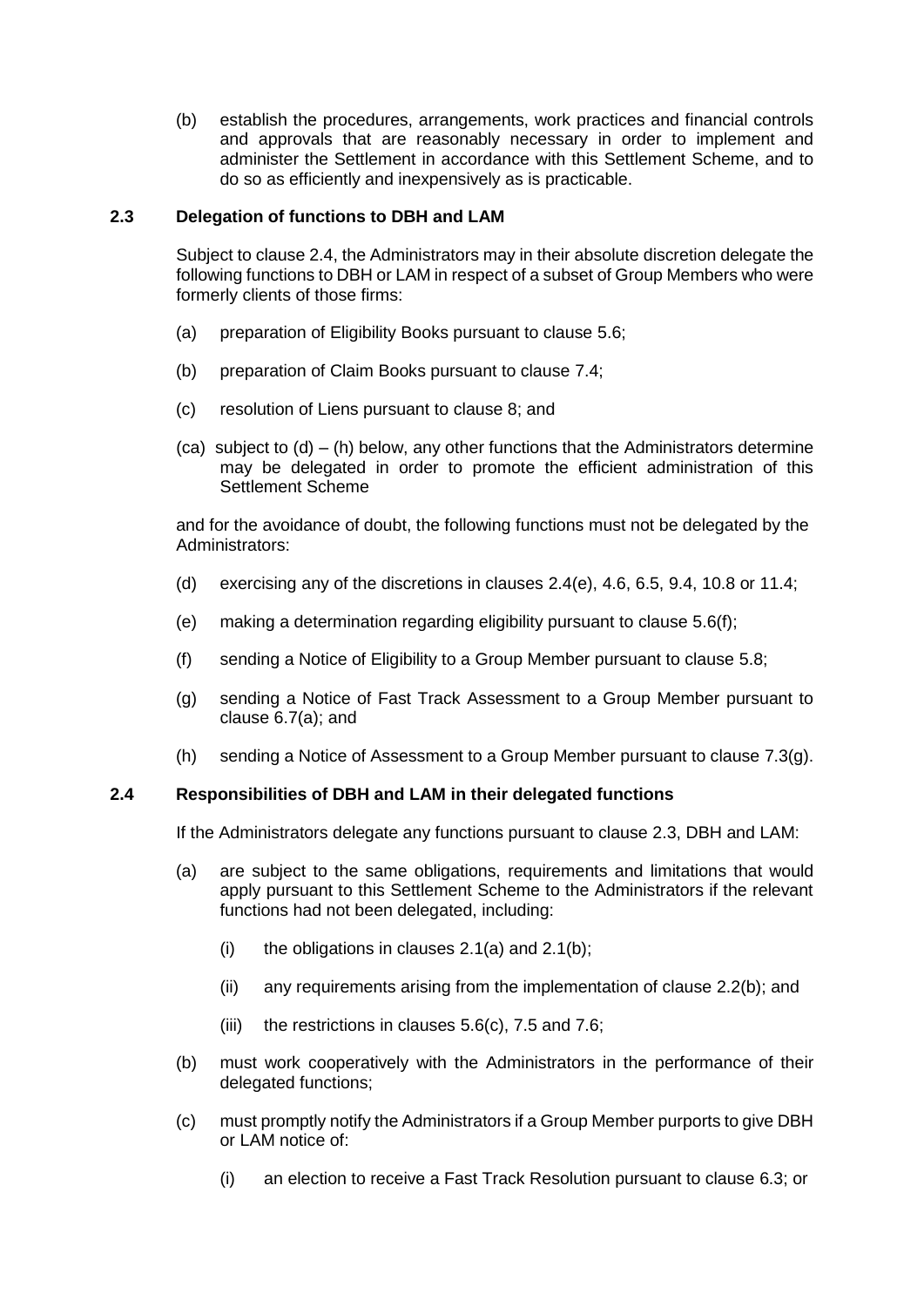- (ii) a request for a Review pursuant to clause [9.2;](#page-21-2)
- (d) are to be paid for professional fees in accordance with clauses 13.1 or [13.2,](#page-30-0) as applicable, and (subject to clauses  $2.4(e)-(q)$ ) are to be paid their reasonable disbursements, with such costs to be treated as Administration Costs for the purpose of clause [13.1;](#page-29-0) and
- <span id="page-4-0"></span>(e) must consult with and seek approval from the Administrators before invoking or relying on clauses  $5.6(d)(ii)$ ,  $5.6(d)(iii)$  or [7.5,](#page-17-0) and if DBH or LAM fail to do so the Administrators may in their absolute discretion decline to reimburse DBH or LAM for the costs of any report obtained pursuant to those clauses;
- (f) must consult with and seek approval from the Administrators before incurring a disbursement that is more than \$1,500, and if DBH or LAM fail to do so the Administrators may in their absolute discretion decline to reimburse DBH or LAM for such disbursements;
- (g) must take steps to minimise disbursements wherever possible.

## <span id="page-4-1"></span>**2.5 Correction of errors**

The Administrators may at any time correct any error, slip or omission that occurred in the administration or implementation of the Settlement Scheme.

## **3. Implementation of the Settlement**

## **3.1 Payment of the Reimbursement Payments and Applicants' Costs**

As soon as practicable after the Approval Order is made and the Respondents have paid the Settlement Sum into the Settlement Account pursuant to clause 3.1 of the Deed, the Administrators will:

- (a) pay to Stanford, Dunsmore, Webb and Beentjes the respective Reimbursement Payments that are approved by the Court in the Approval Order;
- (b) pay to Maurice Blackburn its share of the Applicants' Costs that are approved by the Court in the Approval Order;
- (c) pay to Shine its share of the Applicants' Costs that are approved by the Court in the Approval Order;
- (d) pay to DBH its share of the Applicants' Costs that are approved by the Court in the Approval Order;
- (e) pay to LAM its share of the Applicants' Costs that are approved by the Court in the Approval Order.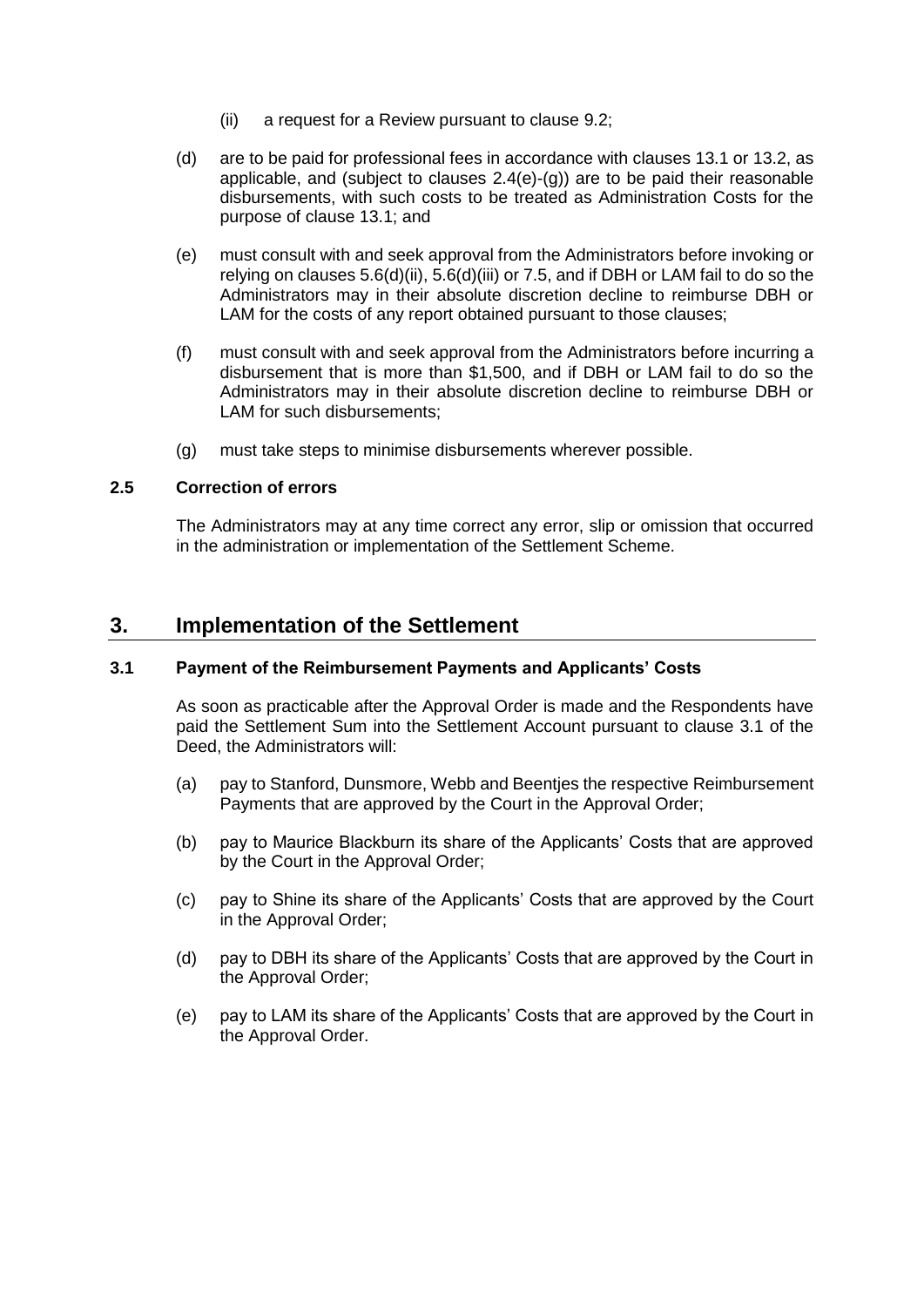## **3.2 Application of the balance of the Settlement Sum**

The balance of the Settlement Sum (including any interest earned on the Settlement Sum after it is paid by the Respondents pursuant to clause 3.1 of the Deed) will be applied and distributed as follows:

- (a) to Group Members in accordance with the remaining provisions of this Settlement Scheme; and
- (b) to the payment of Administration Costs in accordance with clause [13.](#page-29-1)

## <span id="page-5-0"></span>**4. Registration of Group Members**

#### **4.1 Registration of claims**

If a Group Member wishes to make a claim for compensation under this Settlement Scheme, the Group Member must register her or his claim by completing an online registration form at the following website: [www.depuyclassaction.com.au.](http://www.depuyclassaction.com.au/)

#### **4.2 Alternative methods of registration**

If a Group Member does not have internet access or does not have the technological nous to complete an online registration form, the Administrators may permit the Group Member's registration to be effected by means other than online registration.

#### <span id="page-5-1"></span>**4.3 Deadlines for registration of claims**

Depending on the date on which a Group Member underwent ASR Revision, the Group Member must register his or her claim in accordance with the applicable deadline:

| <b>Timing of ASR Revision</b> | Deadline                                            |
|-------------------------------|-----------------------------------------------------|
| 30 April 2016 or earlier      | 31 October 2016                                     |
| 1 May 2016 or later           | No later than six (6) months after the ASR Revision |

#### **4.4 Timing of Deemed ASR Revisions**

For the purpose of clause [4.3:](#page-5-1)

- (a) Group Members who had a Deemed ASR Revision (as defined in clause [5.2\(b\)\)](#page-7-1) will be taken to have undergone the ASR Revision at the time when the Required Revision (as defined in clause [5.2\(b\)\(i\)\)](#page-7-2) was identified; and
- (b) in the event of uncertainty or confusion about the applicable registration date, the Administrators may exercise the discretion in clause [4.6,](#page-6-0) provided that the Group Member registered within a reasonable period of time after the circumstances of the Deemed ASR Revision were identified.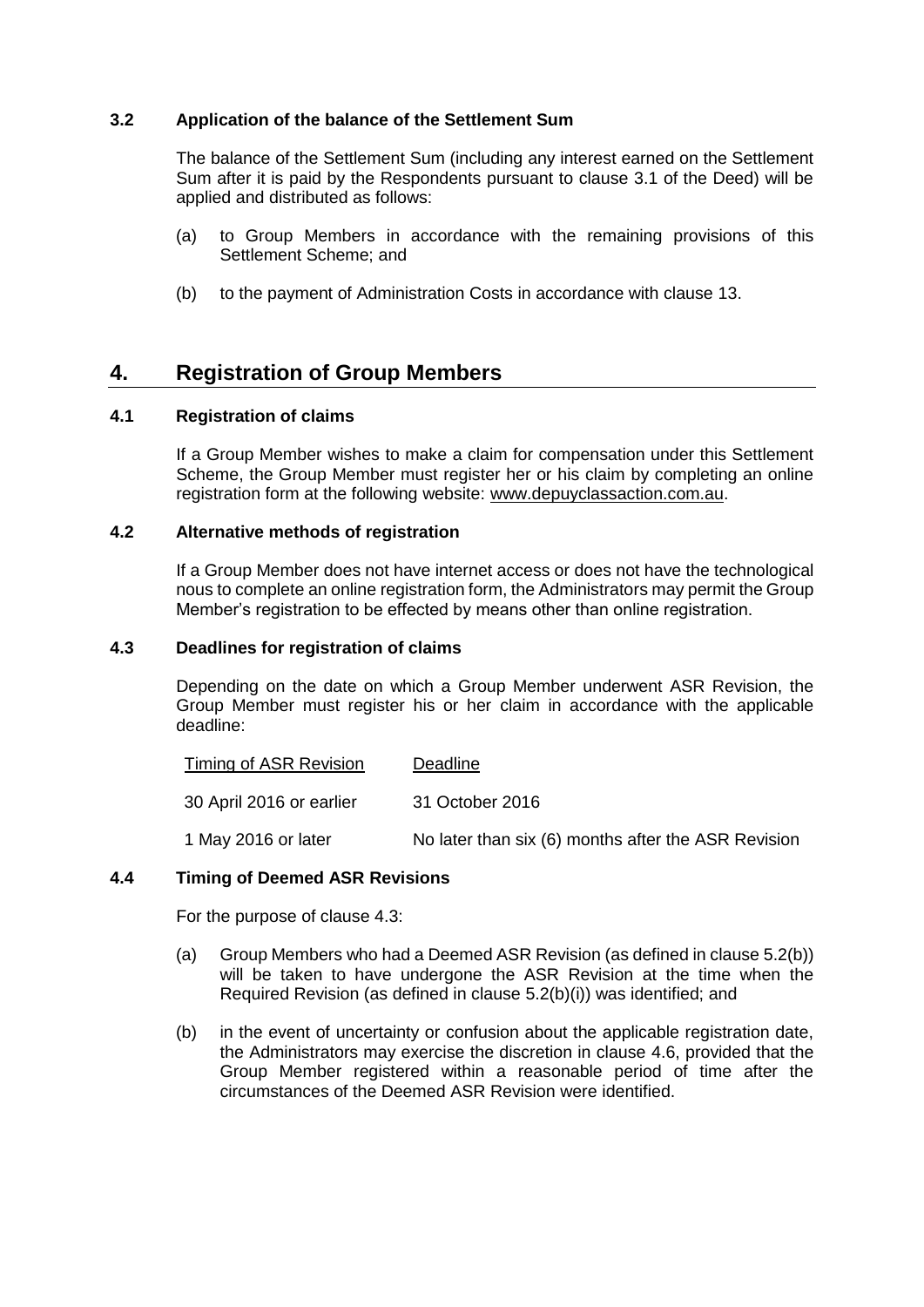## **4.5 Failure to register by the relevant deadline**

Subject to claus[e 4.6,](#page-6-0) if a Group Member registers his or her claim after the applicable deadline in clause [4.3,](#page-5-1) the Group Member is not entitled to receive compensation pursuant to the Settlement.

#### <span id="page-6-0"></span>**4.6 Discretion to waive late registrations**

In their discretion the Administrators may accept a late registration (that is, a registration effected after the deadline in clause [4.3\)](#page-5-1) if the Group Member has a reasonable excuse, including for the following reasons:

- (a) illness or incapacity; or
- (b) a prolonged absence from their usual place of residence,

except that the Administrators must not accept a late registration:

- <span id="page-6-1"></span>(c) if it is received by the Administrators more than 12 months after the date on which it was required to be effected pursuant to clause [4.3;](#page-5-1) and
- (d) regardless of clause [\(c\),](#page-6-1) if it is received by the Administrators after 30 June 2023.

#### <span id="page-6-2"></span>**4.7 Discretion to reject registration of claims relating to other types of hip implant**

In their discretion the Administrators may reject a registration if there is a reasonable basis for the Administrators to conclude that the registrant was not implanted with an ASR Implant, and for the purpose of this clause the Administrators are deemed to have a reasonable basis to reach such a conclusion if the registrant informs the Administrators that:

- (a) their implant was surgically implanted on or after 1 September 2010 or before 1 July 2003; or
- (b) they were not implanted with an ASR Implant.

#### **4.8 Procedure where the Administrators exercise their discretion in clause [4.7](#page-6-2)**

If the Administrators exercise the discretion in clause [4.7:](#page-6-2)

- (a) the Administrators will inform the registrant in writing that their registration has been rejected and in doing so the Administrators will set out the reasons why the registration was rejected;
- (b) subject to sub-clause [\(c\)](#page-6-3) below, the Administrators are not required to take any further steps in order to assess or determine the registrant's claim and, in particular, the Administrators are not required to assess and determine the registrant's eligibility pursuant to clause [5](#page-7-0) of this Settlement Scheme;
- <span id="page-6-3"></span>(c) if a registration is rejected by the Administrators and the registrant subsequently provides medical records that satisfy the Administrators that an ASR Implant was implanted, the Administrators will reinstate the registration of the claim, and the Administrators will then proceed to assess the registrant's claim in accordance with the remaining provisions of this Settlement Scheme;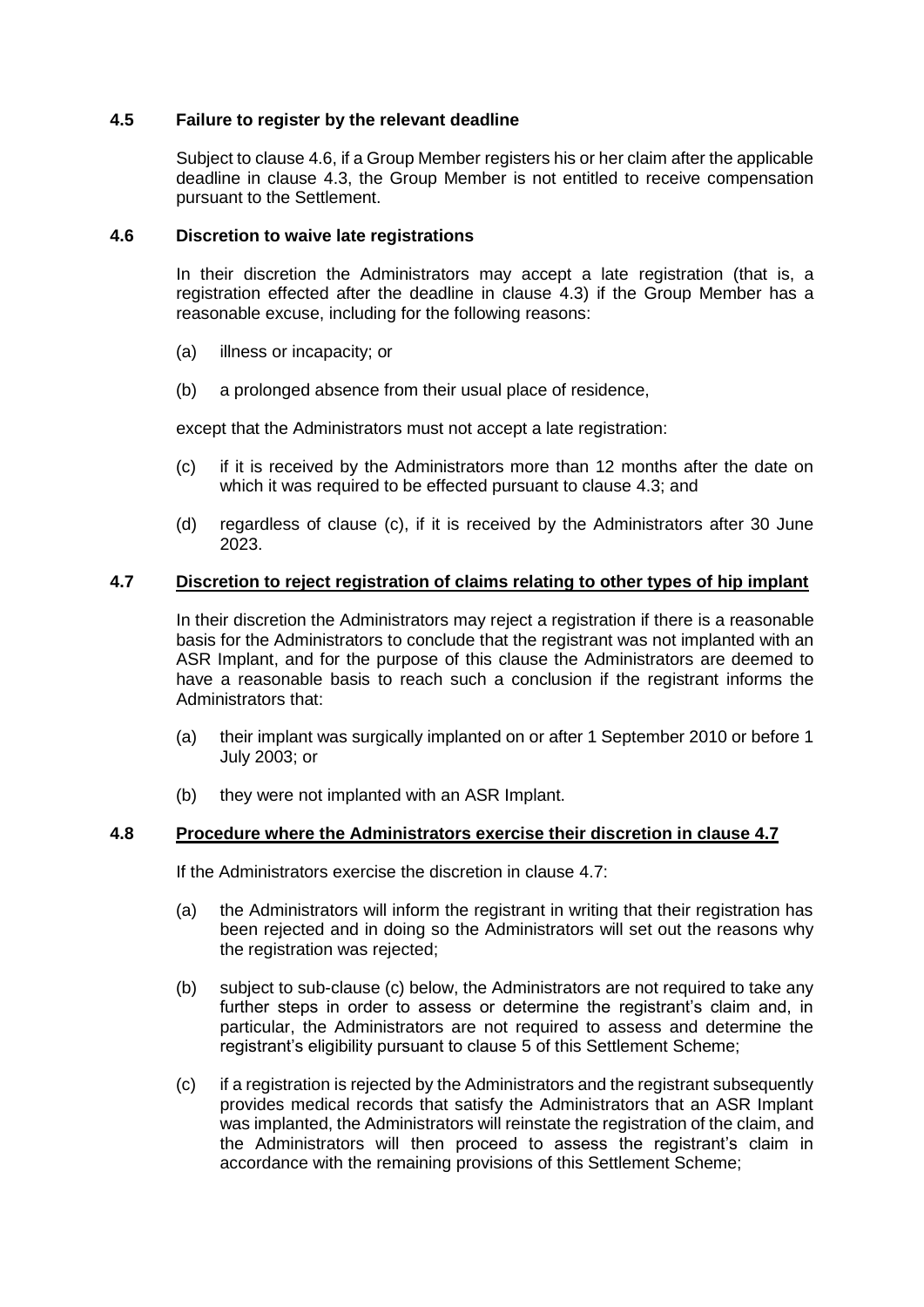(d) if sub-clause [\(c\)](#page-6-3) is applies, for the purpose of clauses [4.3](#page-5-1) and [4.6](#page-6-0) the claim will be deemed to have been registered on the date when the registrant first registered their claim.

## <span id="page-7-0"></span>**5. Assessment and determination of eligibility**

## <span id="page-7-7"></span>**5.1 Eligibility Criteria**

A Group Member is eligible to receive compensation pursuant to this Settlement Scheme if she or he satisfies the following "**Eligibility Criteria**":

- (a) the Group Member was implanted with one or more ASR Implants in Australia; and
- (b) the Group Member underwent ASR Revision as defined in clause [5.2;](#page-7-3) and
- <span id="page-7-5"></span>(c) the ASR Revision was carried out earlier than thirteen (13) years after the Group Member was implanted with the ASR Implant that was the subject of the ASR Revision; and
- <span id="page-7-6"></span>(d) the ASR Revision was not an Ineligible Revision as defined in clause [5.3;](#page-8-0) and
- <span id="page-7-9"></span>(e) the Group Member has not:
	- (i) opted out of the ASR Class Action; and/or
	- (ii) entered into a deed of release with the Respondents or any of their related entities in respect of an ASR Claim (whether in Australia or elsewhere).

## <span id="page-7-8"></span><span id="page-7-3"></span>**5.2 ASR Revision**

An "**ASR Revision**" means either:

- (a) an "**Actual ASR Revision**" in which one or more components of an ASR Implant were surgically removed; or
- <span id="page-7-4"></span><span id="page-7-2"></span><span id="page-7-1"></span>(b) a "**Deemed ASR Revision**" in which ASR Revision is deemed to have occurred in the following circumstances, despite the fact that no components of an ASR Implant were surgically removed:
	- (i) the surgical removal of one or more components of an ASR Implant is reasonably necessary in order to alleviate the Group Member's symptoms and/or reasonably necessary due to abnormal diagnostic test results (**Required Revision**); and
	- (ii) the Group Member is suffering medical comorbidities and:
		- A. as a result of those comorbidities, the performance of the Required Revision poses an unacceptable risk of death or an unacceptable risk of a substantial deterioration of the Group Member's health; and
		- B. in the absence of that risk, it is highly likely that the Required Revision would have been performed;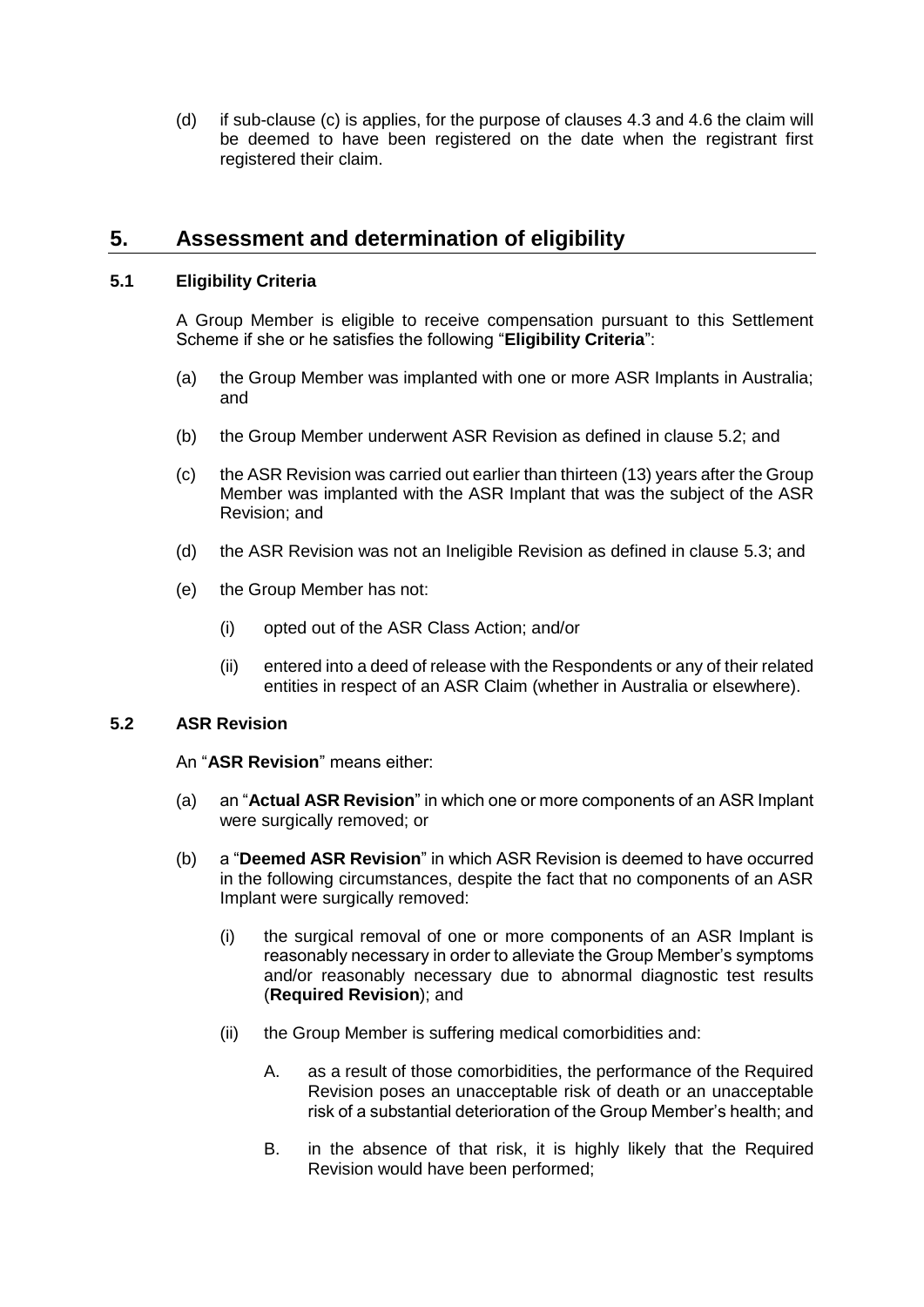(iii) the circumstances in sub-clause [5.2\(b\)](#page-7-3)[\(ii\)](#page-7-4) are unlikely to change before the thirteenth (13<sup>th</sup>) anniversary of the Group Member being implanted with their ASR Implant,

and the following additional provisions apply if a Group Member had a Deemed ASR Revision:

- (c) for the purpose of clauses  $5.1(c)$ , a Deemed ASR Revision will be treated as having been carried out earlier than thirteen (13) years after the Group Member was implanted with their ASR Implant if:
	- (i) the Required Revision was identified as a result of medical investigations and/or examinations; and
	- (ii) those investigations and/or examinations were initiated by the Group Member's surgeon earlier than thirteen (13) years after the Group Member was implanted with their ASR Implant;
- (d) for the purpose of clauses [5.1\(d\)](#page-7-6) and [5.3,](#page-8-0) the provisions regarding Ineligible Revisions apply to the circumstances that gave rise to the Required Revision; in other words, a Deemed ASR Revision will be an Ineligible Revision if the surgical removal of one or more components of an ASR Implant was necessary (albeit not in fact carried out) as a result of:
	- (i) Fracture of the femoral neck; or
	- (ii) Post-Operative Infection; or
	- (iii) Unrelated Trauma.

## <span id="page-8-0"></span>**5.3 Ineligible Revisions**

An ASR Revision is an "**Ineligible Revision**" if it was performed in any of the following circumstances:

## Fracture of the femoral neck

The ASR Revision:

- (a) was performed in respect of an ASR Resurfacing; and
- (b) occurred earlier than six months after the ASR Implant was implanted; and
- (c) was carried out as a result of a fracture of the Group Member's natural femoral neck, unless there is evidence that the fracture was caused by an adverse reaction to metal debris.

## Post-Operative Infection

The ASR Revision:

- (a) occurred earlier than 547 days after the ASR Implant was implanted; and
- (b) was necessitated by Infection, unless the Group Member would have required ASR Revision in the near term regardless of the periprosthetic joint infection.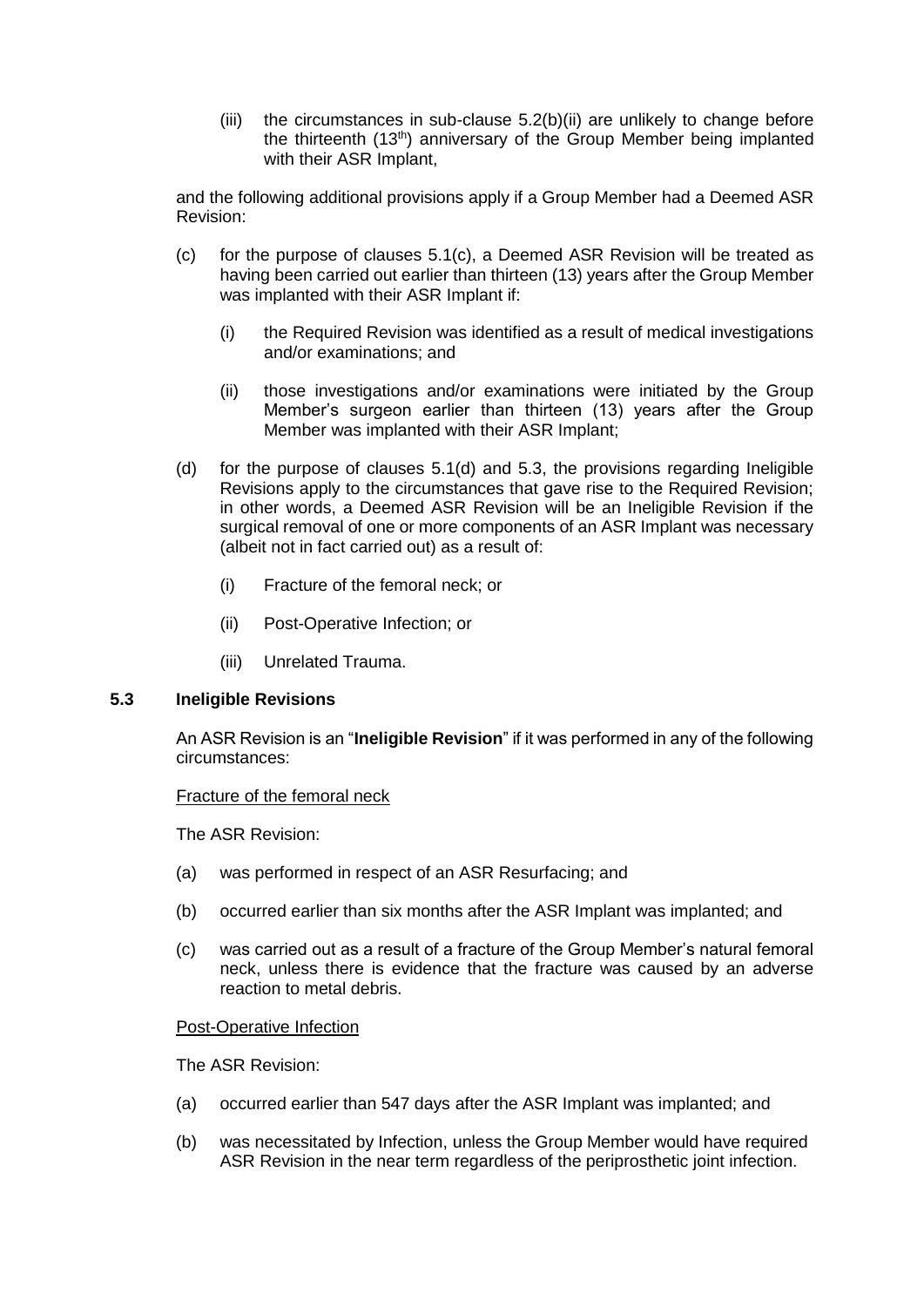#### Unrelated Trauma

The ASR Revision:

- (a) was carried out as a result of a change in the alignment or fixation of one or more components of the ASR Implant due to the application of a high velocity external force in a sudden or unexpected manner; and
- (b) the Group Member otherwise would not have needed to undergo ASR Revision in the near term.

For the purpose of this clause, Unrelated Trauma is deemed to have occurred if:

- (c) radiological studies verify that there was a change in the position of any component or ancillary parts of the ASR Implant, or in its alignment or fixation; and
- (d) the Group Member's treating surgeon attributes the immediate cause of revision to a traumatic event which resulted in that change in position, alignment or fixation,

unless the Group Member would have required revision in the near term regardless of the traumatic event.

#### **5.4 Clarification regarding future ASR Revisions**

For the avoidance of doubt:

- (a) the Settlement is intended to compensate Group Members who undergo ASR Revision in the future, provided that those Group Members satisfy the Eligibility Criteria; and
- (b) in clauses [5.1](#page-7-7) and [5.3,](#page-8-0) the use of the present or past tense (in words such as "is eligible", "underwent" or "was carried out") applies equally to ASR Revisions that occur in the future.

#### <span id="page-9-0"></span>**5.5 Clarification regarding bilateral ASR Implants**

If a Group Member was implanted with bilateral ASR Implants (that is, an ASR Implant was implanted in both the left hip and the right hip):

- (a) the Group Member is eligible to receive compensation if she or he underwent ASR Revision in respect of either or both of the ASR Implants, provided that the Eligibility Criteria are satisfied in relation to at least one of the ASR Implants;
- (b) if a Group Member has undergone bilateral ASR Revision:
	- (i) the Group Member may elect to receive two Fast Track Resolutions; that is, one Fast Track Resolution for each of his or her hips; or
	- (ii) the Group Member may proceed to an assessment under clause [7](#page-15-0) in relation to both hips, in which case the fact of bilateral ASR Revision must be taken into account for the purpose of assessing the Group Member's compensation;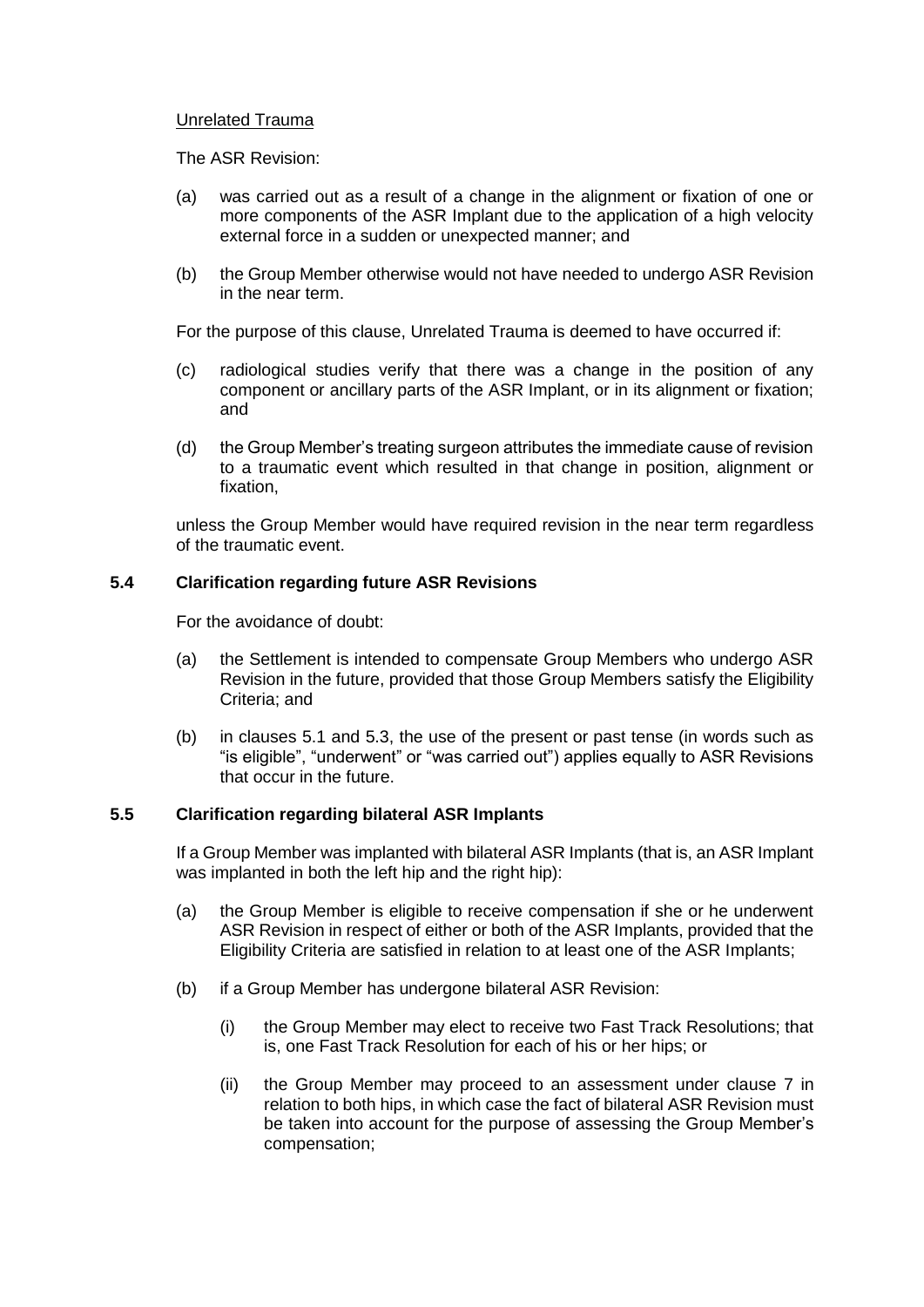- (iii) unless clause [5.5\(c\)\(ii\)](#page-9-0) applies, the Group Member may not elect to receive a Fast Track Resolution in relation to one of his or her hips, and proceed to an assessment under clause [7](#page-15-0) in relation to the other hip;
- (c) if a Group Member with bilateral ASR Implants has undergone unilateral ASR Revision and is determined to be eligible to receive compensation in respect of that ASR Revision:
	- (i) the Group Member in consultation with the Administrators may elect to defer the assessment of their compensation pursuant to clauses [6](#page-12-0) or [7](#page-15-0) for a reasonable period of time in order to assess whether ASR Revision may be needed in respect of his or her other hip, and clause [5.5\(b\)](#page-9-0) will apply if the Group Member undergoes a second ASR Revision before his or her compensation is assessed; and
	- (ii) if the Group Member:
		- A. does not defer their compensation assessment for his or her first ASR Revision; and
		- B. after having been paid compensation for the first ASR Revision, undergoes a second ASR Revision in respect of his or her other hip; and
		- C. is later found to be eligible in respect of the second ASR Revision;

then:

- D. in relation to the second ASR Revision, the Group Member may either elect to receive a Fast Track Resolution or proceed to an assessment of compensation under clause [7,](#page-15-0) regardless of how the Group Member's compensation was assessed for the first ASR Revision; and
- E. if the Group Member proceeds to an assessment of compensation under clause [7](#page-15-0) for the second ASR Revision, the Group Member's compensation for the second ASR Revision must take into account the compensation already paid to the Group Member for the first ASR Revision.

## <span id="page-10-0"></span>**5.6 Process for determining eligibility**

The Administrators will assess and determine the eligibility of a Group Member pursuant to clause [5.1](#page-7-7) in accordance with the following provisions:

- <span id="page-10-2"></span>(a) the Administrators will check whether or not the Group Member has filed an opt out notice and, if so, will obtain a copy of the opt out notice;
- <span id="page-10-3"></span>(b) the Administrators will provide to the Respondents an authority signed by the Group Member and the Respondents will within 14 days provide confirmation as to whether or not clause [5.1\(e\)\(ii\)](#page-7-8) applies to the Group Member;
- <span id="page-10-1"></span>(c) the Administrators will obtain copies of the Group Member's contemporaneous medical records that are relevant to an assessment of the Eligibility Criteria;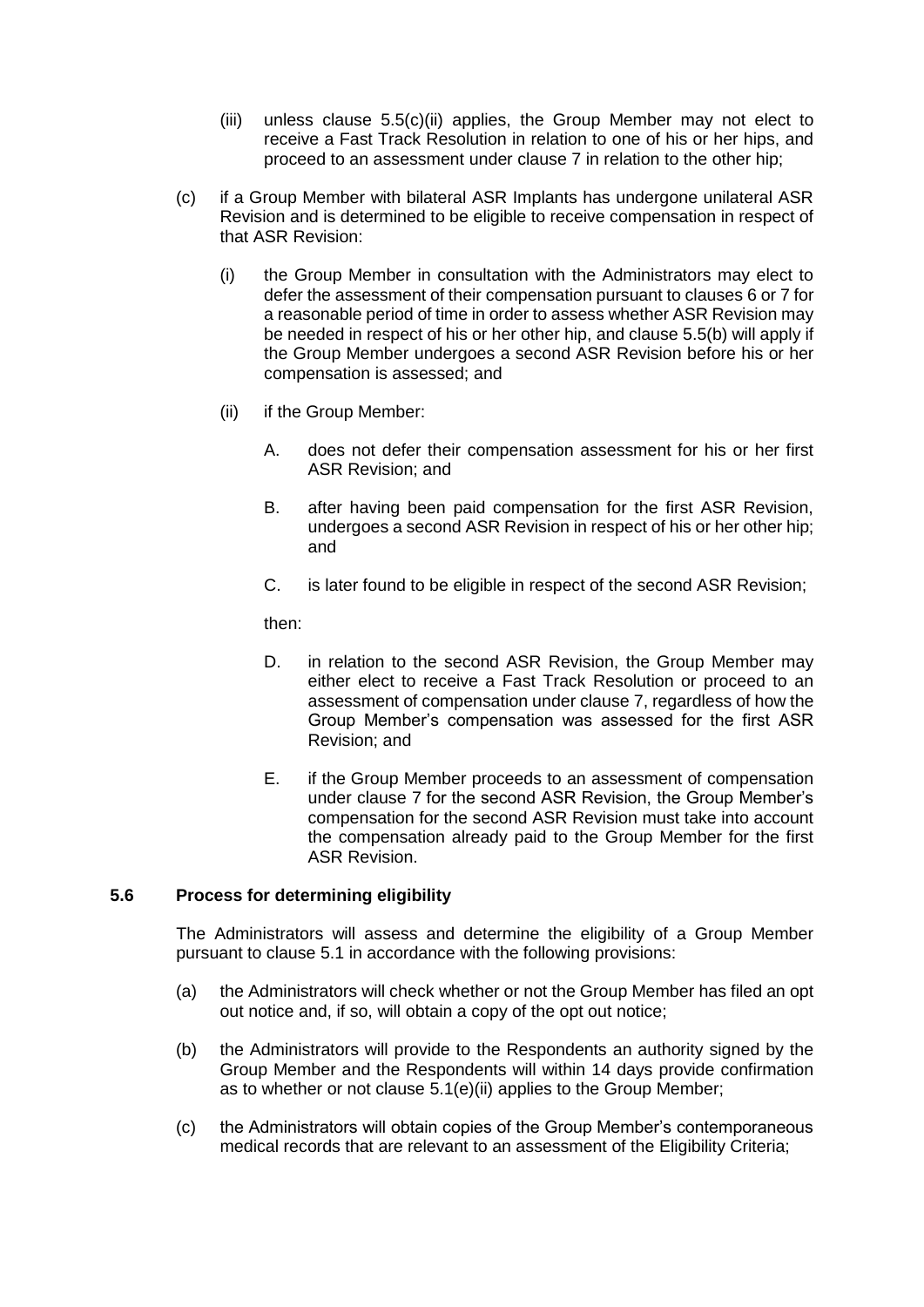- <span id="page-11-1"></span>(d) in order to minimise Administration Costs associated with the requirements of this clause, the Administrators:
	- (i) will seek to rely only on contemporaneous medical records for the purpose of assessing the Eligibility Criteria that relate to a Group Member's medical history; and
	- (ii) may only seek clarification from the Group Member's treating doctor/s if the contemporaneous medical records are ambiguous as to the applicability of any of the Eligibility Criteria; for example it is unclear whether or not a Group Member would have needed ASR Revision in the near term regardless of Unrelated Trauma or Post-Operative Infection;
	- (iii) must not obtain a report or other evidence from a doctor who is not a Group Member's treating doctor, unless the Group Member's treating doctor is deceased or unwilling to provide clarification in accordance with clause [\(ii\);](#page-11-1)
- <span id="page-11-3"></span><span id="page-11-2"></span>(e) the Administrators will prepare an "**Eligibility Book**" which consists of the materials and information obtained pursuant to this clause for the purpose of assessing whether or not the Group Member satisfies the Eligibility Criteria;
- <span id="page-11-0"></span>(f) a Senior Lawyer employed by one of the Administrators will review the Group Member's Eligibility Book and will make a determination as to whether or not the Group Member satisfies the Eligibility Criteria.

#### **5.7 Additional provisions regarding the process for determining eligibility of Deemed ASR Revisions**

If a Group Member claims to have had a Deemed ASR Revision, the Administrators may do either or both of the following at any time before assessing and determining the eligibility of the Group Member:

- (a) request the Group Member, at her or his own expense, to provide copies of relevant contemporaneous medical records to the Administrators so that they can ascertain whether there are reasonable prospects that the Group Member will satisfy the Eligibility Criteria for the definition of a Deemed ASR Revision; and/or
- (b) request the Group Member to pay to the Administrators a bond for the costs of the Administrators obtaining contemporaneous medical records and/or a report from a doctor or doctors, with such bond to be returned to the Group Member if she or he is assessed as eligible to receive compensation,

and where the Administrators make a request pursuant to this clause:

- (c) if the Group Member fails to comply with the request, the Administrators may decline to assess and determine the eligibility of the Group Member until such time as the Group Member complies with the Administrators' request; or
- (d) if the Group Member fails to comply with repeated requests by the Administrators, the Administrators may exercise their discretion in clause [11.4\(b\).](#page-27-0)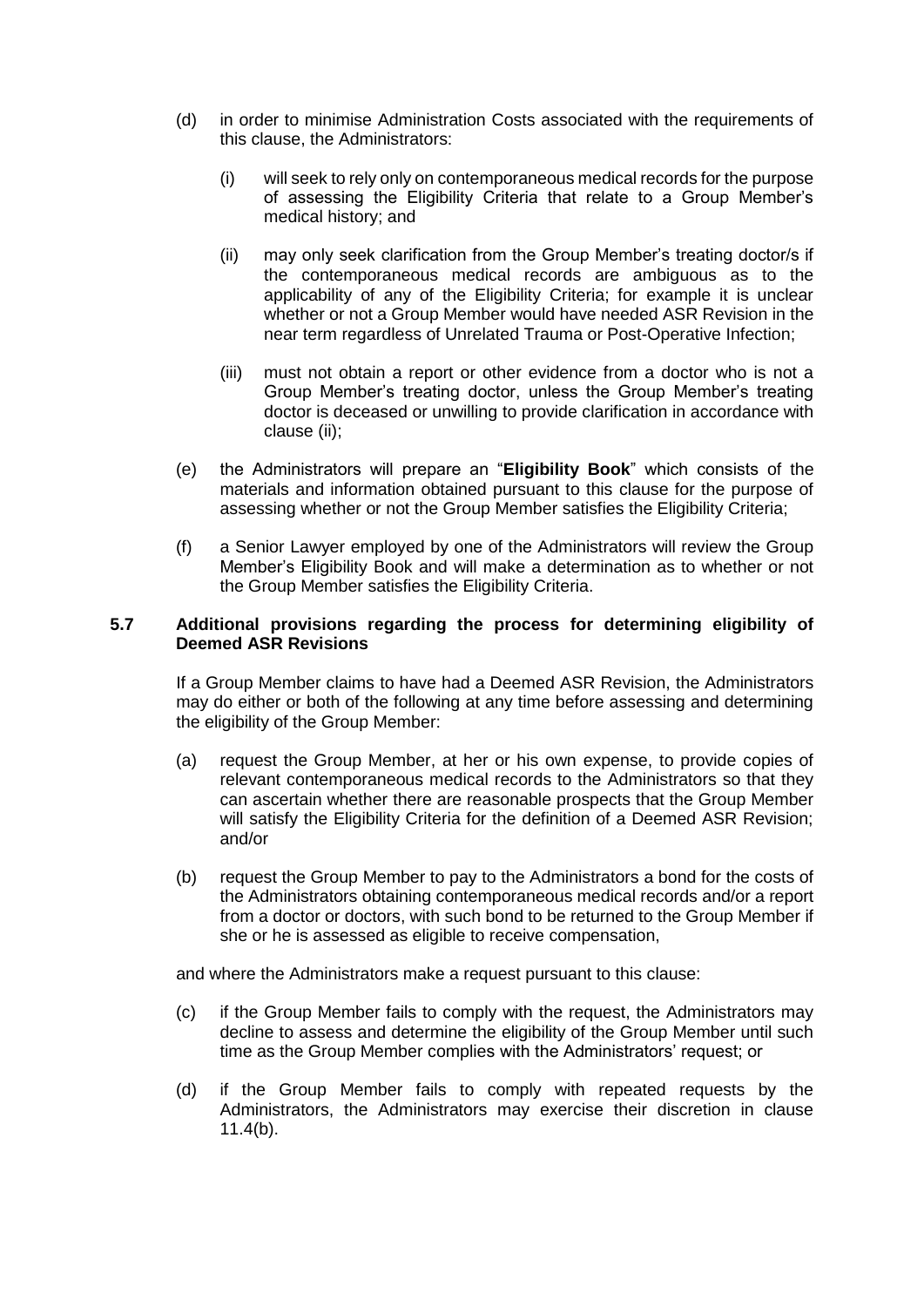### <span id="page-12-1"></span>**5.8 Notification of Group Members regarding their eligibility or otherwise**

After a determination is made as to whether or not a Group Member is eligible to receive compensation, the Administrators will promptly send to the Group Member a "**Notice of Eligibility**" in which the Administrators:

- (a) state whether or not the Group Member has been assessed as eligible to receive compensation under the Settlement Scheme;
- (b) if the Group Member was assessed as eligible to receive compensation, provide information to the Group Member in relation to their rights to receive a Fast Track Resolution under clause [6](#page-12-0) or alternatively proceed to an assessment of compensation under clause [7,](#page-15-0) including information that will assist the Group Member to make a decision as to whether or not to accept the Fast Track Resolution; and
- (c) if the Group Member was assessed as ineligible to receive compensation, provide information to the Group Member in relation to their rights to seek a Review under clause [9](#page-21-0) below.

#### **5.9 Clarification regarding steps required to be taken where a Group Member opted out or has otherwise resolved their claim**

For the avoidance of doubt, if and when the Administrators obtain information pursuant to clauses [5.6\(a\)](#page-10-2) and/or [5.6\(b\)](#page-10-3) which demonstrates that a Group Member is not eligible on the basis of clause [5.1\(e\),](#page-7-9) the Administrators:

- (a) are not obligated to obtain any further information or materials for the purpose of assessing and determining whether the Group Member satisfies the other Eligibility Criteria; and
- (b) may proceed to make a determination pursuant to clause [5.6\(f\)](#page-11-0) on the basis of the limited information obtained pursuant to clauses [5.6\(a\)](#page-10-2) and/or [5.6\(b\).](#page-10-3)

## <span id="page-12-0"></span>**6. Fast Track Resolution**

#### <span id="page-12-2"></span>**6.1 Application of this clause**

This clause [6](#page-12-0) applies only to those Group Members who have been assessed as eligible pursuant to clause [5.](#page-7-0)

## **6.2 Fast Track Resolution**

A "**Fast Track Resolution**" is a single, standardised, lump sum payment of \$55,000.

The payment of the Fast Track Resolution does not affect the Group Member's rights to have their Residual Liens paid from the Settlement Sum in accordance with clause [8,](#page-18-0) in addition to the Fast Track Resolution. Otherwise, the Fast Track Resolution is paid in full and final satisfaction of the Group Member's claim.

*Note*: The intent of the Fast Track Resolution is that the standardised sum is available on an expedited basis. It includes no allowance for economic loss. It may not be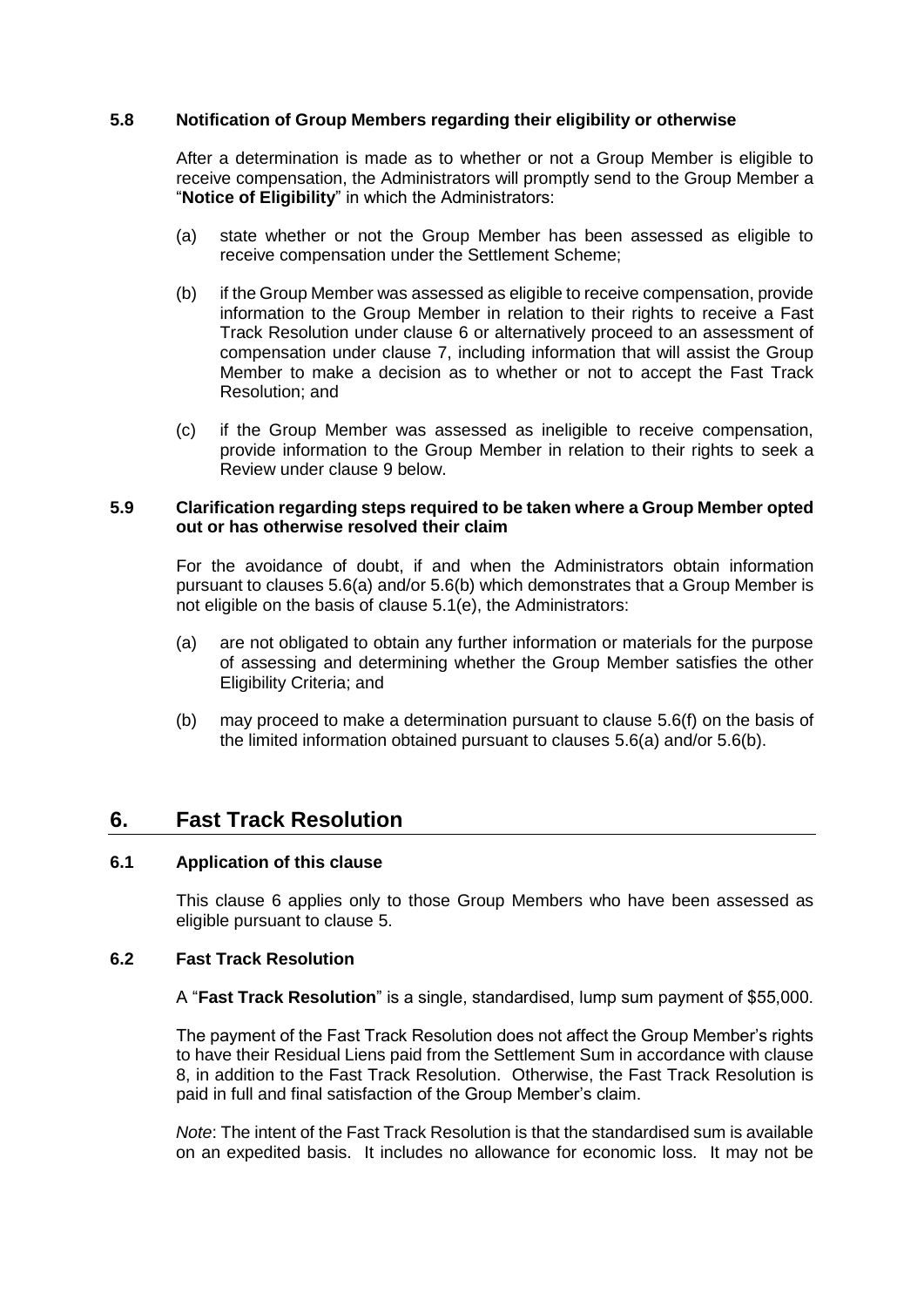suitable for Group Members whose ASR Revision caused a serious permanent disability or any significant loss of wages or income.

### <span id="page-13-2"></span>**6.3 Election to receive a Fast Track Resolution**

Within 42 days after the Administrator sends a Notice of Eligibility to a Group Member, an eligible Group Member may elect to receive a Fast Track Resolution by giving written notice to the Administrators.

#### **6.4 Failure to make an election to receive a Fast Track Resolution**

If a Group Member does not give written notice to the Administrators within 42 days as required by clause [6.3,](#page-13-2) the Group Member will be deemed to have declined the Fast Track Resolution.

#### <span id="page-13-0"></span>**6.5 Discretion to accept late notification of an election to receive a Fast Track Resolution**

The Administrators may in their absolute discretion accept late notification of an election by a Group Member to receive a Fast Track Resolution, subject to the following:

- (a) a late election must not be accepted by the Administrators after a Group Member's Claim Book has been referred to an Assessor; and
- (b) if a late election is accepted by the Administrators after they (or their delegates) have commenced preparing a Group Member's Claim Book, the Administrators may in their absolute discretion reduce the Group Member's Fast Track Resolution in order to take into account any Administration Costs that have been incurred in preparing the Claim Book, including:
	- (i) professional fees in an amount no more than \$5,000; and
	- (ii) disbursements.

#### **6.6 Claims by the estates of deceased Group Members**

The following provisions apply to claims by the estates of deceased Group Members:

- (a) a claim may be made by the estate of a deceased Group Member;
- (b) the estate must elect to receive a Fast Track Resolution, discounted to \$40,000 in full and final satisfaction of the estate's claim for all heads of damages (subject to the resolution of Liens pursuant to clause [8\)](#page-18-0); and
- (c) the estate is not entitled to proceed to an assessment under clause [7;](#page-15-0)

## <span id="page-13-1"></span>**6.7 Consequences of electing to receive a Fast Track Resolution**

If a Group Member elects to receive a Fast Track Resolution:

(a) as soon as practicable after receiving notice from the Group Member, the Administrators will: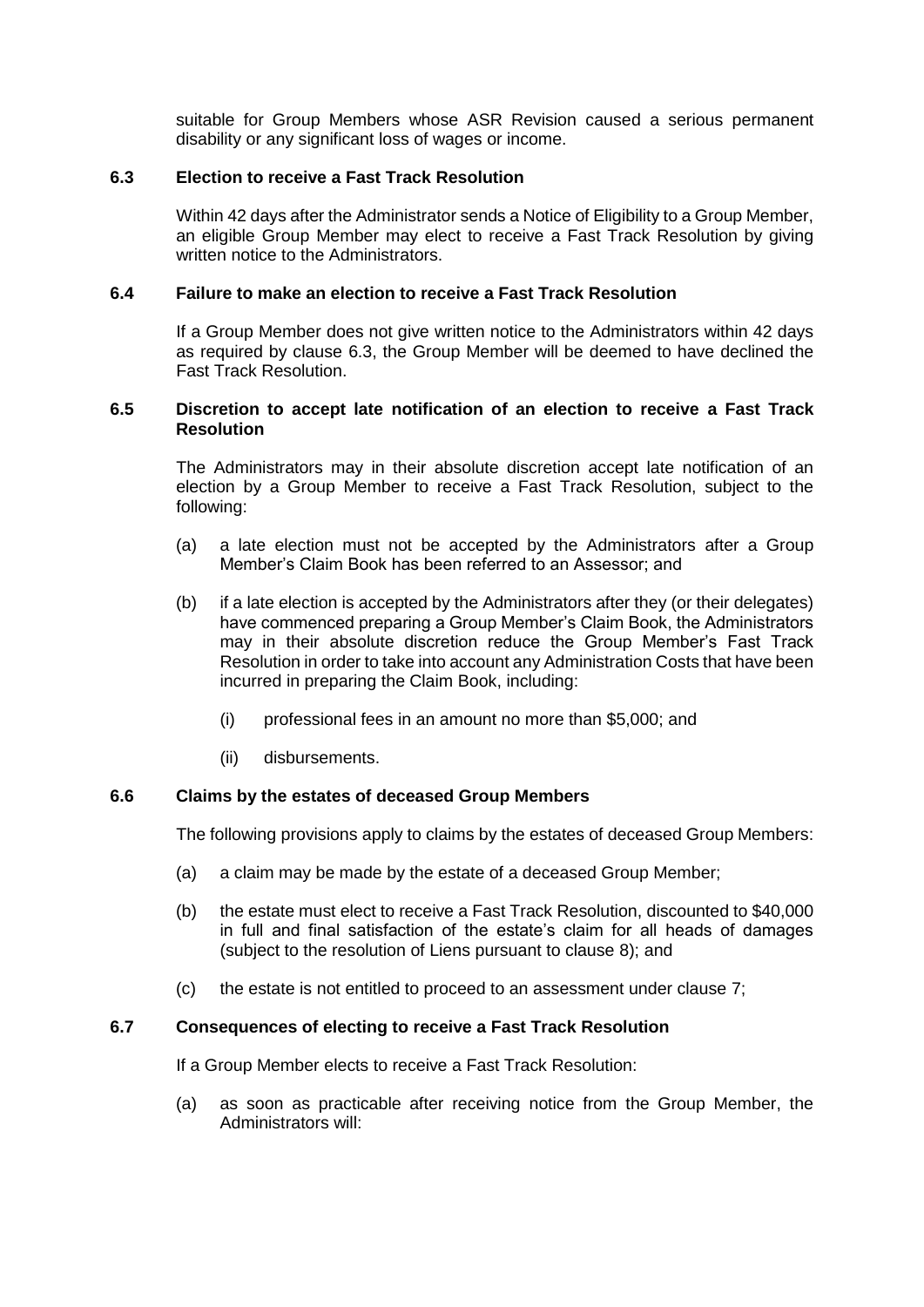- <span id="page-14-0"></span>(i) send to the Group Member a "**Notice of Fast Track Assessment**" confirming the Group Member's entitlement to receive the Fast Track Resolution;
- (ii) take steps to determine and resolve the Group Member's Liens in accordance with clause [8;](#page-18-0)
- (b) the Group Member will be paid as soon as possible after the resolution of his or her Liens pursuant to clause [8;](#page-18-0)
- (c) the Group Member will be:
	- (i) entitled to the benefit of their claim being proportionately grossed up in the event that there are surplus funds, as described in clause [10.7\(a\);](#page-25-1) and
	- (ii) immune from any proportionate reduction of their claim, as described in clause [10.7\(b\).](#page-25-2)

## **6.8 Consequences of declining to receive a Fast Track Resolution**

If a Group Member declines to receive a Fast Track Resolution:

- (a) the Group Member's compensation entitlements will be assessed and determined in accordance with clause [7;](#page-15-0)
- (b) subject to clause [7.2\(c\),](#page-15-1) the Group Member faces a risk of receiving less compensation than the Fast Track Resolution;
- (c) the Group Member faces a risk of a proportionate reduction of their Assessed Compensation Amount pursuant to clause [10.7\(b\);](#page-25-2) and
- (d) payment is likely to take longer than if the Group Member elected to receive a Fast Track Resolution.

#### 6.9 **Discretion to accept late notification to withdraw election to receive a Fast Track Resolution**

If a Group Member:

- (a) has elected to receive a Fast Track Resolution pursuant to clause 6.3; and
- (b) subsequently notifies the Administrators that they wish to withdraw the election to receive a Fast Track Resolution,

the Administrators may in their absolute discretion accept this late notification to withdraw the election to receive a Fast Track Resolution, subject to clause 6.10.

#### **6.10 Circumstances where late notification to withdraw election to receive a Fast Track Resolution must not be accepted**

If the Administrators have:

- (a) resolved all Liens in relation to the Group Member's claim; or
- (b) paid the Group Member the Fast Track Resolution,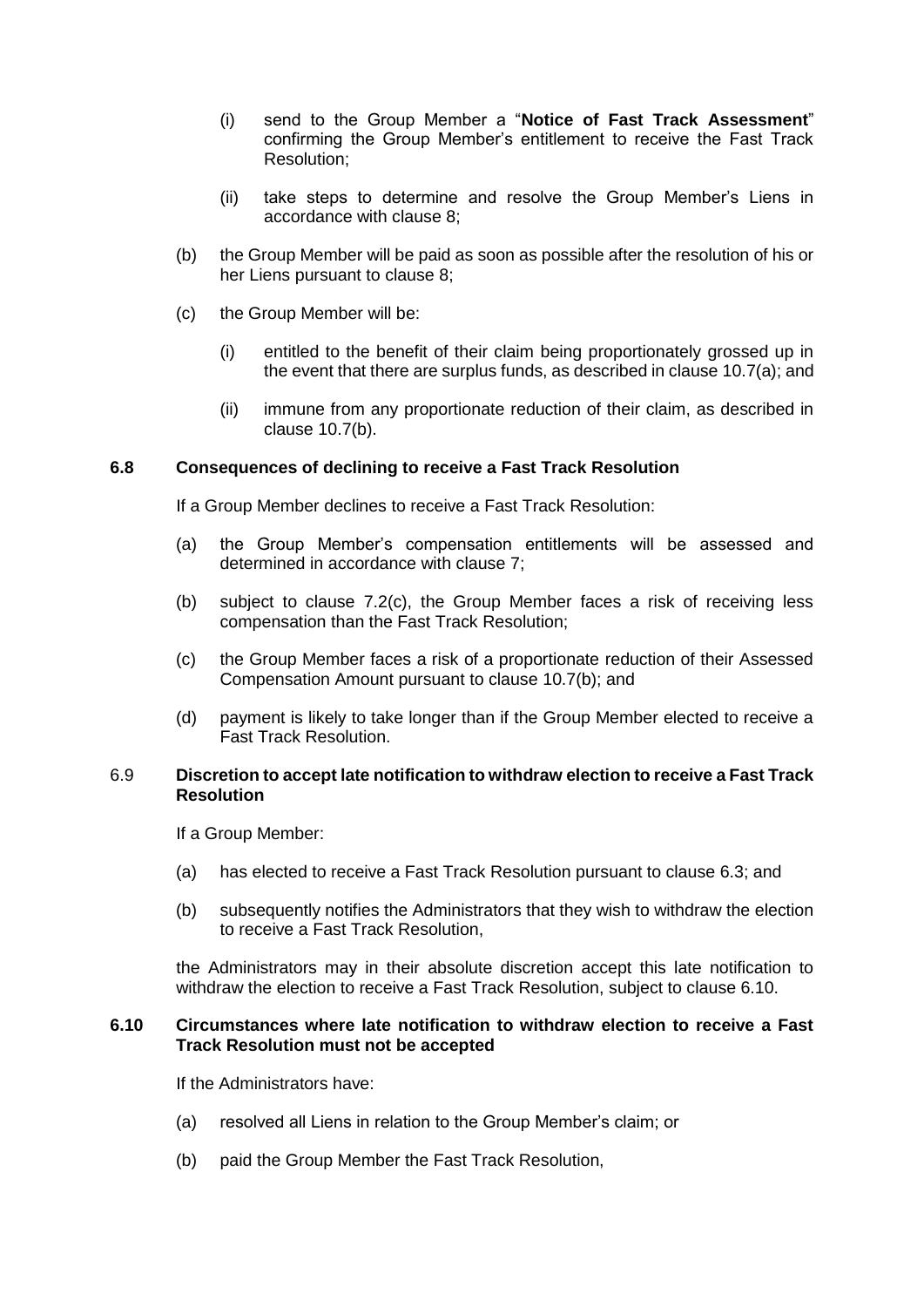the Administrators must not accept the late notification to withdraw the election to receive the Fast Track Resolution pursuant to clause 6.9.

## <span id="page-15-0"></span>**7. Assessment of compensation**

## **7.1 Application of this clause**

This clause [7](#page-15-0) applies only to those Group Members who:

- (a) have been assessed as eligible pursuant to clause [5;](#page-7-0) and
- (b) declined to receive a Fast Track Resolution pursuant to clause [6.](#page-12-0)

## <span id="page-15-4"></span>**7.2 Legal principles for the assessment of claims**

Group Members' claims will be assessed and determined:

- (a) according to the provisions and principles in Part VIB of the CAC Act, as in force at 1 May 2016; and
- (b) on the basis that the Group Member is only entitled to compensation for loss or damage that was caused by their ASR Revision or the circumstances requiring ASR Revision,

except that:

<span id="page-15-1"></span>(c) subject to the overriding operation of clause [10.7\(b\),](#page-25-2) a Group Member's noneconomic loss must be assessed as no less than \$40,000.

## <span id="page-15-5"></span>**7.3 Process for determining Group Members' claims**

The Administrators will assess and determine Group Members' claims according to the following procedure:

- <span id="page-15-2"></span>(a) the Administrators will appoint a number of Assessors to a "**Panel**" for the purpose of assessing and determining Group Members' claims;
- (b) the Administrators will prepare "**Claim Books**" in accordance with clause [7.4;](#page-16-0)
- (c) the Administrators will allocate a Group Member's Claim Book to an Assessor who is randomly selected from the Panel;
- (d) if, after reviewing the Group Member's Claim Book, the Assessor considers that additional information or materials are needed in order to complete the assessment, the Assessor will inform the Administrators, who will:
	- (i) work cooperatively with the Assessor in order to address the issues raised by the Assessor; and
	- (ii) to the extent that it is necessary, supplement the Group Member's Claim Book;
- (e) the Assessor may also choose to confer with the Group Member or their personal or other representative;
- <span id="page-15-3"></span>(f) the Assessor will then: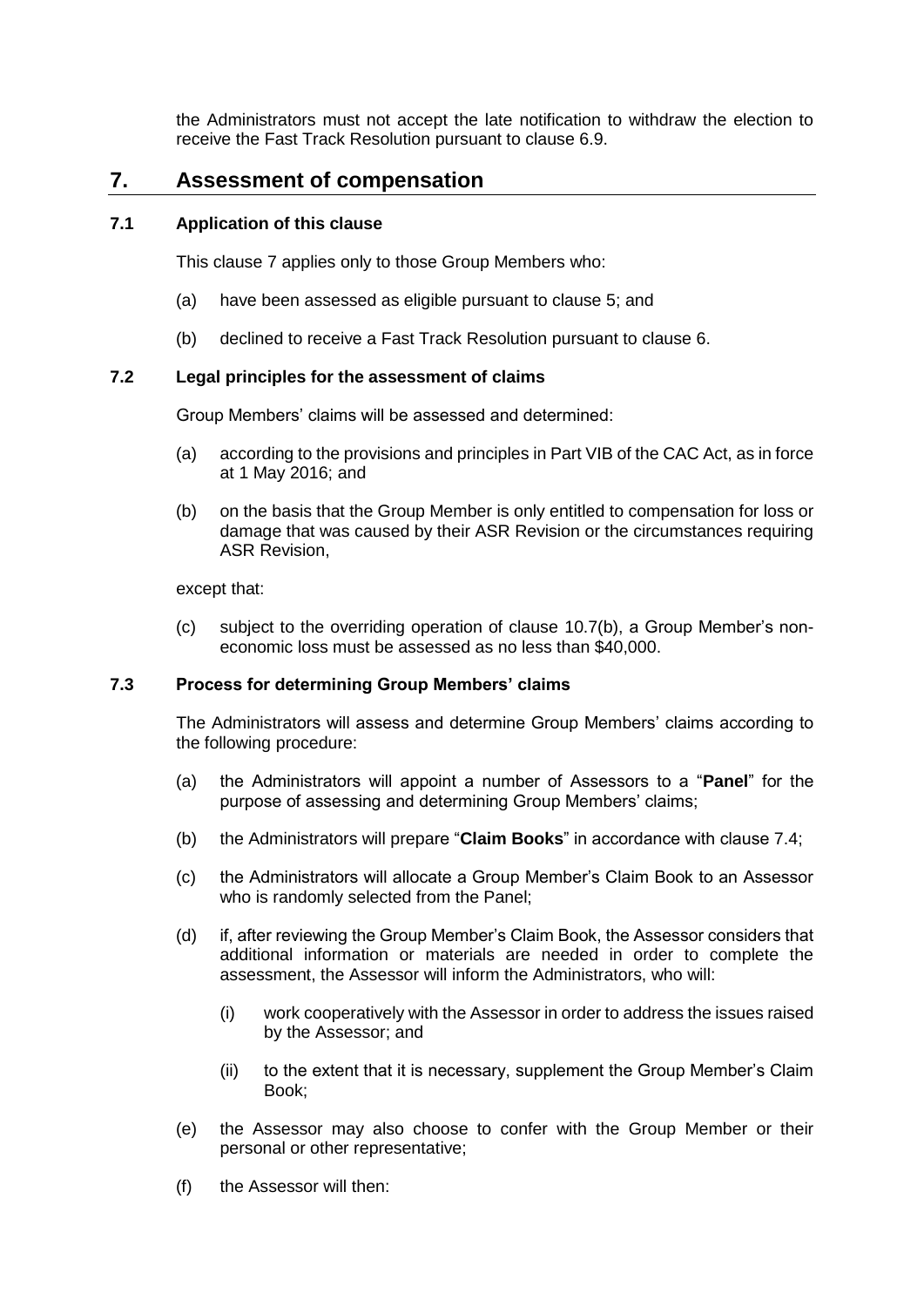- (i) make a determination as to the amount of compensation that the Group Member is assessed as being entitled to receive pursuant to this Settlement Scheme; and
- (ii) prepare and provide to the Administrators a brief statement of reasons for the Assessor's determination, including details of the amounts assessed under all heads of damages;
- <span id="page-16-1"></span>(g) after receiving an Assessor's determination and statement of reasons, the Administrators will promptly send to the Group Member a "**Notice of Assessment**" in which the Administrators:
	- (i) provide information to the Group Member about the determination of their entitlements under this Settlement Scheme;
	- (ii) enclose a copy of the Assessor's statement of reasons; and
	- (iii) provide information to the Group Member in relation to their right to seek a Review under clause [9.](#page-21-0)

#### <span id="page-16-0"></span>**7.4 Preparation of Claim Book**

For each eligible Group Member, the Administrators will prepare a "**Claim Book**" comprising information and materials that will enable an assessment of the Group Member's compensable loss or damage, and for the purpose of preparing the Claim Book the Administrators will obtain the following insofar as it is relevant and applicable to the Group Member's losses:

- (a) instructions and information from the Group Member;
- (b) information from any other person such as a family member or friend of the Group Member;
- (c) contemporaneous medical records, to the extent that those records have not already been obtained pursuant to clause [5.6\(c\);](#page-10-1)
- (d) tax returns and other tax, accounting or financial documents;
- (e) employment records or other information from the Group Member's employer/s;
- (f) invoices regarding any treatment or other expenses incurred by the Group Member;
- <span id="page-16-3"></span>(g) subject to clause [7.7,](#page-17-2) information or records held by the Respondents as to the details of any payments made to the Group Member pursuant to the ASR Reimbursement Programme;
- <span id="page-16-4"></span><span id="page-16-2"></span>(h) subject to clauses [7.5](#page-17-0) and [7.6,](#page-17-1) reports from:
	- (i) a treating doctor;
	- (ii) an "**Independent Expert**", being a medical expert (such as an orthopaedic surgeon or rehabilitation physician) or allied health expert (such as an occupational therapist or physiotherapist); or
	- (iii) a forensic accounting expert.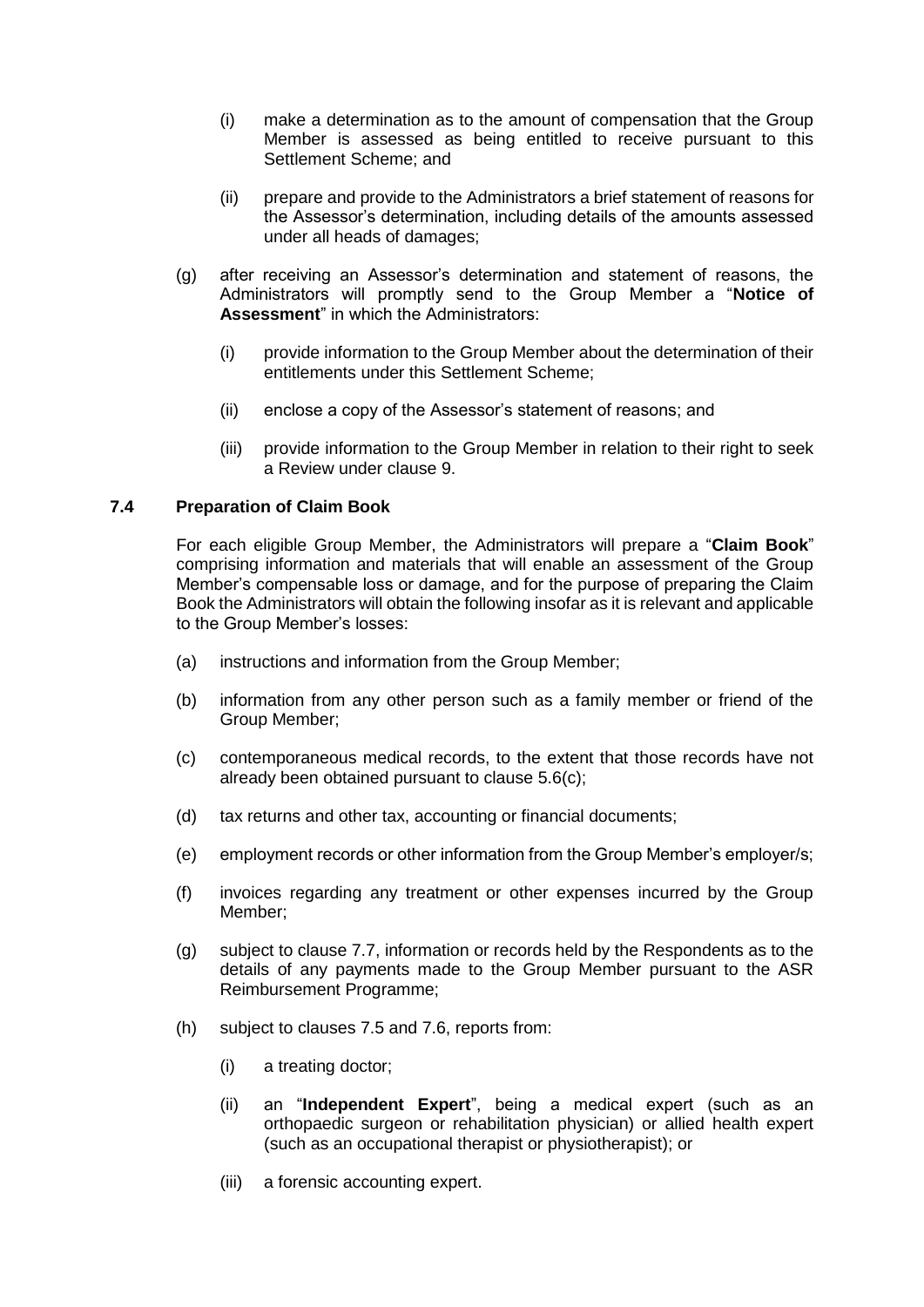## <span id="page-17-0"></span>**7.5 Restrictions on reports to be obtained for a Group Member's Claim Book**

In order to minimise Administration Costs associated with the requirements of this clause:

- (a) the Administrators must only obtain a report from a treating doctor or Independent Expert if it would otherwise be impossible to reliably assess the Group Member's losses under any particular head of damages;
- (b) where possible, the Administrators must seek to obtain a report from a treating doctor rather than an Independent Expert; for example, a report may be obtained from an Independent Expert if the Group Member's treating doctor is deceased or unwilling to provide a report, or the treating doctor does not have the relevant expertise to provide a report that addresses the issues raised by the Administrators;
- (c) unless it is required in exceptional circumstances, the Administrators must not obtain more than one medical report (whether from a treating doctor or Independent Expert) in relation to a Group Member;
- (d) the Administrators will only obtain a report from a forensic accounting expert if it would otherwise be impossible to reliably assess the Group Member's economic loss,

however the restrictions in this clause do not apply to the Applicants to the extent that reports or other evidence from treating doctors, Independent Experts or forensic accountants have already been prepared for the purpose of the ASR Class Action.

## <span id="page-17-1"></span>**7.6 Engagement of Independent Experts and forensic accounting experts**

For the purpose of clause[s 7.4\(h\)](#page-16-2) and to the extent that it is necessary and appropriate to obtain a report from an Independent Expert or a forensic accounting expert:

- (a) the Administrators may establish a list of one or more approved experts in one or more areas of expertise;
- (b) to the extent that the Administrators have established such a list of approved experts, those approved experts must be engaged in preference to other experts, except in exceptional circumstances.

#### <span id="page-17-2"></span>**7.7 Cooperation of the Respondents**

In order to enable the Administrators to give effect to clause [7.4\(g\),](#page-16-3) upon receipt of an authority signed by a Group Member the Respondents will provide (or will instruct Crawford to provide) details held by the Respondents or Crawford of any payments made to the Group Member pursuant to the ASR Reimbursement Programme.

### **7.8 Constitution of the Panel**

For the purpose of ensuring the efficient and expeditious processing and resolution of claims, the Administrators may at any time:

(a) appoint additional Assessors to the Panel for the purpose of clause [7.3\(a\);](#page-15-2) or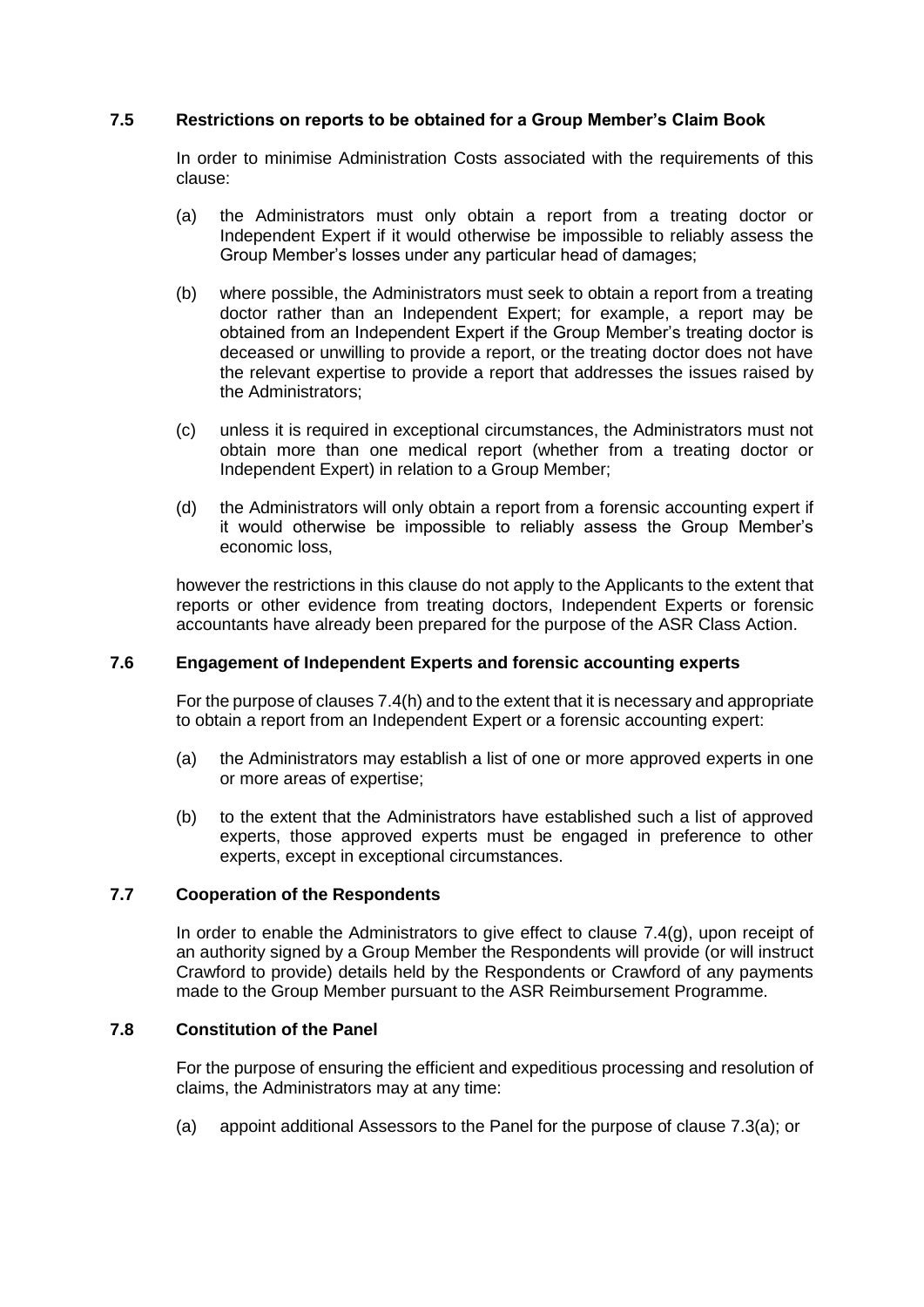(b) remove an Assessor from the Panel if he or she becomes unavailable or otherwise fails to carry out assessments pursuant to clause [7.3\(f\)](#page-15-3) in a reasonably timely manner.

## **7.9 Role of Assessors**

Assessors appointed to the Panel:

- (a) will act as independent arbitrators and not as counsel briefed to act for any individual Group Members or the Administrators;
- (b) have the same immunities from suit as attach to the office of a judge of the Supreme Court of NSW.

## <span id="page-18-0"></span>**8. Liens**

#### **8.1 Application of this clause**

This clause [8](#page-18-0) applies only to those Group Members who have been assessed as eligible pursuant to clause [5.](#page-7-0)

#### <span id="page-18-2"></span>**8.2 Responsibility for and resolution of Assumed Liens**

The Respondents will be responsible for the negotiation and resolution of Assumed Liens asserted by Qualified Lienholders that are identified by the Group Member in accordance with clause [8.4,](#page-18-1) and in doing so the Respondents will take all reasonable steps to ensure that there is no reasonably avoidable delay and that Assumed Liens are resolved expeditiously.

#### **8.3 Responsibility for and resolution of Residual Liens**

All Residual Liens which are not the responsibility of the Respondents under clause [8.2](#page-18-2) will be the responsibility of the respective Group Members affected by any such Residual Liens and (subject to the other requirements of this clause [8\)](#page-18-0) will be paid from the Settlement Sum.

## <span id="page-18-1"></span>**8.4 Identification and notification of Liens and cooperation of Group Members**

As soon as is practicable and appropriate after a Group Member has elected to receive a Fast Track Resolution or the time specified in clause [6.3](#page-13-2) for making such an election has lapsed, the Administrators will assist the Group Member:

- (a) to identify all Qualified Lienholders that have paid for or asserted an Assumed Lien and the Administrator and Group Member will:
	- (i) provide to the Respondents as soon as reasonably practicable relevant documents and/or information concerning Assumed Liens, including but not limited to any documents required for the Respondents to consider their position on payment of a Lien relating to the Group Member;
	- (ii) provide all reasonable co-operation to the Respondents in resolving Assumed Liens;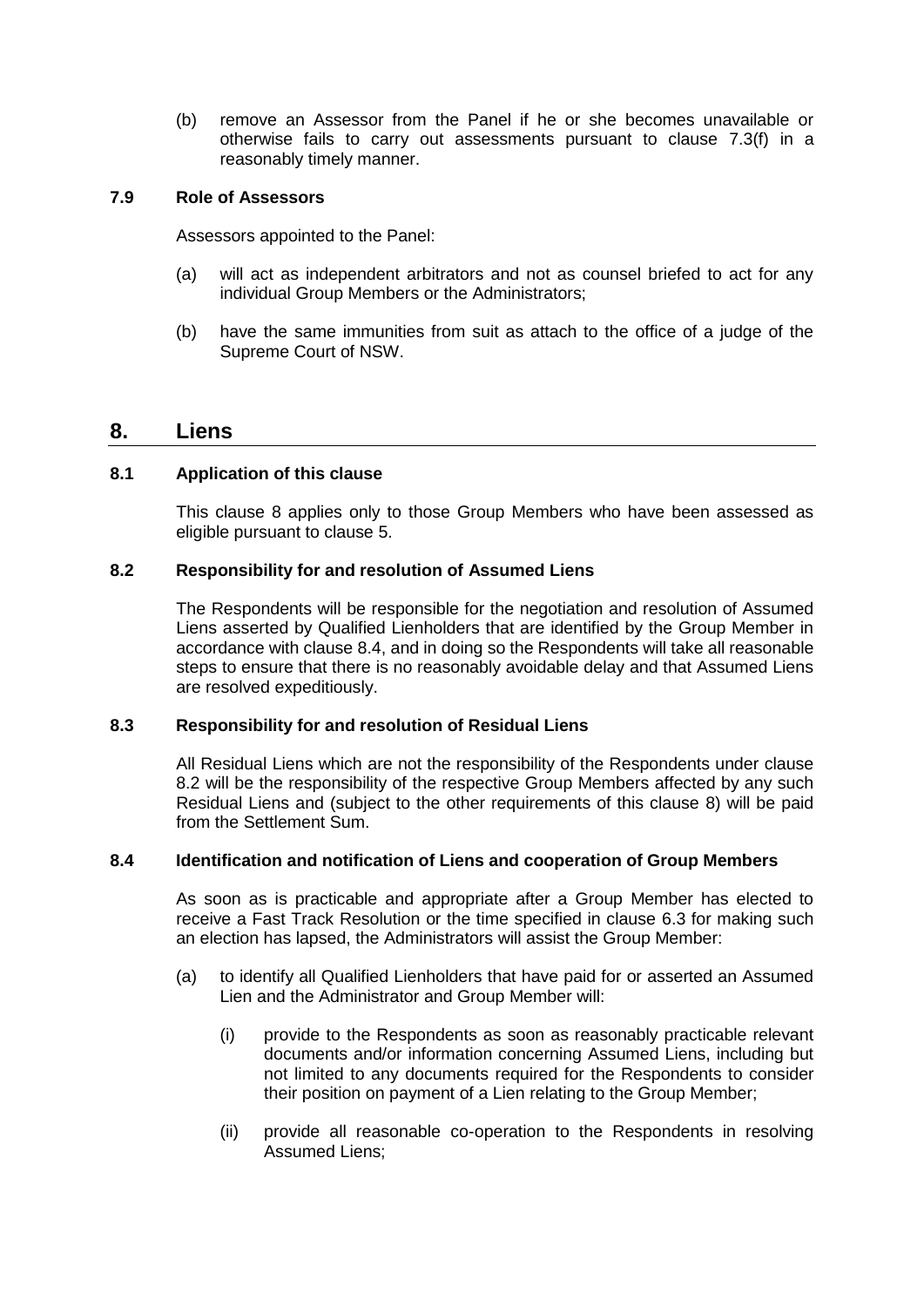- (iii) notify the Respondents of proposed payments to a Group Member which may trigger payment of a Lien; and
- (b) to identify:
	- (i) all Other Lienholders that have paid for or asserted a Residual Lien; and/or
	- (ii) whether any repayment may need to be made to Centrelink pursuant to the Social *Security Act 1991* (Cth).

#### **8.5 Application of the BPA**

If a Lien is asserted by Medicare:

- (a) the BPA will be applicable to the payment to each Group Member under the Settlement Scheme;
- (b) the Administrators and Respondents will cooperate in relation to any necessary amendments or transition of the BPA for the BPA to apply to the Settlement Scheme.

#### **8.6 Cooperation of the Respondents**

The Respondents will provide all reasonable co-operation to Group Members and/or the Administrators where the Respondents' negotiation and resolution of Assumed Liens is likely to:

- (a) impact on a Group Member's ongoing rights or entitlements under a statutory or other scheme;
- (b) give rise to Residual Liens which a Group Member is obligated to pay.

#### **8.7 Final payment to Group Members**

No final payment is to be made to a Group Member under the Settlement Scheme until the earlier of the following:

- (a) 28 days after the amount of the Group Member's Assumed Liens have been determined and notified to the Respondents; or
- (b) the Group Member's Assumed Liens have been resolved,

and further, no final payment is to be made to a Group Member under the Settlement Scheme until after the following:

- (c) any necessary statutory clearances (for example under the *Social Security Act 1991* (Cth)) have been obtained; and
- (d) to the extent that it is required by statute or contract, Residual Liens have been resolved

## **8.8 Other provisions regarding Assumed Liens**

For the purpose of this clause [8:](#page-18-0)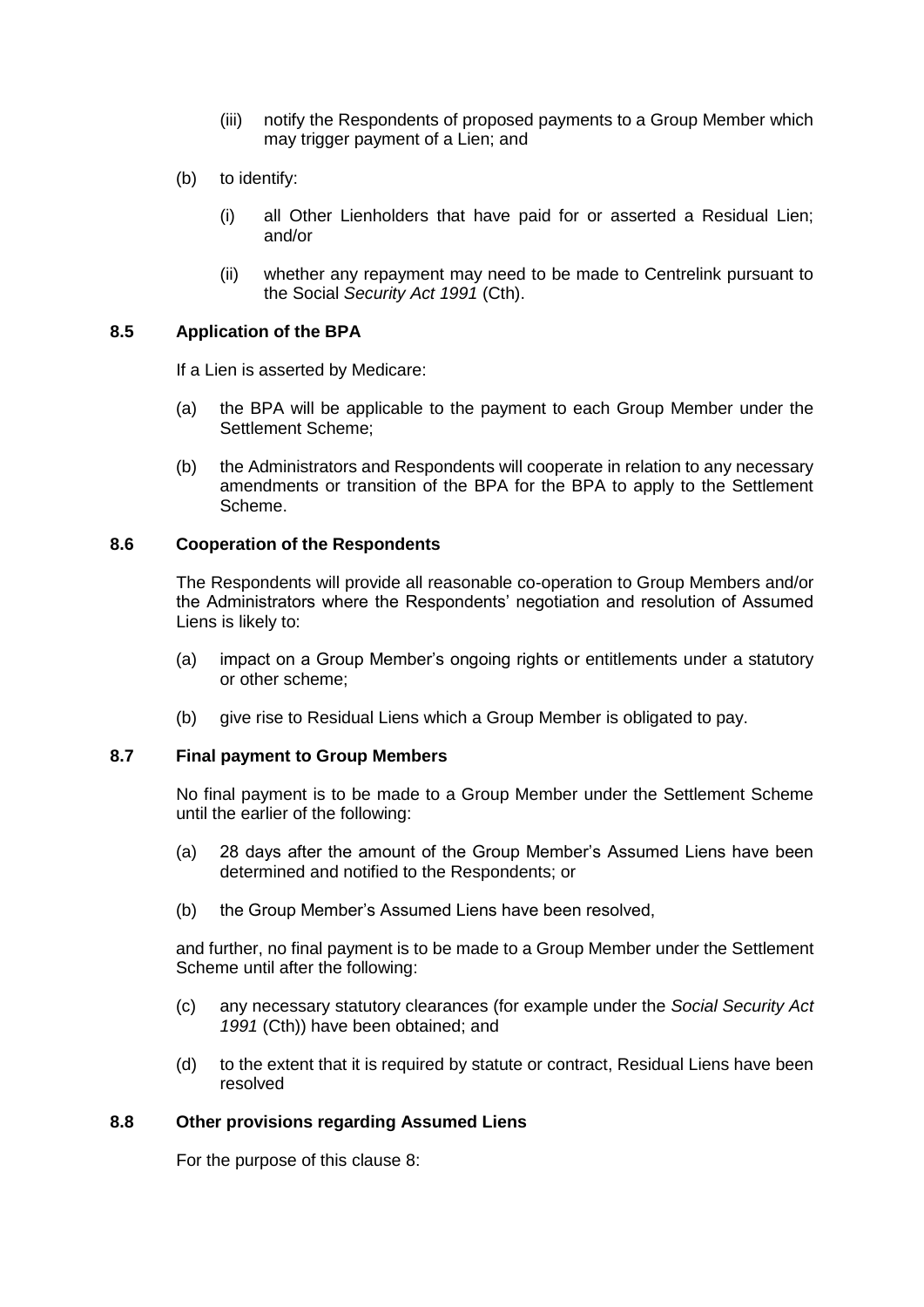- (a) nothing in this Settlement Scheme is intended to create a right of reimbursement where none would otherwise exist under applicable law;
- (b) the amount of compensation payable to a Group Member is not controlling on the amount to be paid for any Assumed Lien for which the Respondents are responsible under this Settlement Scheme.

## **8.9 Lien Disputes**

If:

- (a) the Respondents and a Group Member (or the Administrators on behalf of a Group Member) are unable to resolve a Lien Dispute relating to that Group Member; or
- (b) the Administrators, the Applicants, a Group Member or the Respondents unreasonably delay the resolution of an Assumed Lien,

then:

- (c) within ten (10) Business Days of an impasse being reached or there being unreasonable delay, the Administrators or the Respondents will refer the Lien Dispute for determination by an independent barrister who is appointed by agreement between the Respondents and the Administrators;
- (d) a determination by an independent barrister is final and binding on the Respondents, the Group Member and the Administrators except as to an error of law;
- (e) the independent barrister's costs will be paid by either the Respondents or the Administrators, depending on whether the determination is, on balance, against the interests of the Respondents or the Group Member.

## **8.10 Group Members indemnify the Respondents for Residual Liens**

Each Group Member indemnifies and holds harmless the Released Parties (as defined in clause 1.1 of the Deed) from and against any and all damages, losses, costs (including, but not limited to, court costs), expenses (including legal fees and expenses), fines, penalties or liabilities incurred or suffered by, or imposed on, any Released Party in connection with, arising out of or resulting from:

- (a) any claim made or asserted at any time against the Respondents, or any other Released Party with respect to any payment made to such Group Member (or the right to receive any such payment under the Settlement Scheme) by any person at any time holding or asserting any Residual Liens, and/or
- (b) the failure to properly provide notifications or information in relation to Liens as required by this Deed.

## **8.11 Group Members indemnify the Administrators**

If a Group Member has a legal obligation by reason of receiving compensation pursuant to this Settlement Scheme, whether under statute or contract or otherwise to any agency, compensation payer or insurer, to pay or repay a sum from their compensation payment, the Group Member indemnifies and holds harmless the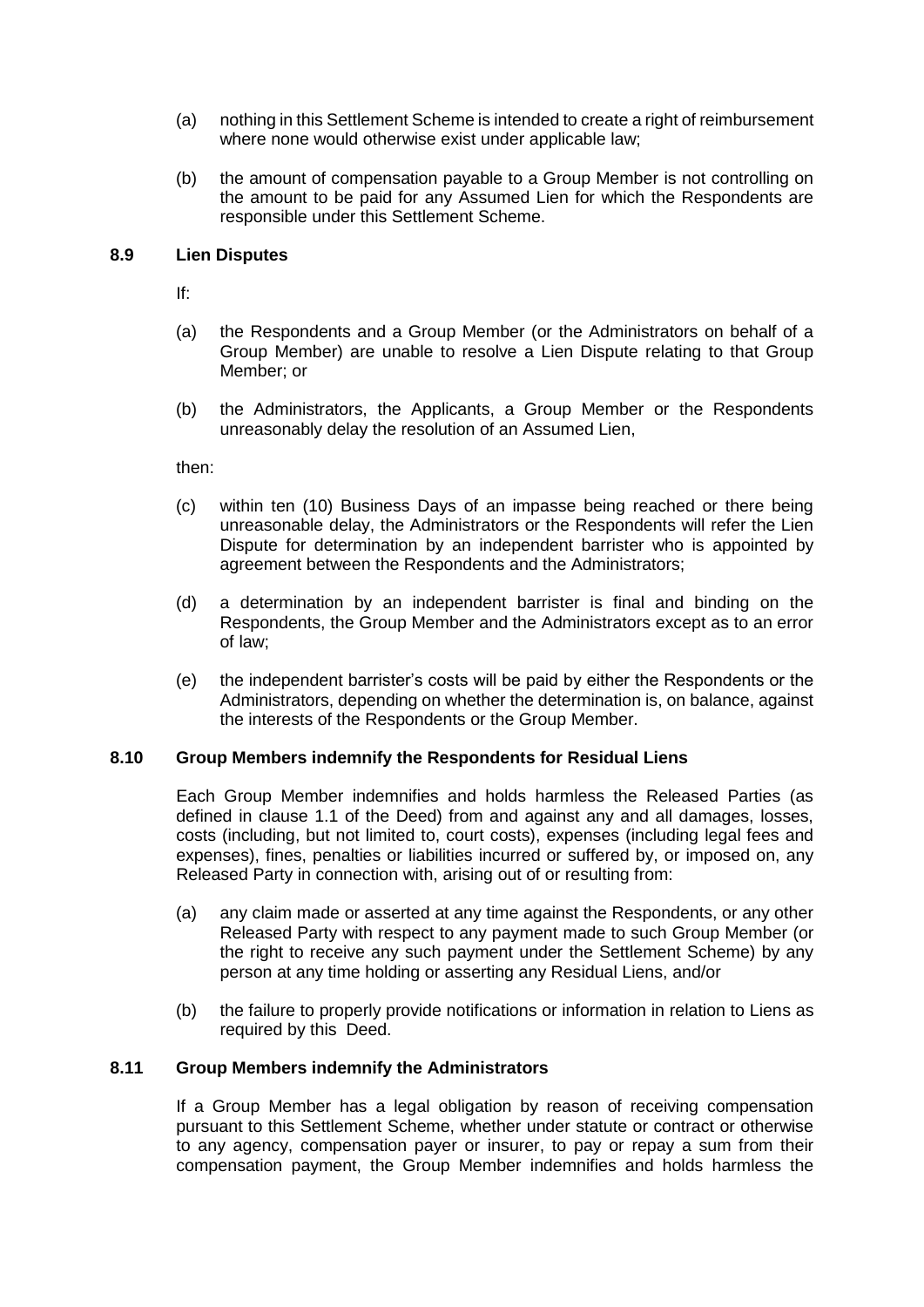Administrators (and/or their delegates) from and against any claim associated with that legal obligation.

## <span id="page-21-0"></span>**9. Review of determinations**

### <span id="page-21-4"></span>**9.1 Right to seek a Review**

A Group Member has the right to seek a "**Review**" of any of the following determinations:

- (a) a determination under clause [5](#page-7-0) that the Group Member is not eligible to receive compensation (**Eligibility Review**);
- (b) a determination under clause [7](#page-15-0) regarding the amount of compensation (**Compensation Review**).

## <span id="page-21-2"></span>**9.2 Process for seeking a Review**

If a Group Member wishes to seek a Review, she or he must do so:

- (a) by giving written notice to the Administrators no later than 28 days after the Administrators sent a Notice of Eligibility or Notice of Assessment (as applicable) to the Group Member; and
- (b) such notice must state with precision the components of the assessment which the Group Member disputes and the reasons why the Group Member disputes those components of the assessment.

## **9.3 Failure to seek a Review**

If a Group Member does not give written notice to the Administrators within 28 days as required by clause [9.2,](#page-21-2) the Group Member will be deemed to have accepted their Notice of Eligibility or Notice of Assessment (as the case may be).

## <span id="page-21-1"></span>**9.4 Payment of a bond for Reviews**

Subject to clause [13.3,](#page-30-1) where a Group Member seeks a Review, the Administrators may, in their absolute discretion:

- (a) require that the Group Member pay to the Administrators a bond not exceeding \$1,000 for the costs of the Review; and
- (b) if the Group Member fails to pay the bond within 14 days of receiving such a request from the Administrators, treat the Group Member's request for a Review as void and as having no effect.

## <span id="page-21-3"></span>**9.5 Process for Reviews**

The Administrators will assess and determine Reviews according to the following procedure:

<span id="page-21-5"></span>(a) the Administrators will engage a Review Assessor;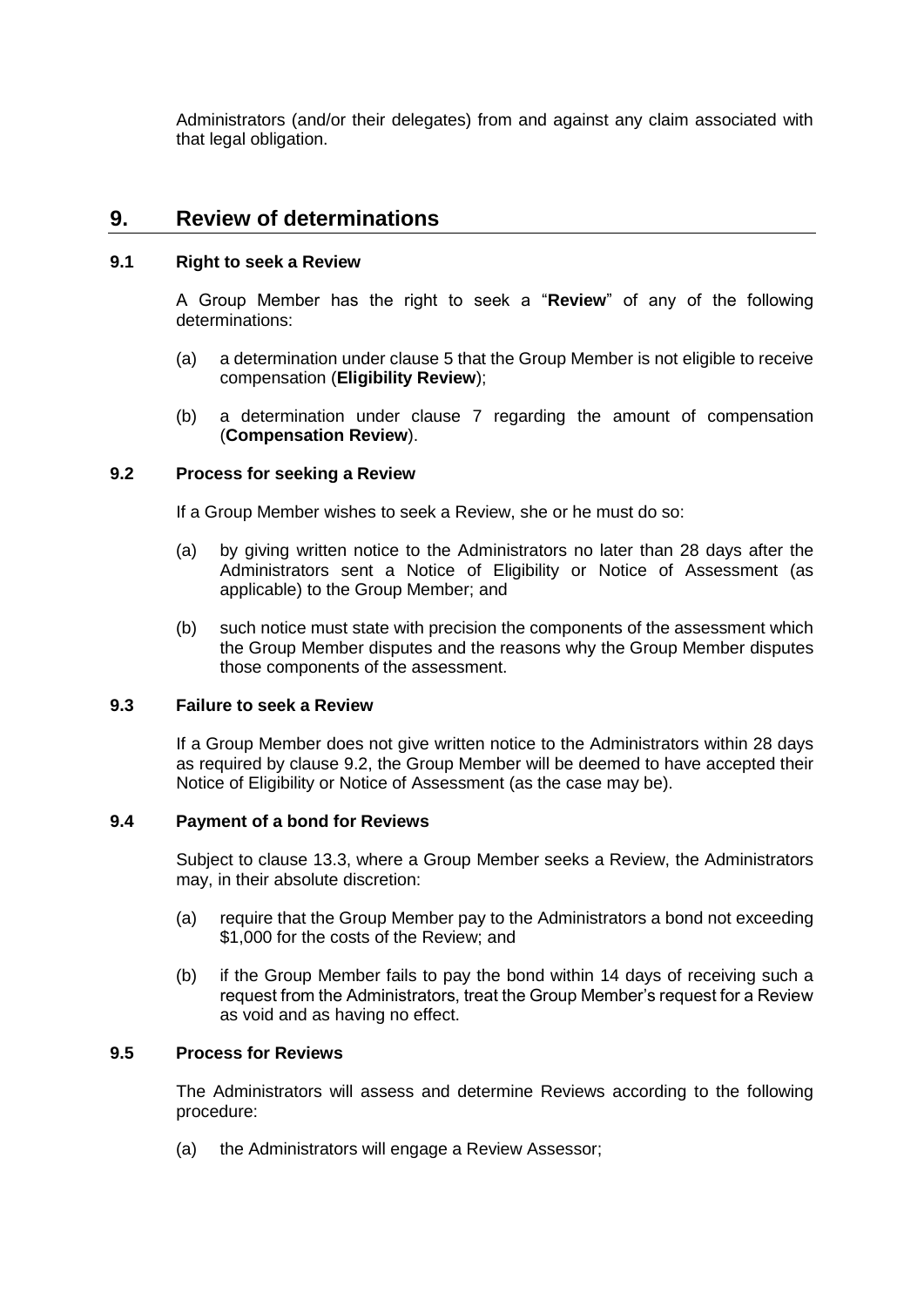- (b) the Administrators will provide the following materials to the Review Assessor:
	- (i) the Group Member's written notice by which he or she requested the Review; and
	- (ii) either of the following, depending on the nature of the Review that is sought by a Group Member:
		- A. Eligibility Book and Notice of Eligibility; or
		- B. Claim Book and Notice of Assessment (including the Reviewer's statement of reasons);
- (c) save in exceptional circumstances, the Review Assessors must not consider any new evidence or additional materials that are not already included in the materials referred to in clause [9.5\(b\);](#page-21-3)
- (d) the Review Assessor will then:
	- (i) in an Eligibility Review, make a determination as to whether the Administrators made an error in applying the Eligibility Criteria;
	- (ii) in a Compensation Review, make a determination as to the amount of compensation that the Group Member is assessed as being entitled receive pursuant to this Settlement Scheme, and in doing so the Review Assessor must only:
		- A. consider the issues in relation to which the Group Member seeks a Review; and
		- B. determine whether the Assessor made an error in applying the principles in clause [7.2;](#page-15-4) and
	- (iii) in relation to either type of Review, prepare and provide to the Administrators a brief statement of reasons for the Review Assessor's determination and, if relevant, include details of the amounts assessed under all relevant heads of damages;
- (e) in carrying out a Compensation Review, a Review Assessor may determine that:
	- (i) the Group Member is entitled to more compensation than was initially assessed; or
	- (ii) the Group Member is entitled to less compensation than was initially assessed (subject to clause [7.2\(c\)\)](#page-15-1);
- <span id="page-22-0"></span>(f) after receiving a Review Assessor's determination and statement of reasons, the Administrators will promptly send to the Group Member a "**Notice of Review**" in which the Administrators:
	- (i) provide information to the Group Member about the determination of their Review and the impact of that determination on the Group Member's entitlements under this Settlement Scheme; and
	- (ii) enclose a copy of the Review Assessor's statement of reasons.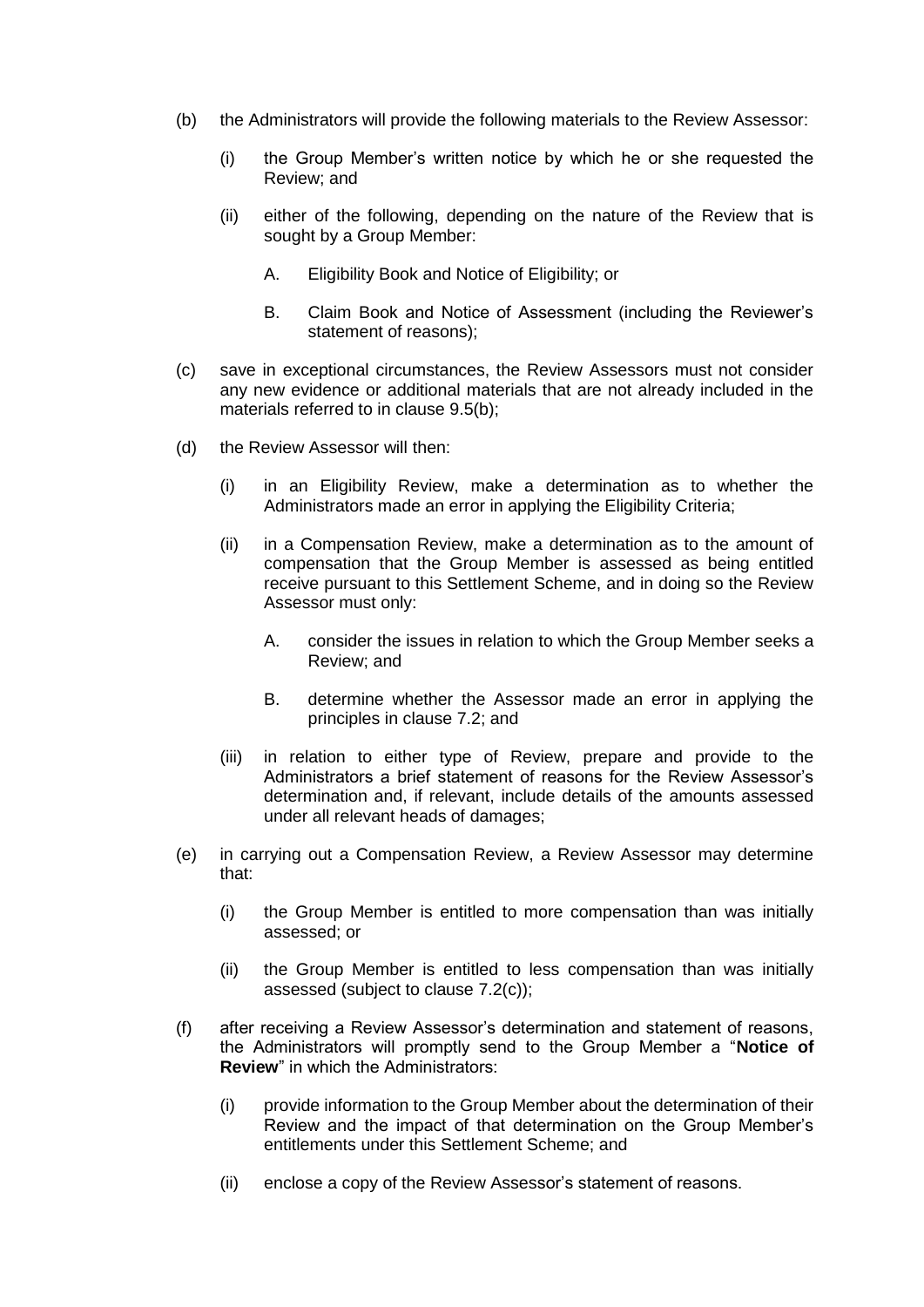### **9.6 Determinations of Review Assessors are final and binding**

A determination of a Review Assessor is final and binding on the Administrators and the Group Member who sought the Review, and neither the Administrators nor the Group Member is entitled to appeal to the Court or any other court or tribunal in relation to any asserted error of jurisdiction, fact or law arising from the Review Assessor's determination.

#### **9.7 Role of Review Assessors**

Review Assessors engaged by the Administrators:

- (a) will act as independent arbitrators and not as counsel briefed to act for any individual Group Members or the Administrators;
- (b) have the same immunities from suit as attach to the office of a judge of the Supreme Court of NSW.

## **10. Management of the Settlement Sum and payments to Group Members**

#### **10.1 Settlement Sum is held by the Administrators on trust**

Upon the Approval Order being made and the Respondents paying the Settlement Sum into the Settlement Account pursuant to clause 3.1 of the Deed, and subject to the terms of the Deed and any applicable statutory requirements, the Administrator will hold the money standing from time to time in the Settlement Account on trust for Group Members.

#### **10.2 Investment of the Settlement Sum**

Pending the distribution of the Settlement Sum, the Administrators are to hold the Settlement Sum in one or more interest bearing bank accounts or term deposit accounts unless:

- (a) it would be in the interests of Group Members to hold some or all the extant balance of the Settlement Sum in one or more non-interest bearing bank accounts; or
- (b) for the purpose of facilitating and implementing this Settlement Scheme, it is otherwise appropriate to hold some or all the extant balance of the Settlement Sum in one or more non-interest bearing bank accounts.

#### <span id="page-23-0"></span>**10.3 Management of the Settlement Sum**

Subject to clauses [10.4](#page-24-0) and [10.7,](#page-25-3) the Administrators will take all reasonable steps to ensure that the Settlement Sum and payments to Group Members are managed in such a way that:

(a) there are sufficient funds to make compensation payments to all Group Members who are assessed as being eligible to receive compensation;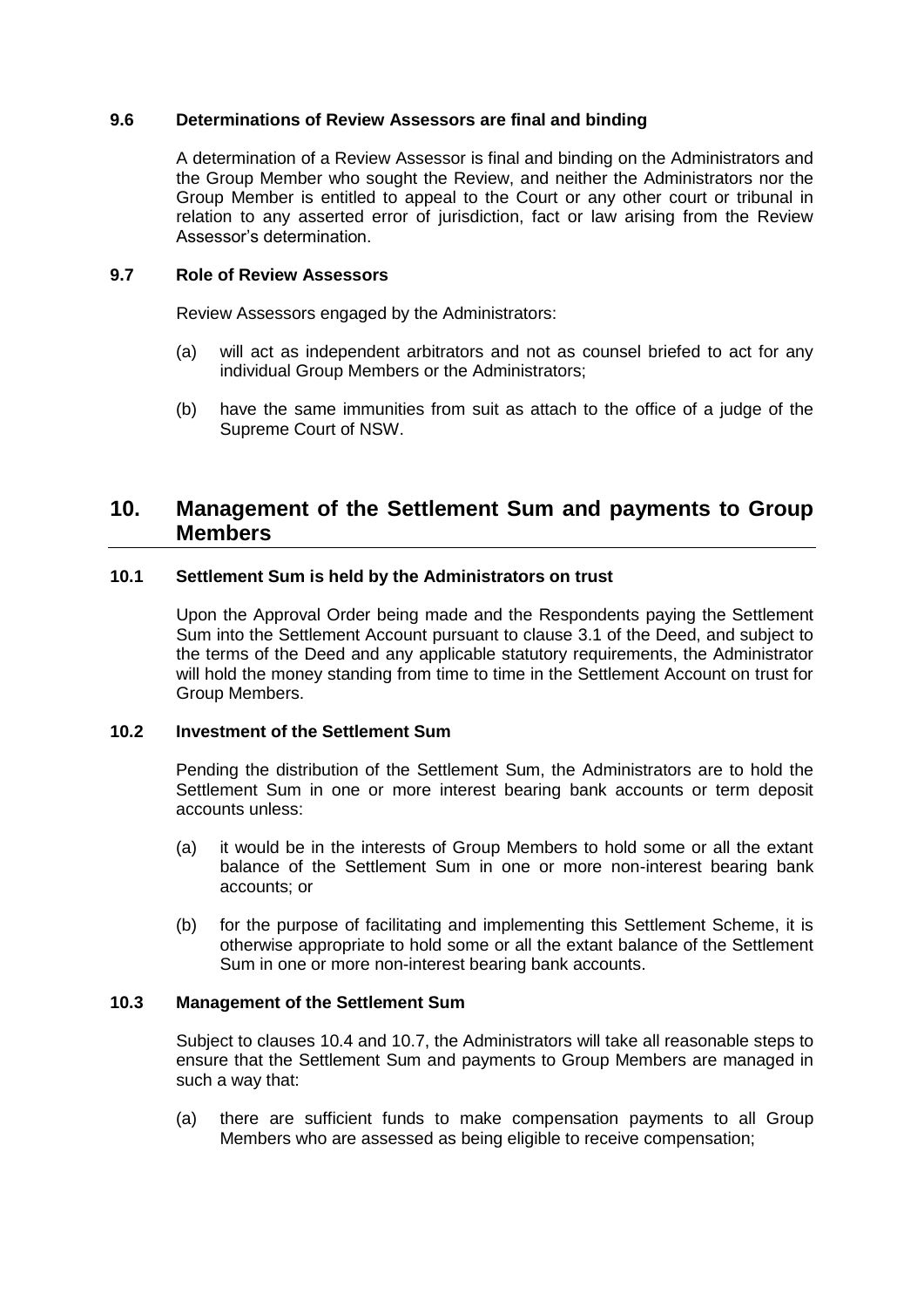(b) other than Group Members who elect to receive the Fast Track Resolution, all Group Members receive approximately the same proportion or percentage of their Assessed Compensation Amounts.

## <span id="page-24-0"></span>**10.4 Payments to Group Members**

In order enable compliance with clause [10.3,](#page-23-0) the Administrators may:

- (a) make payments of Fast Track Resolutions at any time, subject to clause [8;](#page-18-0)
- (b) subject to clause [8,](#page-18-0) make payments to individual Group Members in instalments, with a portion of Assessed Compensation Amounts to be withheld pending the assessment of additional Group Members, and those Assessed Compensation Amounts liable to be adjusted in light of such additional assessments; and
- <span id="page-24-1"></span>(c) make payments to tranches of Group Members over time, provided that at least 100 Group Members have had their compensation assessed before the first tranche may be paid,

and for the purpose of this clause the Administrators will take advice from actuarial experts in determining the appropriate level of compensation to be paid to Group Members at various times during the administration of the Settlement Scheme, taking into account:

- (d) the number of Fast Track Resolutions that have been paid as at the relevant time;
- (e) the number of Group Members for whom assessments have been completed as at the relevant time and the aggregate of Assessed Compensation Amounts for those Group Members; and
- (f) any other matters that the actuarial experts consider to be relevant.

## **10.5 Payments to the Applicants**

Clause [10.4\(c\)](#page-24-1) does not apply to the Applicants, to whom the Administrators may pay an initial instalment not exceeding one third of their Assessed Compensation Amounts as soon as is practicable after their claims have been assessed, subject to clause [8.](#page-18-0)

*Note*: The intent of this clause is to enable expeditious partial payment to the Applicants. The rationale for this clause is that the Applicants' Claim Books may, as a result of the preparation of evidence for trial, be finalised earlier than the Claim Books of any Group Members and, as a result, there is no utility in deferring partial payment to the Applicants until at least 100 Group Members have had their compensation assessed.

## **10.6 Final compensation payments**

The Administrators may make final compensation payments to one or more tranches of Group Members even if not all Group Members' claims have been finally determined, provided that the Administrators:

(a) take advice from actuarial experts regarding the following: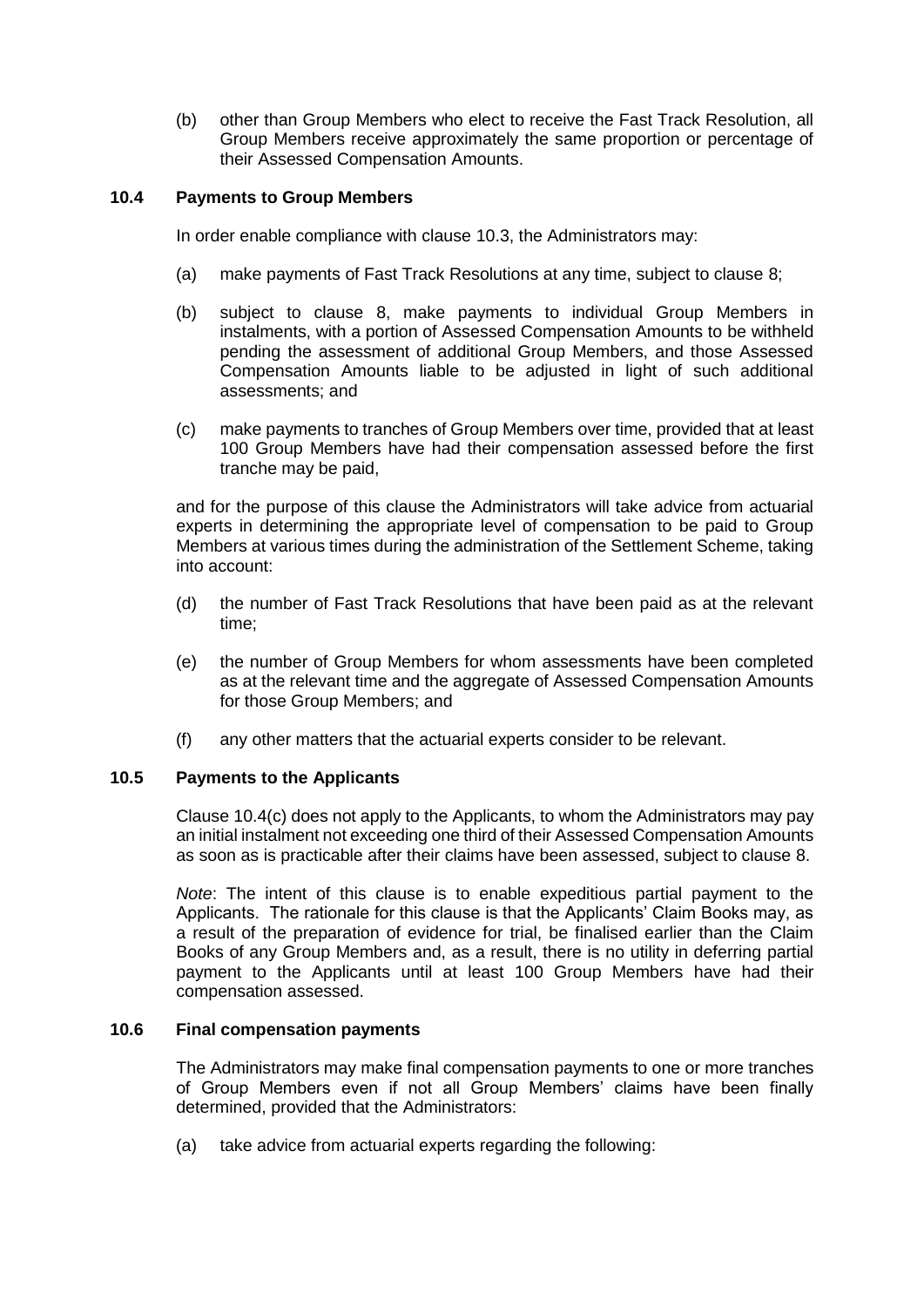- (i) whether a sufficient number of Group Members' claims has been assessed so as to enable a reasonably reliable final payment percentage to be determined;
- (ii) the final payment percentage that is reasonable and appropriate in the circumstances;
- (iii) the amount of funds that should be retained in the Settlement Account so that sufficient funds are available to pay compensation to Group Members whose claims have not yet been finalised; and
- (b) obtain the Court's approval of the proposed final payments to the tranche of Group Members.

## <span id="page-25-3"></span>**10.7 Adjustments to compensation payments**

The following adjustments may be made by the Administrators to the Assessed Compensation Amounts and Fast Track Resolutions:

- <span id="page-25-1"></span>(a) if the aggregate of Assessed Compensation Amounts and Fast Track Payments is (or is anticipated to be) less than the net amount available for distribution to Group Members, the Assessed Compensation Amounts and Fast Track Payments may be proportionately grossed up and if necessary additional payments may be made to Group Members;
- <span id="page-25-2"></span>(b) if the aggregate of Assessed Compensation Amounts is (or is anticipated to be) greater than the net amount available for distribution to Group Members (after excluding the aggregate of Fast Track Payments), the Assessed Compensation Amounts (but not Fast Track Resolutions) may be proportionately reduced.

#### <span id="page-25-0"></span>**10.8 Interim payments**

The Administrators may in their absolute discretion make an interim payment to a Group Member, provided that the payment:

- (a) must not exceed \$20,000;
- (b) may only be made after the Group Member has been assessed as eligible to receive compensation and either:
	- (i) the Group Member is suffering financial hardship pending finalisation of their claim; or
	- (ii) more than 12 months have passed since a Notice of Eligibility was sent to the Group Member.

#### **10.9 Interim payments where an interim payment has already been paid**

If a Group Member is suffering extreme financial hardship, the Administrators may in their absolute discretion make a further interim payment to the Group Member, provided that:

(a) the payment must not exceed \$20,000;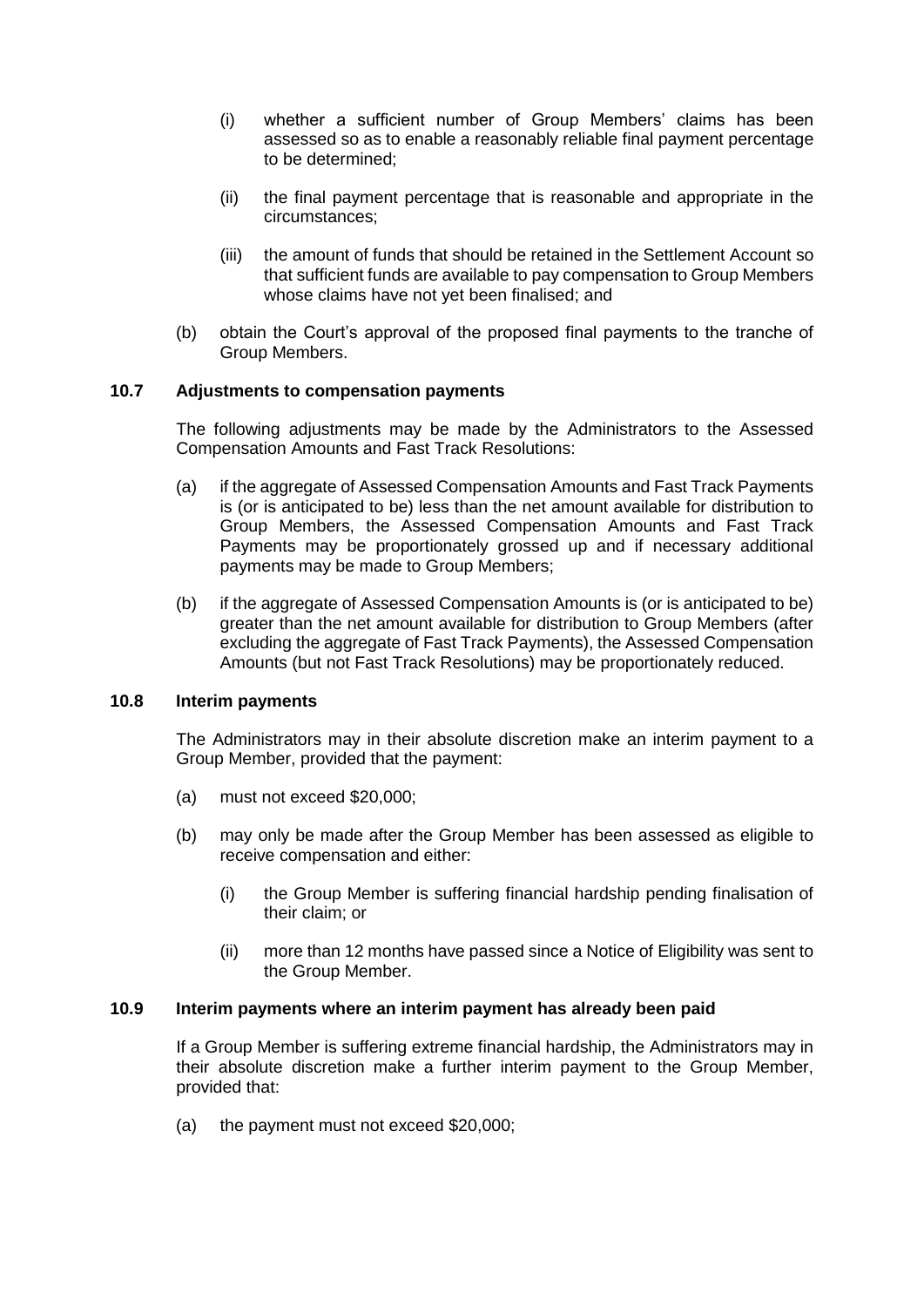(b) the Administrators are satisfied that the sum of all interim payments to the Group Member will be less than the total compensation that is or will be payable to the Group Member pursuant to this Settlement Scheme.

## **11. Rights and obligations of Group Members**

## <span id="page-26-3"></span>**11.1 Election not to recover**

Within 21 days after receiving a Notice of Assessment or a Notice of Review Assessment, a Group Member may by written notice inform the Administrators that he or she elects not to receive compensation under one or more heads of damages, and if the Group Member makes such an election their Assessed Compensation Amount will be reduced accordingly.

## <span id="page-26-1"></span>**11.2 Cooperation of Group Members**

Each Group Member must cooperate with the Administrators and take all steps that she or he is required to take pursuant to this Settlement Scheme and/or that are reasonably requested or directed by the Administrators, including:

- (a) providing instructions, information, documents or other materials;
- (b) providing authorities or permissions;
- (c) attending and participating in meetings or telephone conferences with the Administrators or any other person (such as an Independent Expert, Assessor or Review Assessor);
- (d) promptly informing the Administrators of any change in their contact details;
- (e) executing documents,

and each Group Member must do so:

- (f) complying to the best of the Group Member's ability with the substance and not merely the form of the requirement, request or direction; and
- (g) by the date or within the timeframe specified in the requirement, request or direction.

## <span id="page-26-2"></span>**11.3 Obligation regarding honesty**

In fulfilling the obligation in clause [11.2,](#page-26-1) each Group Member must act honestly and must take all reasonable steps to ensure that any of her or his agents or representatives likewise act honestly.

## <span id="page-26-0"></span>**11.4 Failure to comply**

If a Group Member fails to comply with their obligations in clauses [11.2](#page-26-1) or [11.3,](#page-26-2) the Administrators may, in their absolute discretion:

(a) decline to accept the Group Member's registration or claim;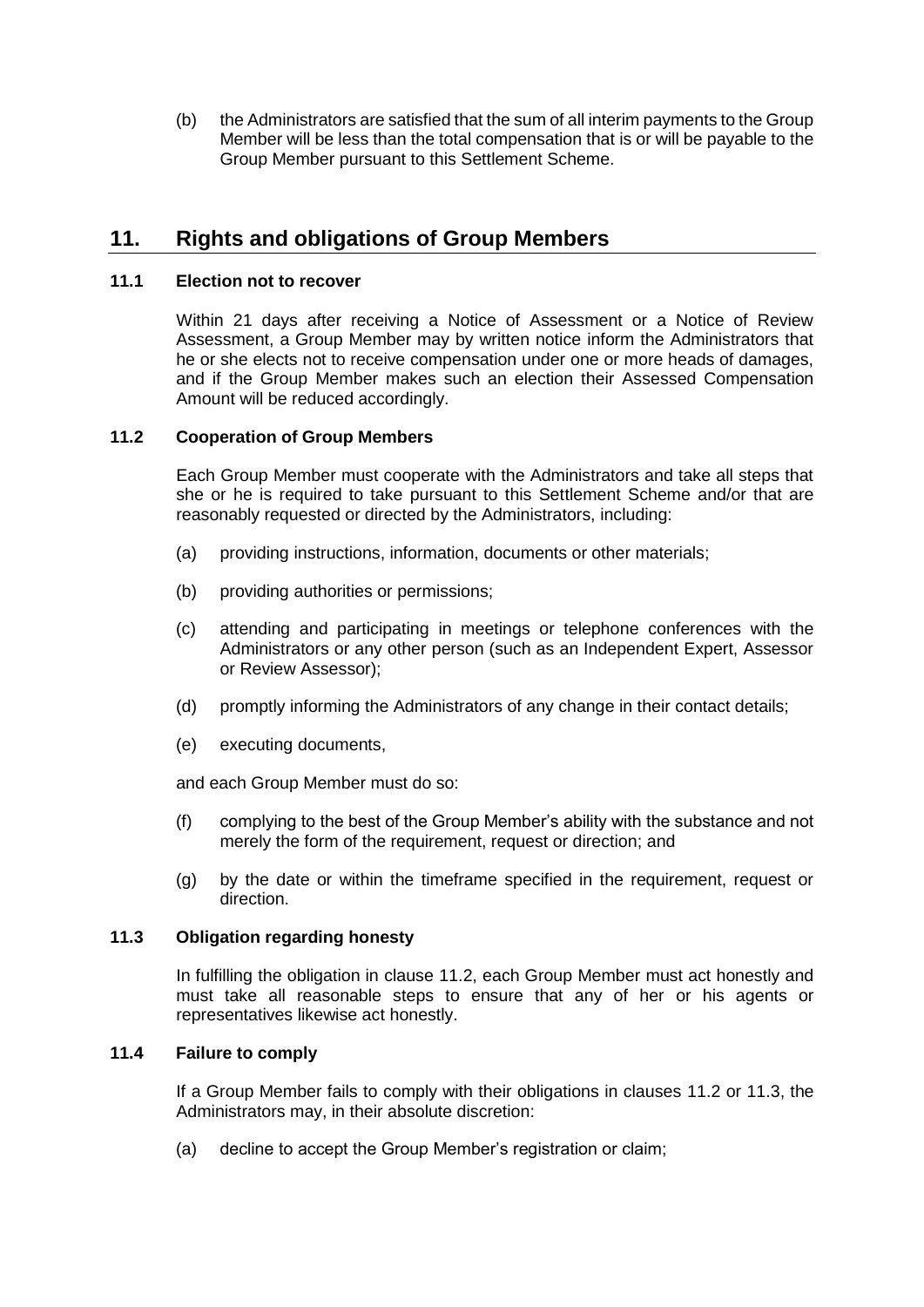- <span id="page-27-0"></span>(b) determine that the Group Member is not eligible to receive compensation pursuant to this Settlement Scheme;
- (c) apply a discount to the amount of compensation that the Group Member would otherwise be entitled to receive; or
- (d) determine that the Group Member's compensation is nil (\$0),

and if the Administrators exercise their discretion pursuant to this clause, the Administrators will promptly notify the Group Member.

## **11.5 Application to the Court**

If the Administrators exercise their discretion in clause [11.4](#page-26-0) adversely to the interests of a Group Member, the Group Member may (at their own cost) apply to the Court for relief.

## **11.6 Disclosure to agencies and other organisations**

Group Members acknowledge and agree that the Administrators may, if required by statute or contract, disclose their personal information, details of their claim or other documents and materials to an agency or other organisation including Centrelink, Medicare, a private health insurer, a worker's compensation authority or the Australian Taxation Office.

## **12. Persons under a legal incapacity**

## **12.1 Application of this clause**

This clause applies if a Group Member is a "person under a legal incapacity" within the meaning of the *Federal Court Rules 2011*, and in this clause 12 any references to a Group Member are to a Group Member who is under such legal incapacity.

*Note*: pursuant to rule 1.34 of the *Federal Court Rules 2011*, on 2 August 2018 the Court made orders dispensing with compliance with rule 7.11 and each of the rules in Division 9.6, to the extent that those rules would otherwise apply to the resolution, in accordance with this Settlement Scheme, of the claims of Group Members who are under a legal incapacity. The remainder of this clause provides an alternative procedure that is adapted to the circumstances of this class action settlement administration, while at the same time giving effect to the policy considerations that underlie those rules, namely safeguarding the rights and interests of people who are under a legal incapacity.

#### <span id="page-27-1"></span>**12.2 Administrators' authority to assess claims**

For the purpose of processing and assessing a claim by a Group Member in accordance with this Settlement Scheme the Administrators are authorised to act on the basis of instructions provided and steps taken by the Group Member's Appointee.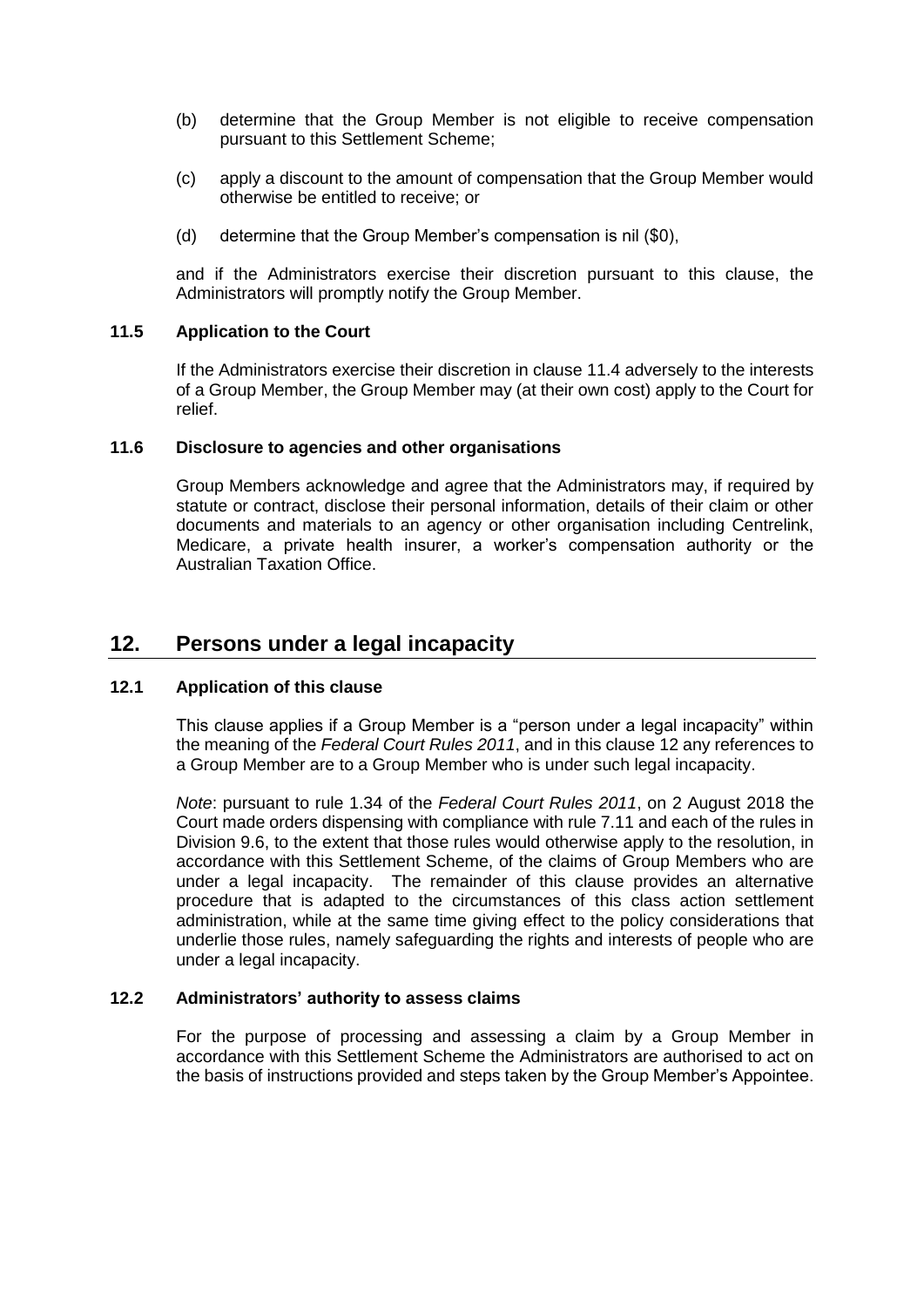## **12.3 Obligations of Appointees**

Clauses 11.2 and 11.3 apply to the Appointee to the extent that those clauses would otherwise impose obligations on the Group Member, and if an Appointee fails to comply with those obligations, the Administrators will seek directions from the Court.

## **12.4 If a Group Member does not have an Appointee**

If a Group Member does not have an existing Appointee:

- (a) the Administrators will explain to the Group Member's family member/s or representatives the requirement pursuant to clause [12.2](#page-27-1) for an Appointee and encourage them to seek orders from the applicable state or territory board or tribunal authorising management of the Group Member's financial and legal affairs; and
- (b) if such orders are not obtained within a reasonable time or are not able to be obtained, the Administrators will seek directions from the Court as to the manner in which the Group Member's claim should be processed in accordance with this Settlement Scheme.

## **12.5 Court approval of the resolution of a Group Member's claim**

The Administrators must not pay compensation to a Group Member pursuant to this Settlement Scheme unless the Court approves:

- (a) the election and payment of a Fast Track Resolution to the Group Member; or
- (b) subject to the overriding operation of clauses 10.4 and 10.7(b), the payment of the Assessed Compensation Amount to the Group Member,

as being in the best interests of the Group Member.

#### **12.6 Procedure for Court approval of the resolution of claims**

If the Court's approval is required by clause 12.4, the Administrators will make an application in accordance with the following procedure:

- (a) the Administrators will file an interlocutory application in respect of the resolution and payment proposed to be made to one or more Group Members;
- (b) the interlocutory application will be supported by an affidavit from the Administrators that addresses the following matters in respect of each Group Member's claim that is the subject of the application:
	- (i) material facts including the Group Member's incapacity, the manner in which their claim was processed in accordance with this Settlement Scheme and the proposed resolution of their claim;
	- (ii) evidence that the Administrators acted with appropriate authority in accordance with clause [12.2;](#page-27-1)
	- (iii) if the Group Member's Appointee elected the Fast Track Resolution, an opinion from one of the Assessors as to whether the Fast Track Resolution is in the best interests of the Group Member;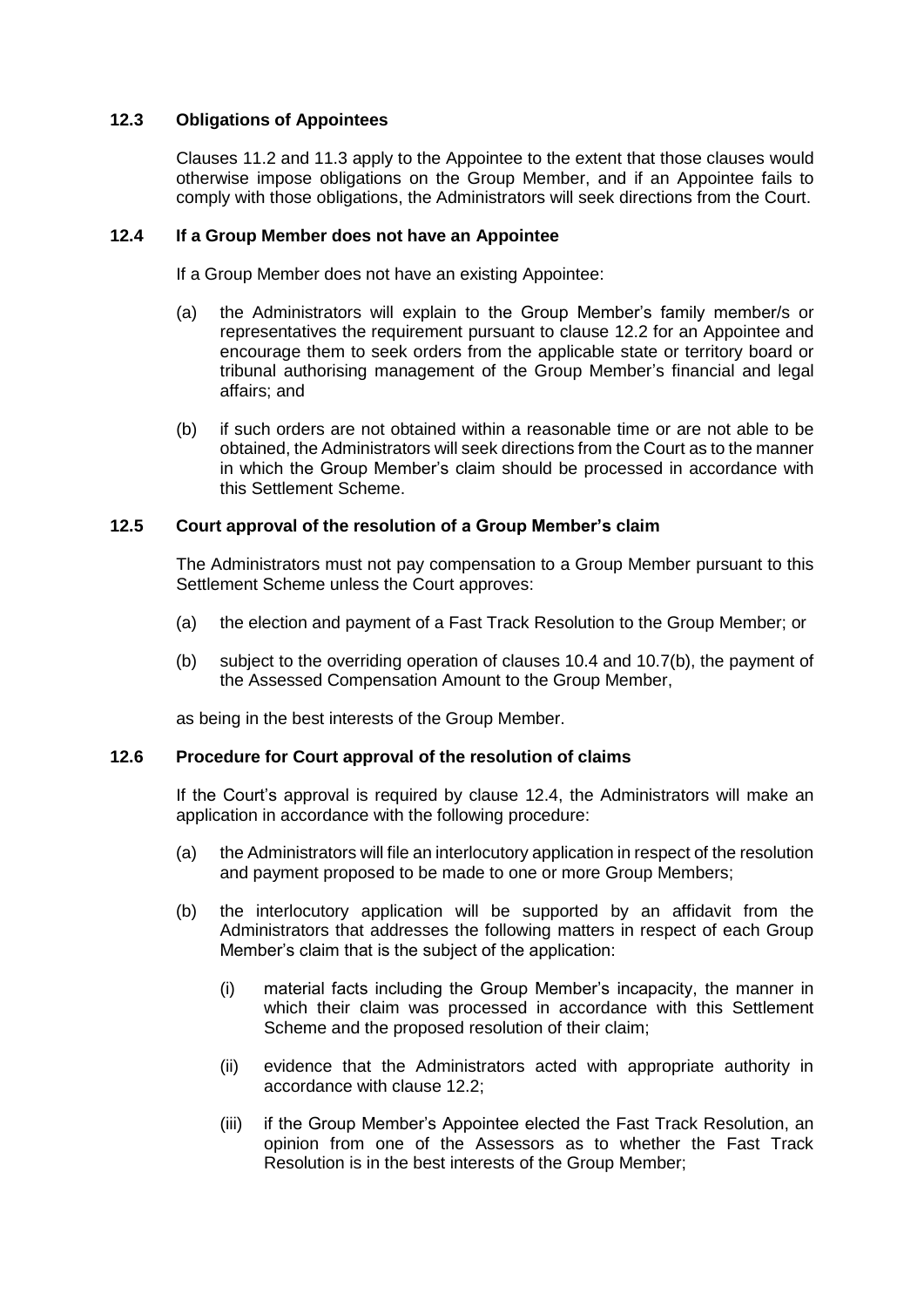(iv) if the Group Member's claim was individually assessed pursuant to clause 7, a copy of the determination and statement of reasons prepared by the Assessor, and for the avoidance of doubt the Administrators are not additionally required to obtain an opinion from an independent lawyer as to the reasonableness of the resolution of the Group Member's claim.

## **12.7 If a Fast Track Resolution is not approved**

If the Court declines to approve the election and payment of a Fast Track Resolution on behalf of a Group Member:

- (a) the Court may direct that the election pursuant to clause 6.3 is to be withdrawn;
- (b) the Group Member's claim will be referred back to the Administrators for further assessment and determination in accordance with clause 7 and any directions given by the Court; and
- (c) the Administrators will then reapply for approval after the Group Member's claim has been reassessed and determined.

## **12.8 If an individually assessed claim is not approved**

If the Court declines to approve the resolution of a Group Member's claim that was individually assessed pursuant to clause 7, the claim will be referred back to the Administrators for further assessment and determination in accordance with any directions given by the Court, and the Administrators will then reapply for approval after the claim has been reassessed.

## <span id="page-29-1"></span>**13. Costs**

## <span id="page-29-0"></span>**13.1 Payment of Administration Costs**

Subject to the other provisions of this clause [13,](#page-29-1) Administration Costs are to be paid:

- (a) to the Administrators on a "solicitor and own client" basis;
- (b) from the Settlement Sum, including any interest earned on the Settlement Sum after it is paid by the Respondents pursuant to clause 3.1 of the Deed;
- (c) in such amounts as are approved by the Court from time to time during the implementation of this Settlement Scheme; and
- (d) at the following rates or at such other rates as are approved by the Court from time to time:

| Role                        | Hourly rate (excluding GST) |
|-----------------------------|-----------------------------|
| <b>Principal or Partner</b> | \$790                       |
| <b>Special Counsel</b>      | \$720                       |
| <b>Senior Associate</b>     | \$610                       |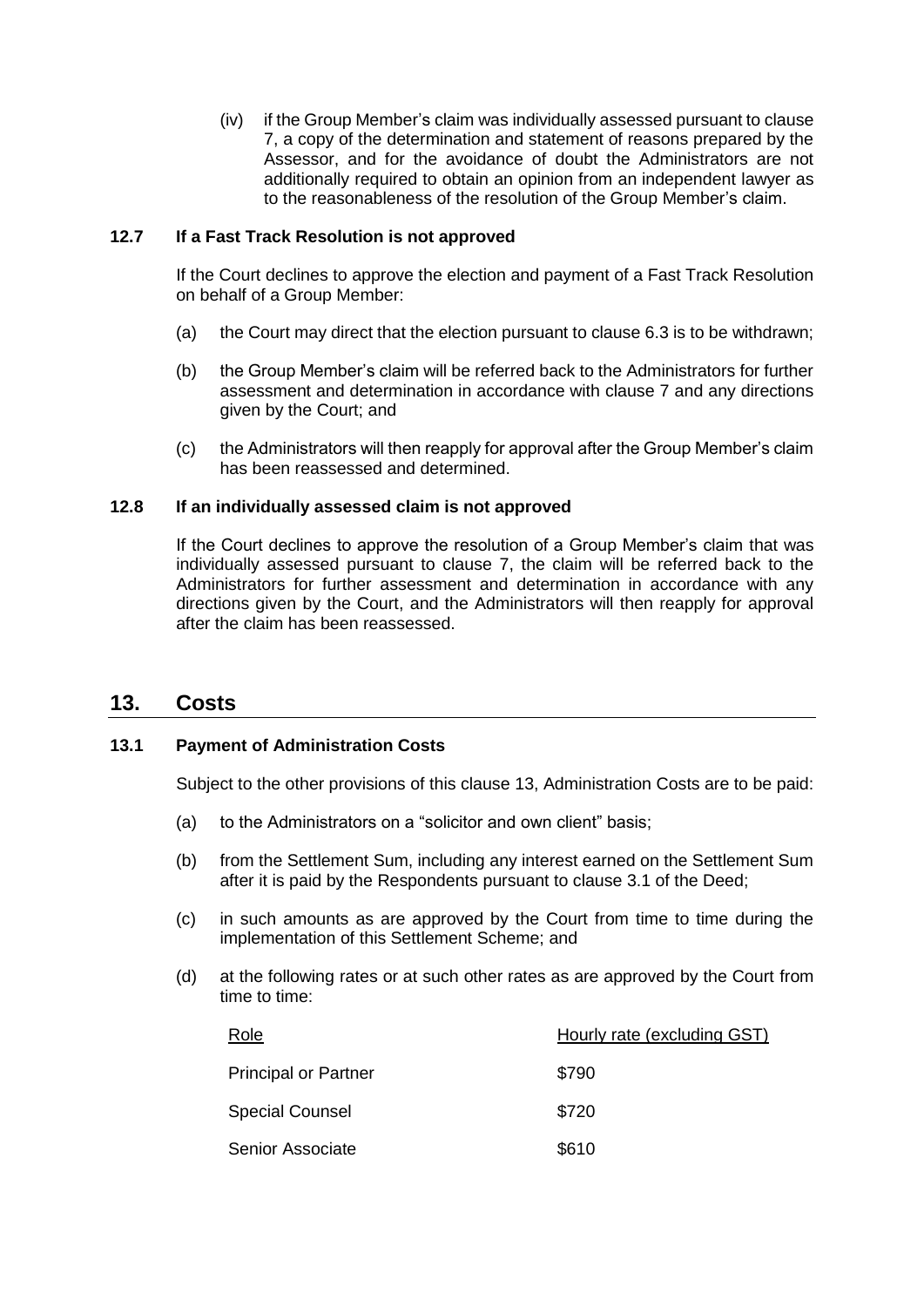| Role                                                        | Hourly rate (excluding GST) |
|-------------------------------------------------------------|-----------------------------|
| Associate                                                   | \$540                       |
| Lawyer                                                      | \$440                       |
| Graduate Lawyer / Trainee Lawyer /<br><b>Articled Clerk</b> | \$350                       |
| Paralegal / Legal Clerk / Law Clerk                         | \$320                       |
| <b>Litigation Technology Consultant</b>                     | \$240                       |

## <span id="page-30-0"></span>**13.2 Costs of preparing Eligibility Books and Claim Books**

The following work by the Administrators (or their delegates) must only be paid at the following fixed amounts for professional fees (not including disbursements), regardless of the amount of work that was actually done, or at such other fixed amounts as are approved by the Court from time to time during the implementation of this Settlement Scheme:

| Work                                                                                                                                                                                 | Amount (excluding GST) |
|--------------------------------------------------------------------------------------------------------------------------------------------------------------------------------------|------------------------|
| Preparation of an Eligibility Book for a<br>Group Member pursuant to clause 5.6                                                                                                      | \$1,000                |
| If a Group Member elects to accept a<br>Fast Track Resolution, consulting with<br>the Group Member regarding their<br>decision whether to accept the Fast<br><b>Track Resolution</b> | \$500                  |
| Preparation of a Claim Book for a<br>Group Member pursuant to clause 7.4                                                                                                             | \$5,000                |
|                                                                                                                                                                                      |                        |

Resolution of Liens pursuant to clause [8](#page-18-0) \$1,000

## <span id="page-30-1"></span>**13.3 Fees charged by Assessors and Review Assessors**

Subject to clause [13.4](#page-30-2) in the case of a Review Assessor, the reasonable fees that are negotiated or agreed between the Administrators and an Assessor or Review Assessor are Administration Costs.

## <span id="page-30-2"></span>**13.4 Costs of Reviews**

The following provisions apply in relation to the costs of a Review:

Eligibility Review

- (a) if a Group Member succeeds in an Eligibility Review:
	- (i) the costs of the Review will be Administration Costs; and
	- (ii) any bond paid by the Group Member will be returned to the Group Member;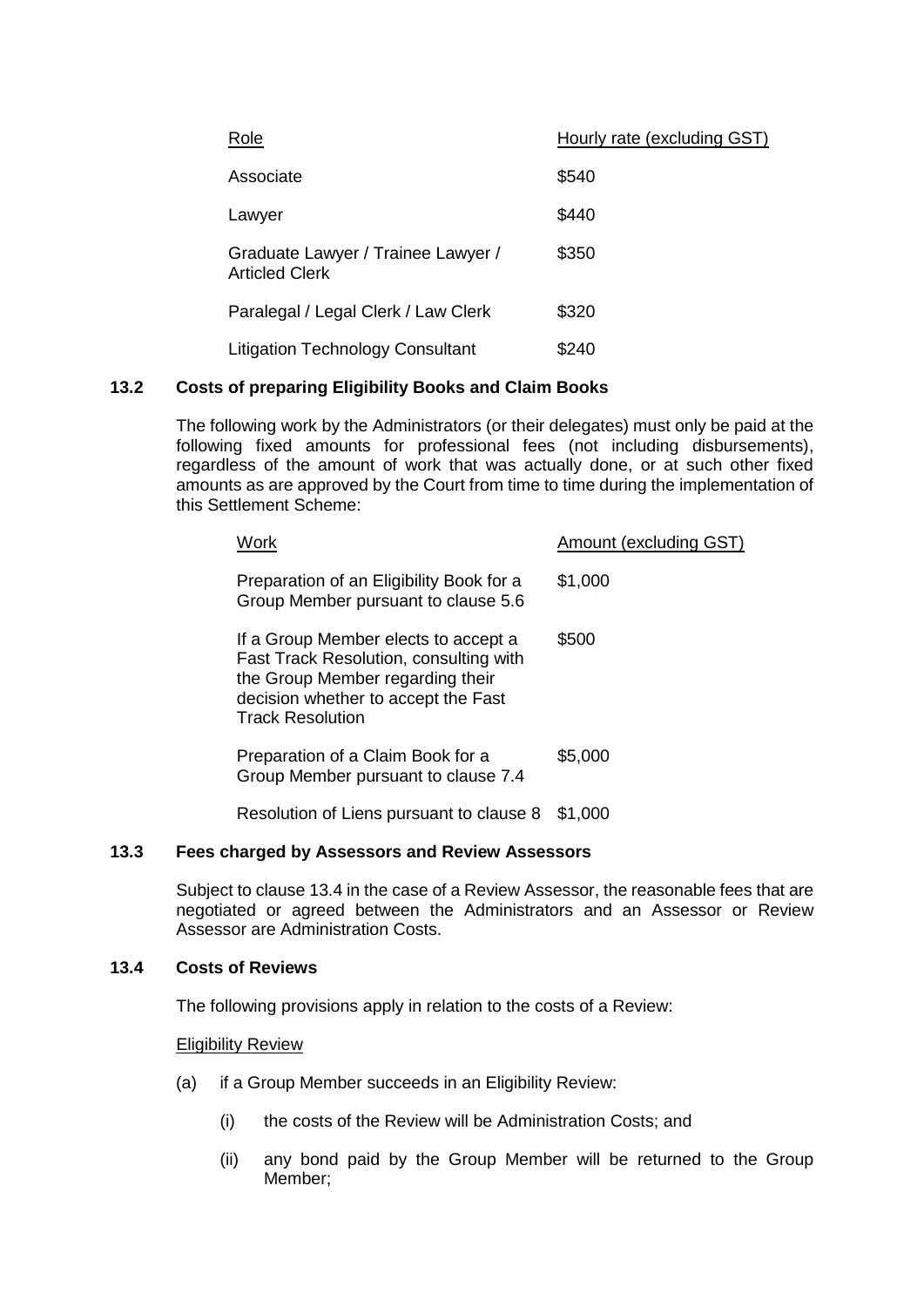- (b) if a Group Member fails in an Eligibility Review:
	- (i) the Group Member is liable to pay costs up to \$1,500 and the balance (if any) of the costs of the Review will be Administration Costs; and
	- (ii) the Administrators will apply any bond paid by the Group Member to the part-payment of the Review costs payable by the Group Member.

#### Compensation Review

- (c) if a Group Member succeeds in a Compensation Review and the amount assessed by the Review Assessor is greater than 110% of the amount initially assessed by the Assessor:
	- (i) the costs of the Review will be Administration Costs; and
	- (ii) any bond paid by the Group Member will be returned to the Group Member;
- (d) if a Group Member fails in a Compensation Review or the Group Member succeeds in circumstances where the amount assessed by the Review Assessor is less than 110% of the amount initially assessed by the Assessor:
	- (i) the Group Member is liable to pay costs up to \$3,000 and the balance (if any) of the costs of the Review will be Administration Costs; and
	- (ii) the Administrators will first apply any bond paid by the Group Member to the part-payment of the Review costs payable by the Group Member, and will then deduct the balance from the compensation payable to the Group Member.

#### **13.5 Costs of lawyers other than the Administrators (or their delegates)**

Nothing in this Settlement Scheme prevents a Group Member from retaining or seeking advice from a lawyer who is not performing the role of Administrators (which for the purpose of this clause includes DBH and LAM), except that:

- (a) the Group Member does so at his or her own cost; and
- (b) the Group Member's lawyer is not entitled to recover any legal costs from the Administrators and any such legal costs must not be treated as Administration Costs unless the Administrators made a written request that the Group Member's lawyer carry out the legal work in question.

## **14. Supervision by the Court**

## **14.1 Supervision by the Court**

Where the Administrators consider that:

- (a) the procedures to be followed in implementing this Settlement Scheme are in doubt or uncertain; or
- (b) it is appropriate for the Court to give directions regarding an issue concerning the implementation or administration of this Settlement Scheme,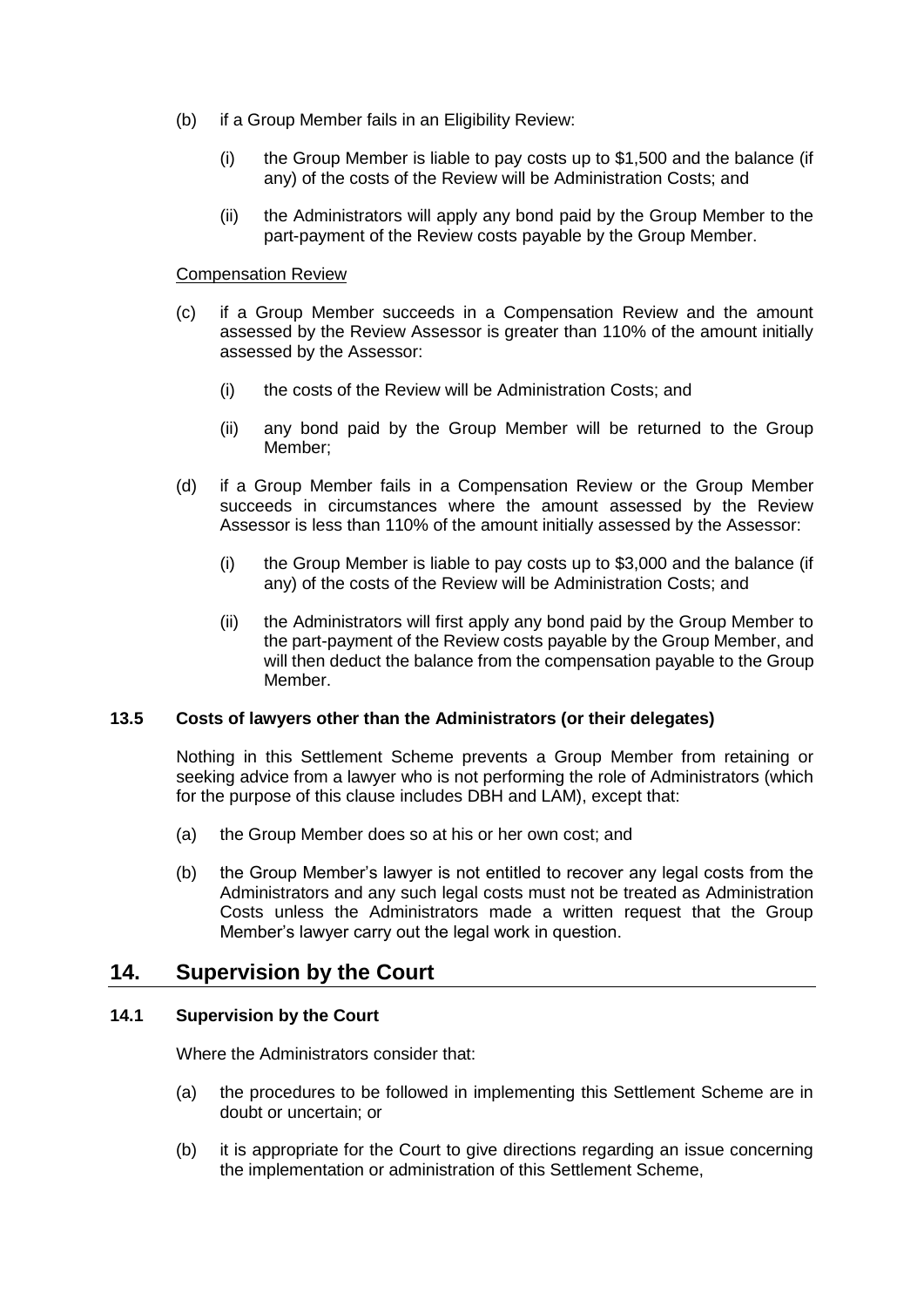the Administrators may approach the Court for directions, and in doing so the Administrators are not obligated to notify any of the Group Members.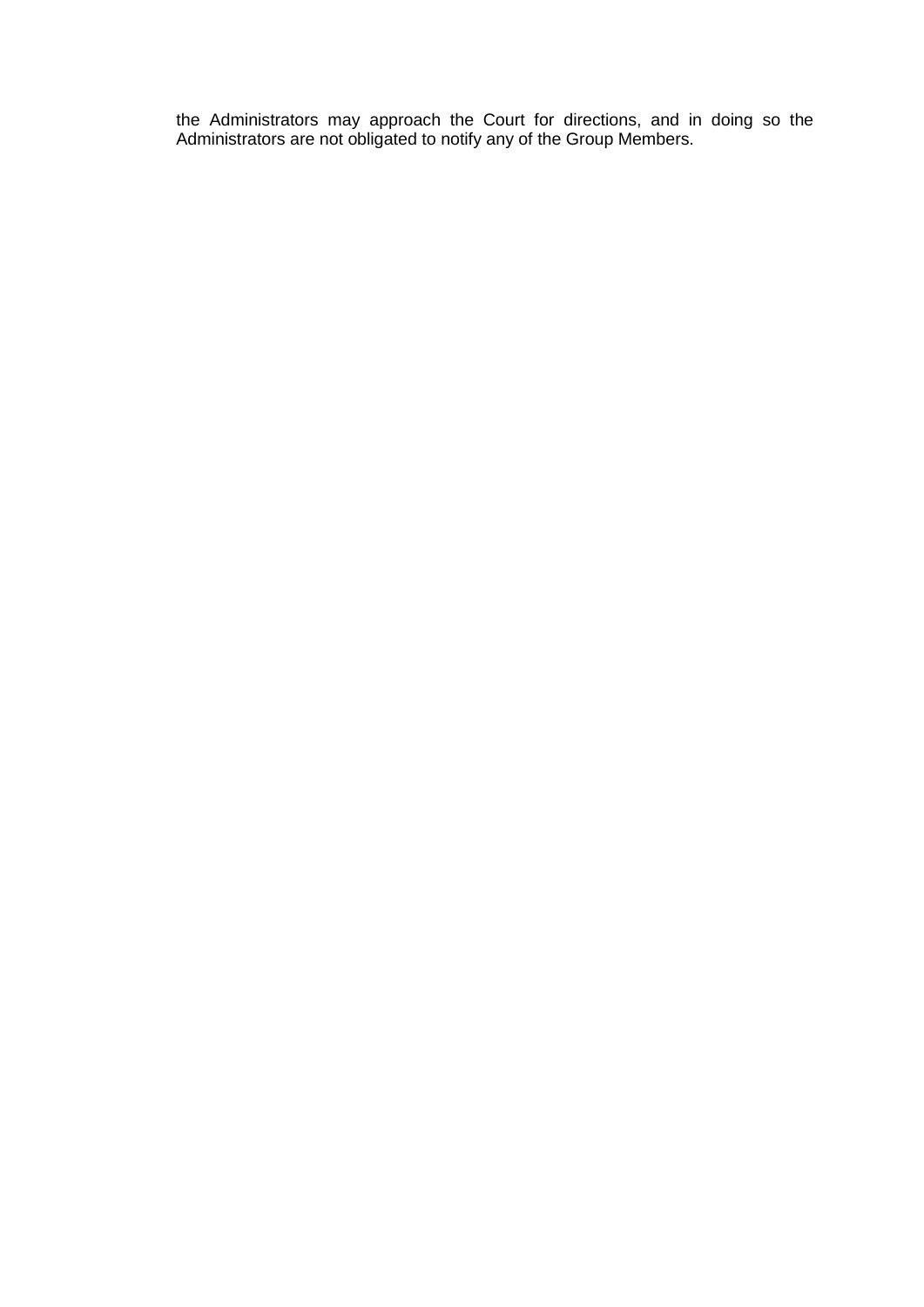# **Schedule – Dictionary**

| <u>Term</u>                           | <b>Meaning</b>                                                                                                                                                                                                                                                                                                                                                                                              |
|---------------------------------------|-------------------------------------------------------------------------------------------------------------------------------------------------------------------------------------------------------------------------------------------------------------------------------------------------------------------------------------------------------------------------------------------------------------|
| Act                                   | The Federal Court of Australia Act 1976 (Cth)                                                                                                                                                                                                                                                                                                                                                               |
| <b>Administration Costs</b>           | The legal costs and disbursements incurred by the Applicants,<br>Maurice Blackburn and/or Shine (or their delegates or agents)<br>in drafting, preparing, negotiating, implementing, facilitating,<br>giving effect to, or applying for the Approval Order, this Deed,<br>the Settlement Scheme or the Settlement generally, and<br>calculated on a "solicitor and own client" basis                        |
| <b>Administrators</b>                 | The administrators of this Settlement Scheme appointed<br>pursuant to clause 2.1                                                                                                                                                                                                                                                                                                                            |
| <b>Applicants</b>                     | Stanford and Dunsmore, together and severally as the context<br>permits                                                                                                                                                                                                                                                                                                                                     |
| <b>Appointee</b>                      | A person granted authority to manage a Group Member's<br>financial and legal affairs under an Enduring Power of Attorney<br>or by orders of an applicable State or Territory board or<br>tribunal.                                                                                                                                                                                                          |
| <b>Approval Order</b>                 | An order by the Court approving the Settlement pursuant to<br>section 33V of the Act, as described in clause 6.2(b) of the<br>Deed                                                                                                                                                                                                                                                                          |
| <b>ASR Claim</b>                      | Any claim, demand, action, suit, proceeding or liability of any<br>kind for damages, debt, restitution, account, equitable<br>compensation, injunctive relief, specific performance, costs,<br>interest or any other remedy in connection with, arising from<br>or related to the ASR Class Action or the matters,<br>circumstances or allegations which are or were the subject of<br>the ASR Class Action |
| <b>ASR Class Action</b>               | Proceeding NSD 213 of 2011 in the Court (Tammy Maree<br>Stanford and Jamie Dunsmore v DePuy International Ltd and<br>Johnson & Johnson Medical Pty Ltd)                                                                                                                                                                                                                                                     |
| <b>ASR Compensation</b><br>Programme  | A program established by DePuy, on a "without admissions"<br>basis, for claims brought by eligible Australian patients for<br>compensation, administered by Crawford                                                                                                                                                                                                                                        |
| <b>ASR Implants</b>                   | The ASR Hip Resurfacing System (ASR Resurfacing) and<br>the ASR XL Acetabular System (ASR XL) (and any and all<br>component and ancillary parts) which were designed and<br>manufactured to be used in hip replacement surgery                                                                                                                                                                              |
| <b>ASR Reimbursement</b><br>Programme | The program established by DePuy on a "without admissions"<br>basis to reimburse patients for reasonable and customary<br>costs resulting from the product recall of the ASR Implants,<br>administered in Australia by Crawford                                                                                                                                                                             |
| <b>ASR Revision</b>                   | ASR Revision has the meaning given in clause 5.2                                                                                                                                                                                                                                                                                                                                                            |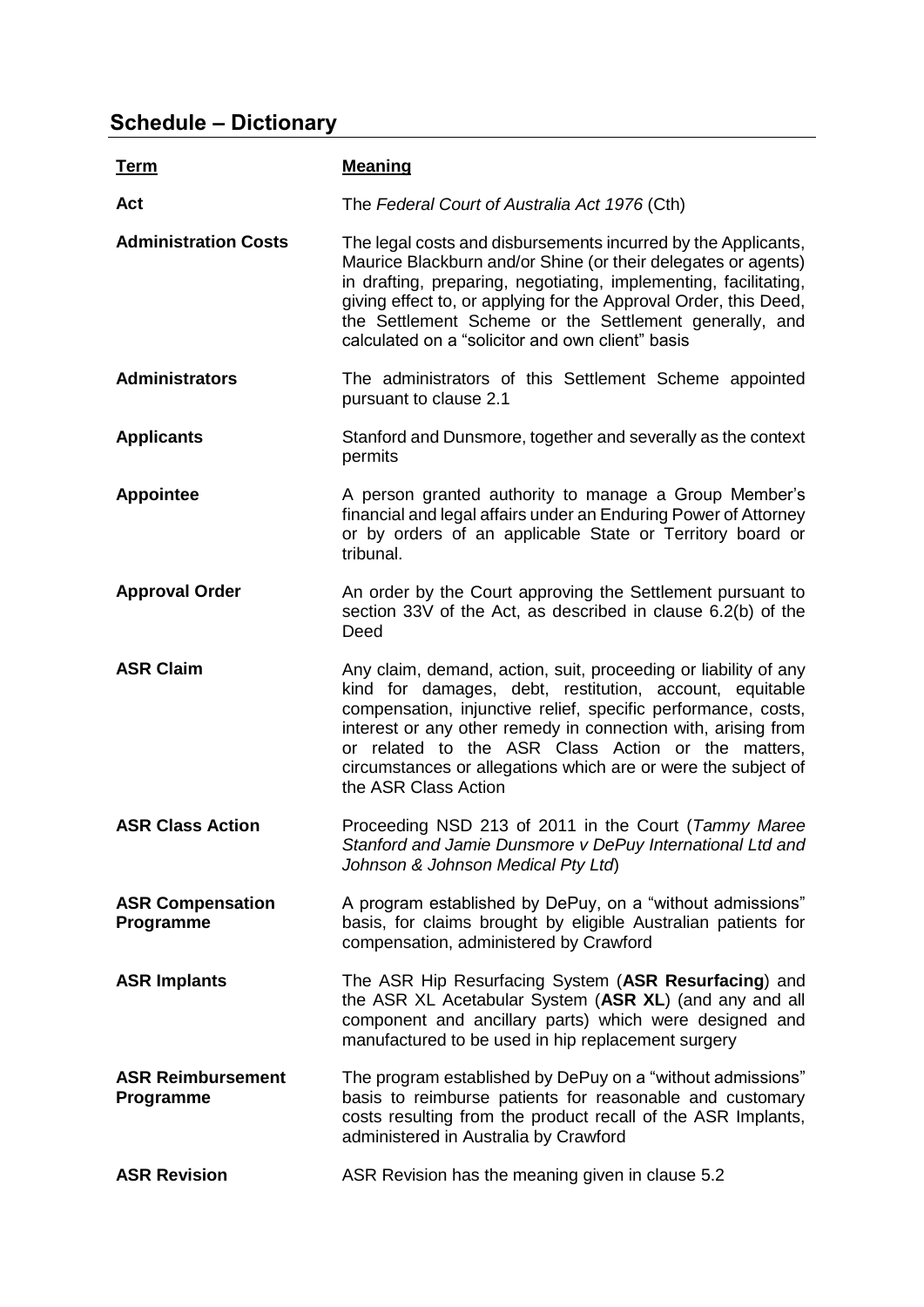| <b>Term</b>                                   | <b>Meaning</b>                                                                                                                                                                                      |      |    |                                                                                                                                                                                                                                                                                                                     |  |
|-----------------------------------------------|-----------------------------------------------------------------------------------------------------------------------------------------------------------------------------------------------------|------|----|---------------------------------------------------------------------------------------------------------------------------------------------------------------------------------------------------------------------------------------------------------------------------------------------------------------------|--|
| <b>Assessed Compensation</b><br><b>Amount</b> | The amount of compensation that was determined for a Group<br>Member under clause 7.3 or, if applicable, clause 9.5, subject<br>to any election made by the Group Member pursuant to clause<br>11.1 |      |    |                                                                                                                                                                                                                                                                                                                     |  |
|                                               |                                                                                                                                                                                                     |      |    | For the avoidance of doubt, Assessed Compensation Amount<br>does not encompass or refer to a Fast Track Resolution                                                                                                                                                                                                  |  |
| <b>Assessor</b>                               |                                                                                                                                                                                                     |      |    | A member of the Bar or a Senior Lawyer with substantial<br>experience in personal injury litigation, and may include one<br>or more Senior Lawyers who are employed by the<br>Administrators or either of them                                                                                                      |  |
| <b>Assumed Liens</b>                          |                                                                                                                                                                                                     |      |    | Liens asserted by a Qualified Lienholder with respect to an<br>Eligible Claimant's payment under the Settlement Scheme<br>established by this Deed for the reimbursement or payment of:                                                                                                                             |  |
|                                               | (a)<br>medical expenses associated with Covered Revisions<br>and Covered Re-Revisions, provided:                                                                                                    |      |    |                                                                                                                                                                                                                                                                                                                     |  |
|                                               |                                                                                                                                                                                                     | (i)  |    | the Covered Revision or Covered Re-Revision<br>was performed as a result of advice or a<br>recommendation of an orthopaedic surgeon; and                                                                                                                                                                            |  |
|                                               |                                                                                                                                                                                                     | (ii) |    | the medical expenses relate to either:                                                                                                                                                                                                                                                                              |  |
|                                               |                                                                                                                                                                                                     |      | Α. | radiological investigations (including x-<br>rays, ultrasound scans, MRI scans or other<br>radiological investigations), pathology tests<br>(including<br>metal<br>testing)<br>ion<br><b>or</b><br>consultations with an orthopaedic surgeon<br>in order to determine whether revision<br>surgery was advisable; or |  |
|                                               |                                                                                                                                                                                                     |      | В. | treatment (for the avoidance of doubt<br>including removal of an antibiotic spacer or<br>open reduction of a dislocation) that was<br>provided no later than one hundred and<br>eighty (180) days after the Covered<br>Revision; and                                                                                |  |
|                                               | (b)                                                                                                                                                                                                 |      |    | medical expenses directly associated with an ASR<br>Implant that were incurred between 24 August 2010 and<br>the date of a Covered Revision.                                                                                                                                                                        |  |
|                                               |                                                                                                                                                                                                     |      |    | Assumed Liens are deemed to include any amounts payable<br>to Medicare pursuant to the BPA.                                                                                                                                                                                                                         |  |
|                                               |                                                                                                                                                                                                     |      |    | Assumed Liens do not include Liens arising from medical care                                                                                                                                                                                                                                                        |  |

Assumed Liens do not include Liens arising from medical care provided to an Eligible Claimant after any determination that payment will be made to the Eligible Claimant under the Settlement Scheme.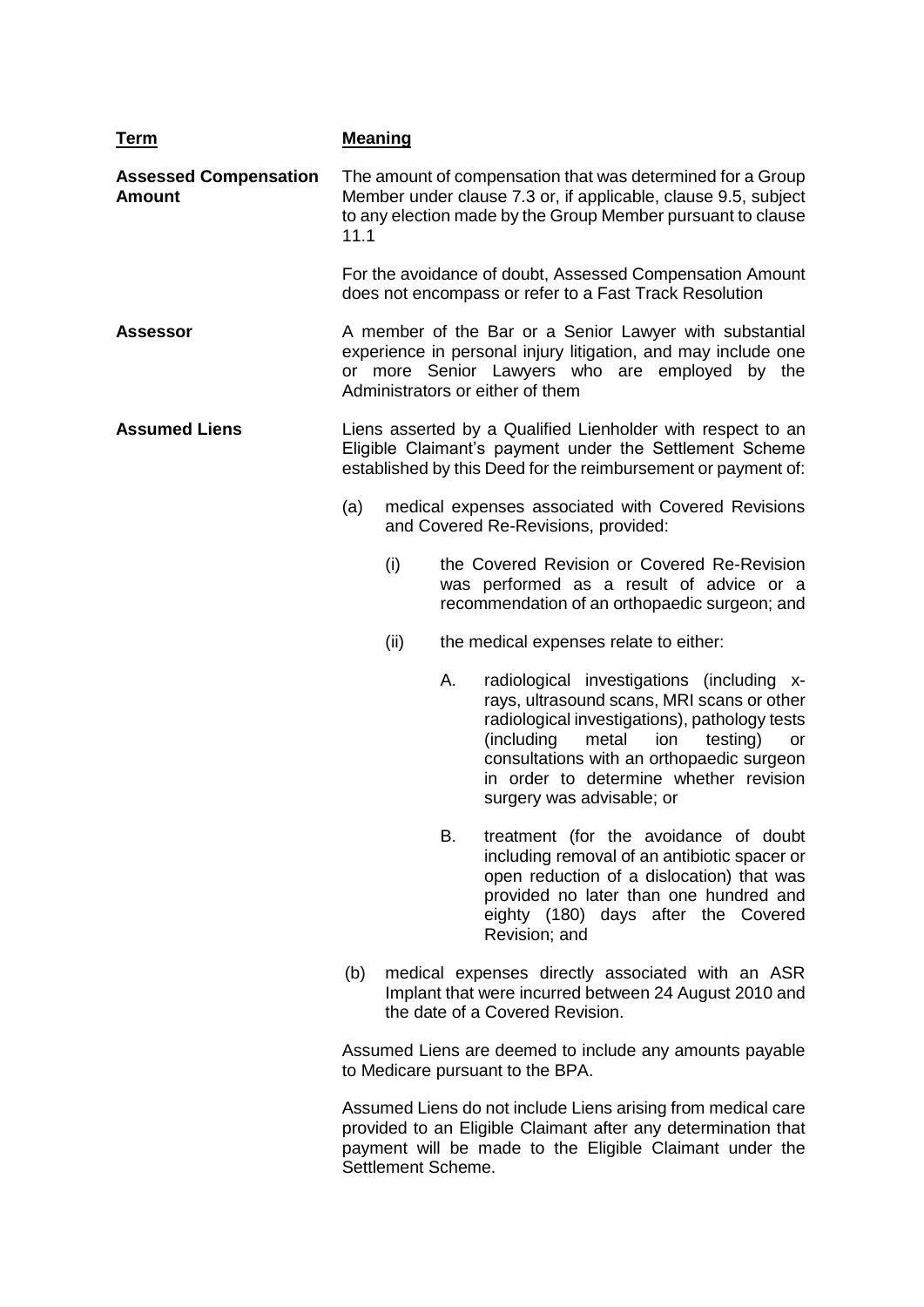| Term                       | <b>Meaning</b>                                                                                                                                 |           |                                                                                                                                                                                                                                                                                                                                                 |  |
|----------------------------|------------------------------------------------------------------------------------------------------------------------------------------------|-----------|-------------------------------------------------------------------------------------------------------------------------------------------------------------------------------------------------------------------------------------------------------------------------------------------------------------------------------------------------|--|
| <b>BPA</b>                 |                                                                                                                                                |           | The "Bulk Payment Agreement" which commenced on 30<br>March 2014 between the Commonwealth of Australia (as<br>represented by the Chief Executive Medicare of the<br>Department of Human Services) and JJM and DePuy, and<br>includes any transition of the agreement in accordance with<br>clauses $1.2(g)$ , $4.6(a)$ and $4.6(b)$ of the Deed |  |
| <b>Business Day</b>        | A day on which banks are open for business in Sydney,<br>excluding a Saturday, Sunday or public holiday                                        |           |                                                                                                                                                                                                                                                                                                                                                 |  |
| <b>CAC Act</b>             |                                                                                                                                                |           | The Competition and Consumer Act 2010 (Cth)                                                                                                                                                                                                                                                                                                     |  |
| <b>Claim Book</b>          |                                                                                                                                                |           | Claim Book has the meaning given in clause 7.4                                                                                                                                                                                                                                                                                                  |  |
| <b>Compensation Review</b> | Compensation Review has the meaning given in clause 9.1                                                                                        |           |                                                                                                                                                                                                                                                                                                                                                 |  |
| Court                      |                                                                                                                                                |           | The Federal Court of Australia                                                                                                                                                                                                                                                                                                                  |  |
| <b>Covered Revision</b>    | A surgery subsequent to the Index Surgery to remove the cup<br>of an ASR XL or ASR Resurfacing and in which the following<br>criteria are met: |           |                                                                                                                                                                                                                                                                                                                                                 |  |
|                            | (a)                                                                                                                                            |           | the revision surgery must have occurred more than 180<br>days following the Index Surgery but less than ten (10)<br>years after the Index Surgery; and                                                                                                                                                                                          |  |
|                            | (b)                                                                                                                                            |           | the revision surgery is not an Excluded Revision.                                                                                                                                                                                                                                                                                               |  |
| <b>Covered Re-Revision</b> | A surgery involving removal of the cup of a hip implant that<br>was implanted during either:                                                   |           |                                                                                                                                                                                                                                                                                                                                                 |  |
| $\mathbf{I}$               |                                                                                                                                                |           | a Covered Revision; or                                                                                                                                                                                                                                                                                                                          |  |
|                            | (b)                                                                                                                                            |           | an earlier Covered Re-Revision that was performed after<br>a Covered Revision,                                                                                                                                                                                                                                                                  |  |
|                            |                                                                                                                                                |           | provided that the surgery:                                                                                                                                                                                                                                                                                                                      |  |
|                            | (c)                                                                                                                                            |           | was not caused by Trauma;                                                                                                                                                                                                                                                                                                                       |  |
|                            | (d)                                                                                                                                            |           | was directly associated with an ASR Implant; and.                                                                                                                                                                                                                                                                                               |  |
|                            | (e)                                                                                                                                            | occurred: |                                                                                                                                                                                                                                                                                                                                                 |  |
|                            |                                                                                                                                                | (i)       | within 547 days of a Covered Revision or an<br>earlier Covered Re-Revision; and                                                                                                                                                                                                                                                                 |  |
|                            |                                                                                                                                                | (ii)      | prior to the date of the Approval Order.                                                                                                                                                                                                                                                                                                        |  |
| <b>Crawford</b>            | Crawford & Company (Australia) Pty Ltd                                                                                                         |           |                                                                                                                                                                                                                                                                                                                                                 |  |
| DBH                        | Duncan Basheer Hannon                                                                                                                          |           |                                                                                                                                                                                                                                                                                                                                                 |  |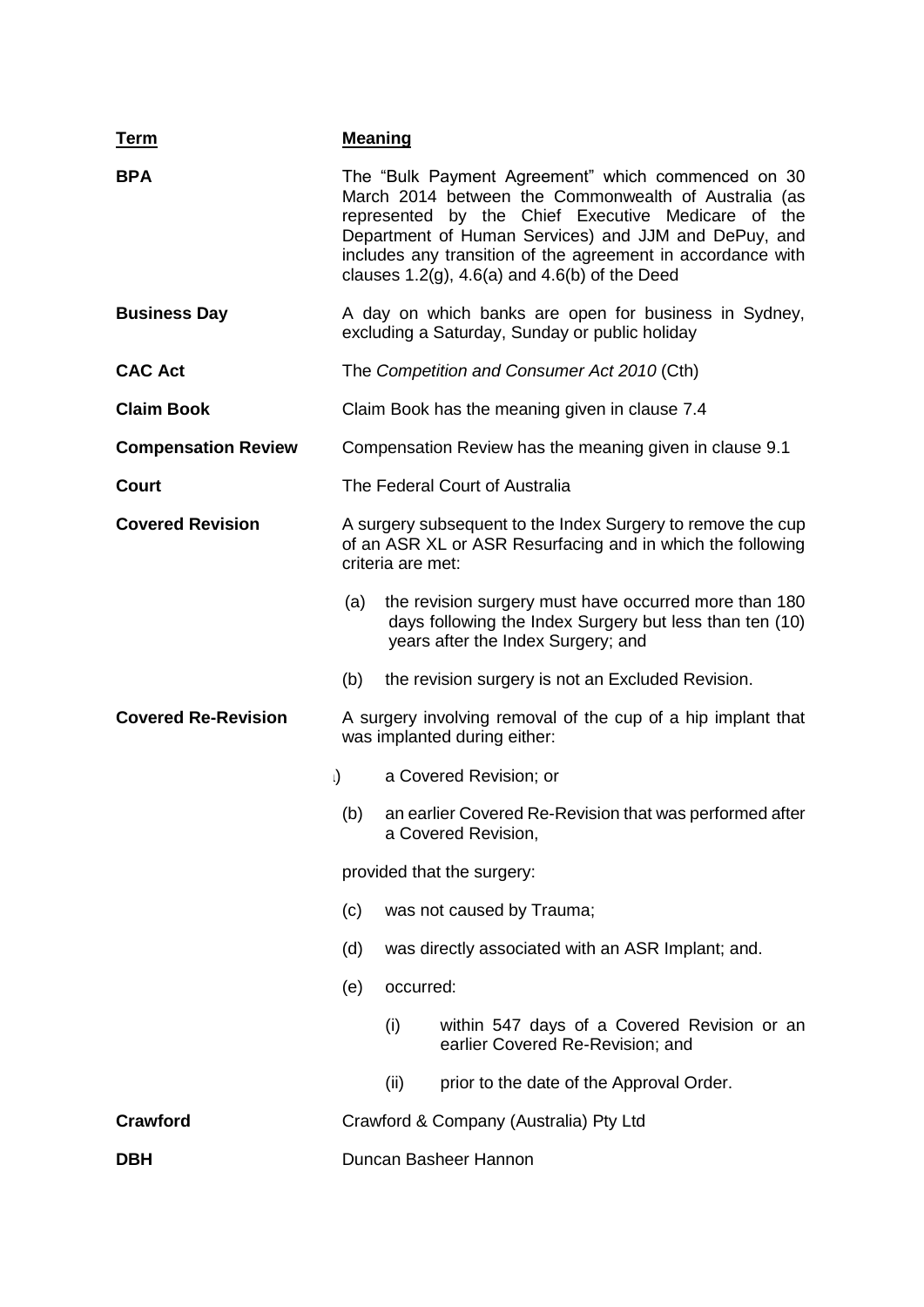| <u>Term</u>                  | <b>Meaning</b>                                                                                                                                                                                                                                                                                                                                                                                                                                                                     |       |                                                                                                |
|------------------------------|------------------------------------------------------------------------------------------------------------------------------------------------------------------------------------------------------------------------------------------------------------------------------------------------------------------------------------------------------------------------------------------------------------------------------------------------------------------------------------|-------|------------------------------------------------------------------------------------------------|
| <b>Deed</b>                  | The settlement deed dated 31 March 2016 and executed by<br>the Applicants, Respondents, Maurice Blackburn, Shine,<br>Duncan Basheer Hannon and Lempriere Abbott McLeod                                                                                                                                                                                                                                                                                                             |       |                                                                                                |
| <b>DePuy</b>                 |                                                                                                                                                                                                                                                                                                                                                                                                                                                                                    |       | DePuy International Ltd                                                                        |
| <b>Eligibility Book</b>      |                                                                                                                                                                                                                                                                                                                                                                                                                                                                                    |       | Eligibility Book has the meaning given in clause 5.6(e)                                        |
| <b>Eligibility Criteria</b>  |                                                                                                                                                                                                                                                                                                                                                                                                                                                                                    |       | Eligibility Criteria has the meaning given in clause 5.1                                       |
| <b>Eligibility Review</b>    |                                                                                                                                                                                                                                                                                                                                                                                                                                                                                    |       | Eligibility Review has the meaning given in clause 9.1                                         |
| <b>Excluded Revision</b>     | A revision of an ASR Implant in any of the following<br>circumstances:                                                                                                                                                                                                                                                                                                                                                                                                             |       |                                                                                                |
|                              | (a)                                                                                                                                                                                                                                                                                                                                                                                                                                                                                |       | a surgery on the femoral side without revision of the cup<br>of the ASR XL or ASR Resurfacing; |
|                              | (b)                                                                                                                                                                                                                                                                                                                                                                                                                                                                                |       | a revision that was caused by Trauma;                                                          |
|                              | a revision that:<br>(c)                                                                                                                                                                                                                                                                                                                                                                                                                                                            |       |                                                                                                |
|                              |                                                                                                                                                                                                                                                                                                                                                                                                                                                                                    | (i)   | was necessitated by Infection; and                                                             |
|                              |                                                                                                                                                                                                                                                                                                                                                                                                                                                                                    | (ii)  | involved removal of the cup of an ASR Implant;<br>and                                          |
|                              |                                                                                                                                                                                                                                                                                                                                                                                                                                                                                    | (iii) | took place between 181 and 547 days after an<br>ASR Index Surgery.                             |
| <b>Fast Track Resolution</b> | Fast Track Resolution has the meaning given in clause 6.1                                                                                                                                                                                                                                                                                                                                                                                                                          |       |                                                                                                |
| <b>Group Members</b>         | Persons who had surgery performed on them in Australia in<br>order to implant one or both of the ASR Implants and, where<br>the context permits, includes Stanford and Dunsmore, but<br>does not include any Group Member who has opted out of the<br>ASR Class Action or is given leave to opt out of the ASR Class<br>Action<br>For the avoidance of doubt, Group Members include the Sub-<br>Group Members as defined in the Third Further Amended<br><b>Statement of Claim</b> |       |                                                                                                |
|                              |                                                                                                                                                                                                                                                                                                                                                                                                                                                                                    |       |                                                                                                |
| <b>Independent Expert</b>    | Independent Expert has the meaning given in clause 7.4(h)(ii)                                                                                                                                                                                                                                                                                                                                                                                                                      |       |                                                                                                |
| <b>Index Surgery</b>         | The surgical implantation of the ASR XL or ASR Resurfacing.                                                                                                                                                                                                                                                                                                                                                                                                                        |       |                                                                                                |
| <b>Ineligible Revisions</b>  | Ineligible Revisions has the meaning given in clause 5.3                                                                                                                                                                                                                                                                                                                                                                                                                           |       |                                                                                                |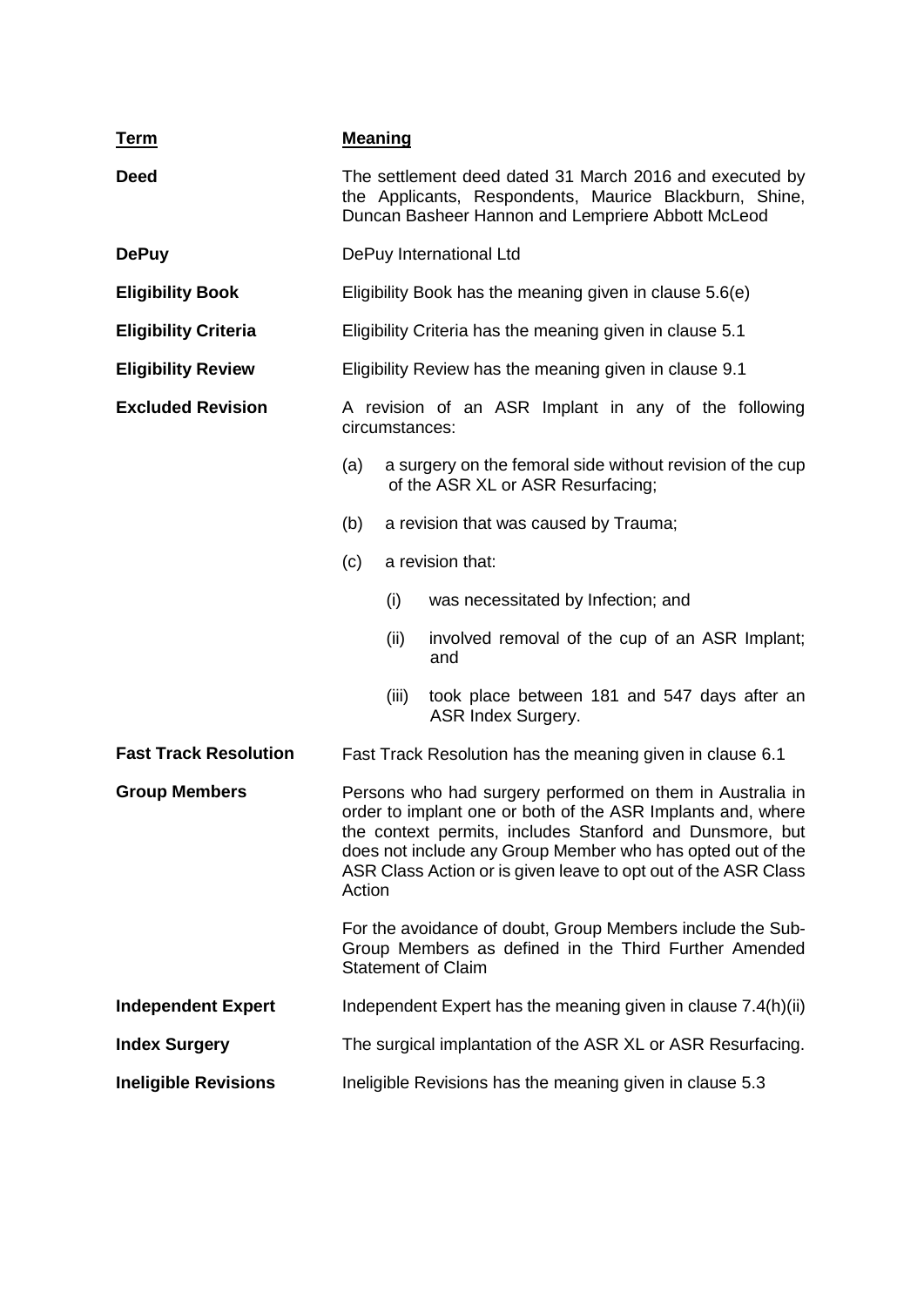| <b>Term</b>                                      | <b>Meaning</b>                                                                                                                                                                                           |  |  |  |  |
|--------------------------------------------------|----------------------------------------------------------------------------------------------------------------------------------------------------------------------------------------------------------|--|--|--|--|
| <b>Infection</b>                                 | periprosthetic joint infection<br>evidenced<br>the<br>A<br>by<br>contemporaneous medical records reflecting either:                                                                                      |  |  |  |  |
|                                                  | a sinus tract communicating with the prosthesis; or<br>(a)                                                                                                                                               |  |  |  |  |
|                                                  | (b)<br>a pathogen is isolated by culture from two or more<br>separate tissue or fluid samples obtained from the<br>affected prosthetic joint prior to or during the Covered<br>Revision hospitalisation. |  |  |  |  |
| <b>JJM</b>                                       | Johnson & Johnson Medical Pty Ltd                                                                                                                                                                        |  |  |  |  |
| <b>LAM</b>                                       | Lempriere Abbott McLeod                                                                                                                                                                                  |  |  |  |  |
|                                                  |                                                                                                                                                                                                          |  |  |  |  |
| <b>Lien Disputes</b>                             | A dispute as to any of the following:                                                                                                                                                                    |  |  |  |  |
|                                                  | $\mathbf{I}$<br>whether a Lien is an Assumed Lien;                                                                                                                                                       |  |  |  |  |
|                                                  | the amount of an Assumed Lien; or<br>(b)                                                                                                                                                                 |  |  |  |  |
|                                                  | whether a person or entity is a Qualified Lienholder.<br>(c)                                                                                                                                             |  |  |  |  |
| <b>Liens</b>                                     | Any lien, charge, security interest, subrogation right, third-<br>party interest or adverse claim of any nature whatsoever, in<br>each case whether statutory or otherwise                               |  |  |  |  |
| <b>Maurice Blackburn</b>                         | Maurice Blackburn Pty Ltd                                                                                                                                                                                |  |  |  |  |
| <b>Notice of Eligibility</b>                     | Notice of Eligibility has the meaning given in clause 5.8                                                                                                                                                |  |  |  |  |
| <b>Notice of Fast Track</b><br><b>Assessment</b> | Notice of Fast Track Assessment has the meaning given in<br>clause $6.7(a)(i)$                                                                                                                           |  |  |  |  |
| <b>Notice of Assessment</b>                      | Notice of Assessment has the meaning given in clause 7.3(g)                                                                                                                                              |  |  |  |  |
| <b>Notice of Review</b>                          | Notice of Review Assessment has the meaning given in<br>clause $9.5(f)$                                                                                                                                  |  |  |  |  |
| <b>Other Lienholders</b>                         | Any person or entity asserting a Residual Lien                                                                                                                                                           |  |  |  |  |
| <b>Panel</b>                                     | Panel has the meaning given in clause 7.3(a)                                                                                                                                                             |  |  |  |  |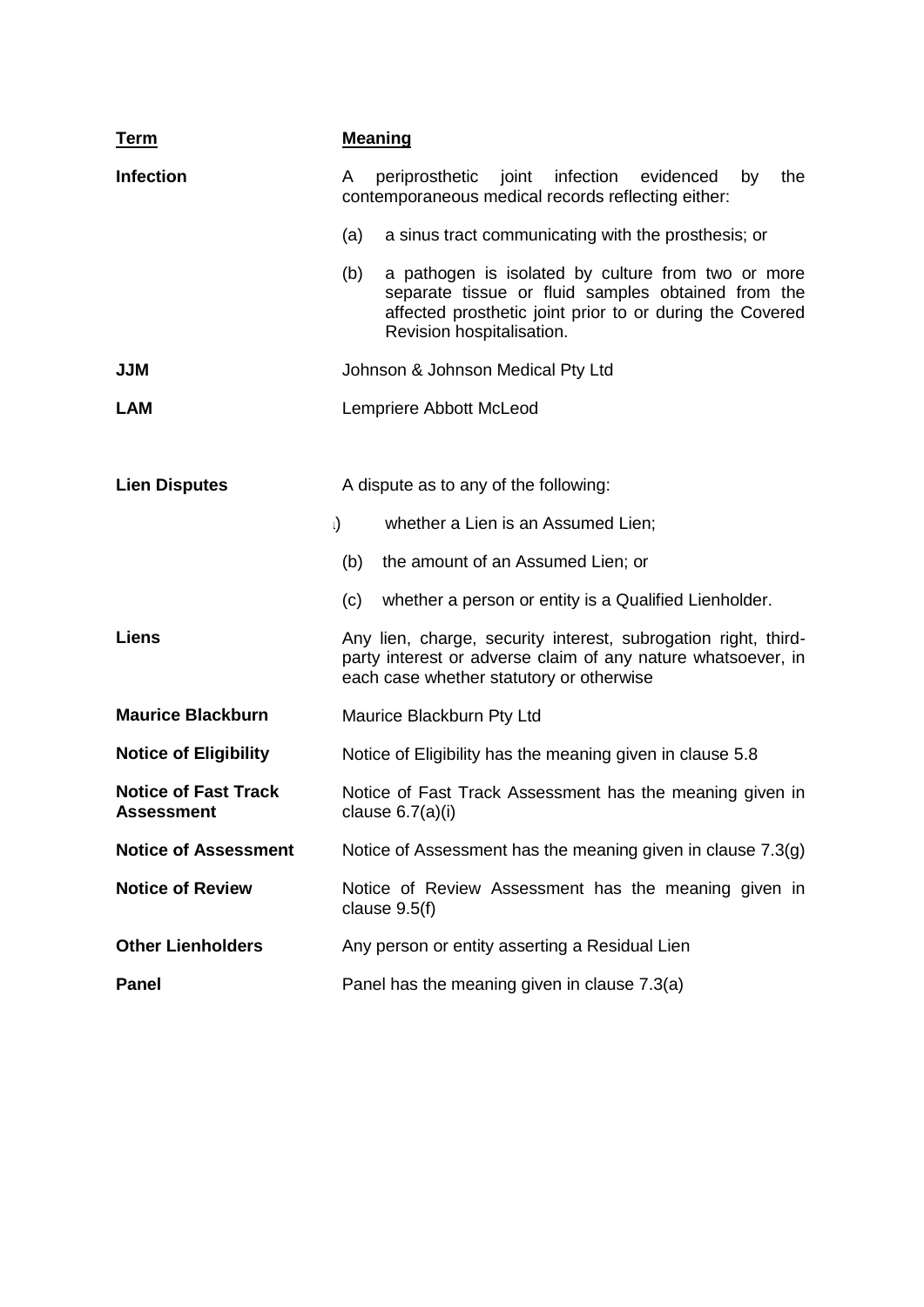| <b>Term</b>                             | <b>Meaning</b>                                                                                                                                                               |                                                                                                                                                                                            |  |  |
|-----------------------------------------|------------------------------------------------------------------------------------------------------------------------------------------------------------------------------|--------------------------------------------------------------------------------------------------------------------------------------------------------------------------------------------|--|--|
| <b>Qualified Lienholders</b>            |                                                                                                                                                                              | Any of the following:                                                                                                                                                                      |  |  |
|                                         | (a)                                                                                                                                                                          | a private health insurer (as defined in the Private Health<br>Insurance Act 1987 (Cth)) in respect of amounts<br>claimed pursuant to an insurance policy or the rules of<br>a health fund; |  |  |
|                                         | (b)                                                                                                                                                                          | Medicare Australia in respect of amounts claimed under<br>the Health and Other Services (Compensation) Act 1995<br>(Cth); and/or                                                           |  |  |
|                                         | (c)                                                                                                                                                                          | the Department of Veteran's Affairs in respect of<br>amounts claimed under the Veteran's Entitlements Act<br>1986 (Cth).                                                                   |  |  |
|                                         | include:                                                                                                                                                                     | For the avoidance of doubt, "Qualified Lienholders" does not                                                                                                                               |  |  |
|                                         | (d)                                                                                                                                                                          | any person or entity holding a Lien because of the<br>purchase or acquisition of debt, receivables, or the right<br>to collect accounts from a health care provider; or                    |  |  |
|                                         | (e)                                                                                                                                                                          | healthcare providers, workers compensation authorities<br>or insurers, or any other third party not specified in the<br>definition.                                                        |  |  |
| <b>Reimbursement</b><br><b>Payments</b> | payments to Stanford<br>Proposed<br>and<br>Dunsmore<br>for<br>reimbursement of time and expenses that were expended by<br>them in prosecuting the ASR Class Action           |                                                                                                                                                                                            |  |  |
| <b>Released Parties</b>                 | Released Parties has the meaning given in clause 1.1 of the<br>Deed                                                                                                          |                                                                                                                                                                                            |  |  |
| <b>Residual Liens</b>                   | In relation to any individual Eligible Claimant, the amount of<br>Liens asserted by Qualified Lienholders or other lienholders,<br>less the amount of Assumed Liens, if any. |                                                                                                                                                                                            |  |  |
| <b>Respondents</b>                      | DePuy and JJM (respectively the first and second<br>respondents in the ASR Class Action), together and severally<br>as the context permits                                   |                                                                                                                                                                                            |  |  |
| <b>Review</b>                           | Review has the meaning given in clause 9.1                                                                                                                                   |                                                                                                                                                                                            |  |  |
| <b>Review Assessor</b>                  | A member of the Bar with more than 7 years' experience as a<br>barrister in personal injury litigation who is appointed by the<br>Administrators pursuant to clause 9.5(a)   |                                                                                                                                                                                            |  |  |
| <b>Senior Lawyer</b>                    | A solicitor with more than seven (7) years post-admission<br>experience                                                                                                      |                                                                                                                                                                                            |  |  |
| <b>Settlement</b>                       | Settlement of the ASR Class Action in accordance with the<br>terms of this Deed, the Settlement Scheme and subject to any<br><b>Approval Order</b>                           |                                                                                                                                                                                            |  |  |